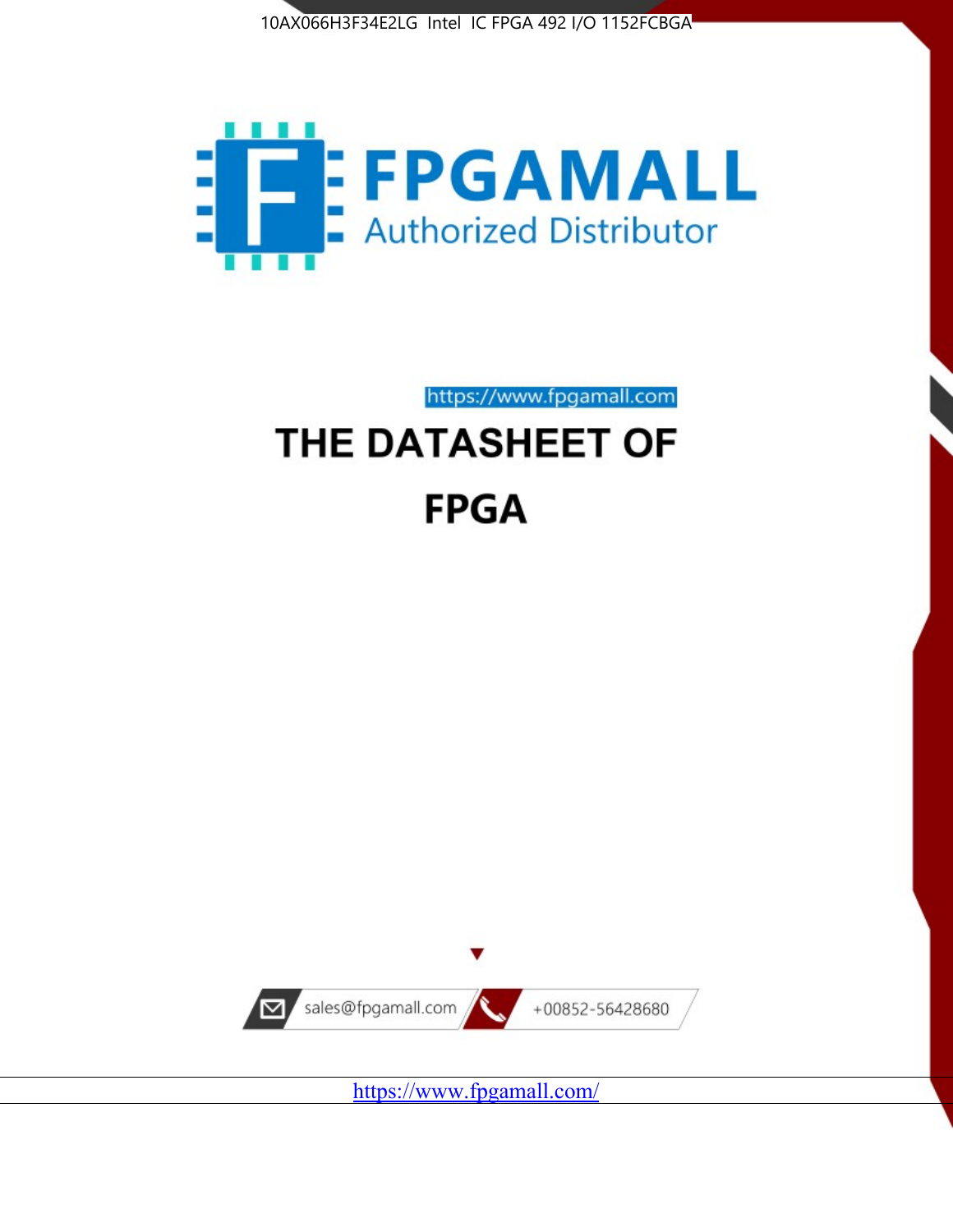10AX066H3F34E2LG Intel IC FPGA 492 I/O 1152FCBGA



# **Intel® Arria® 10 Device Overview**



**A10-OVERVIEW | 2018.12.06** Latest document on the web: **[PDF](https://www.intel.com/content/dam/www/programmable/us/en/pdfs/literature/hb/arria-10/a10_overview.pdf)** | **[HTML](https://www.intel.com/content/www/us/en/programmable/documentation/sam1403480274650.html)**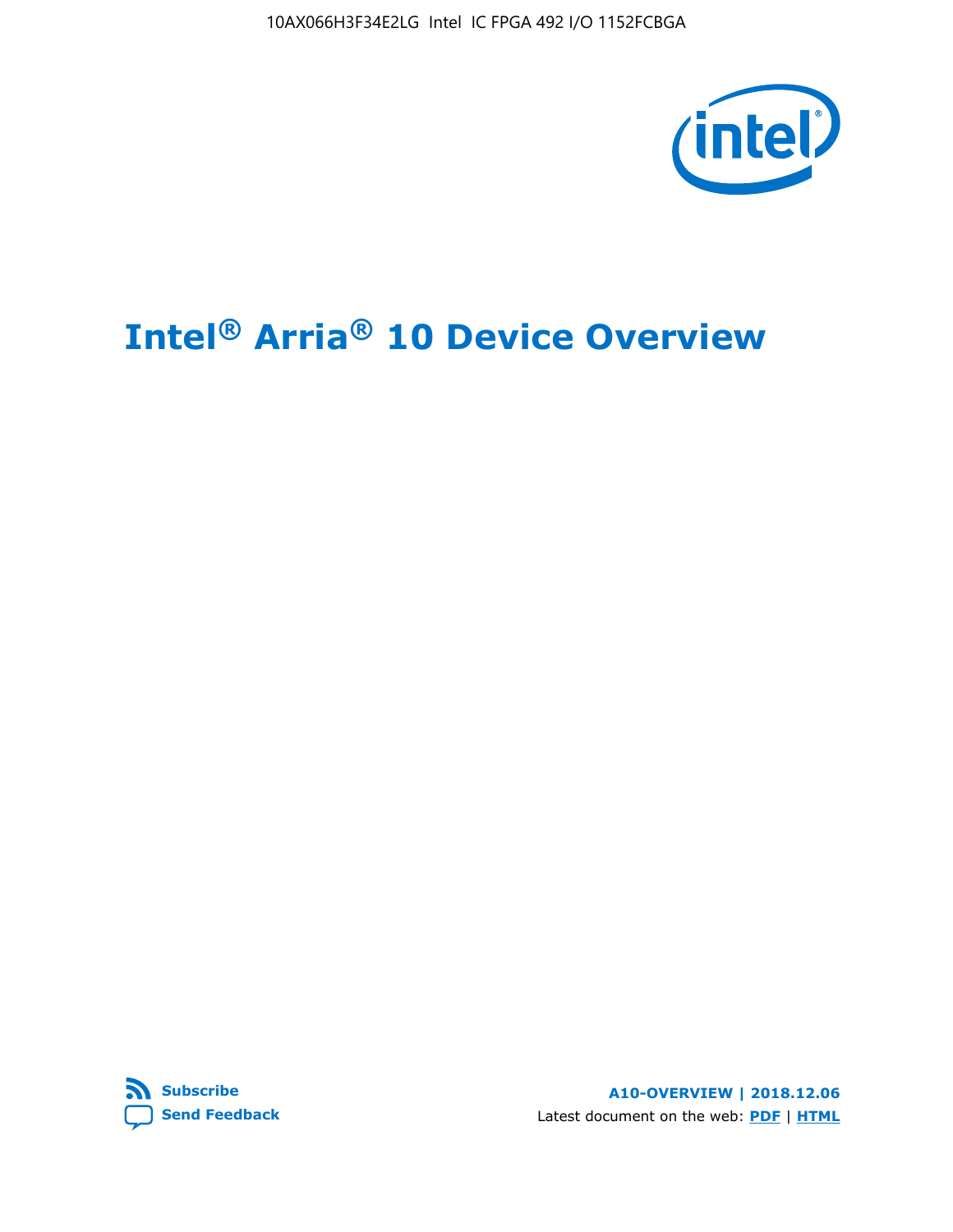

**Contents** 

# **Contents**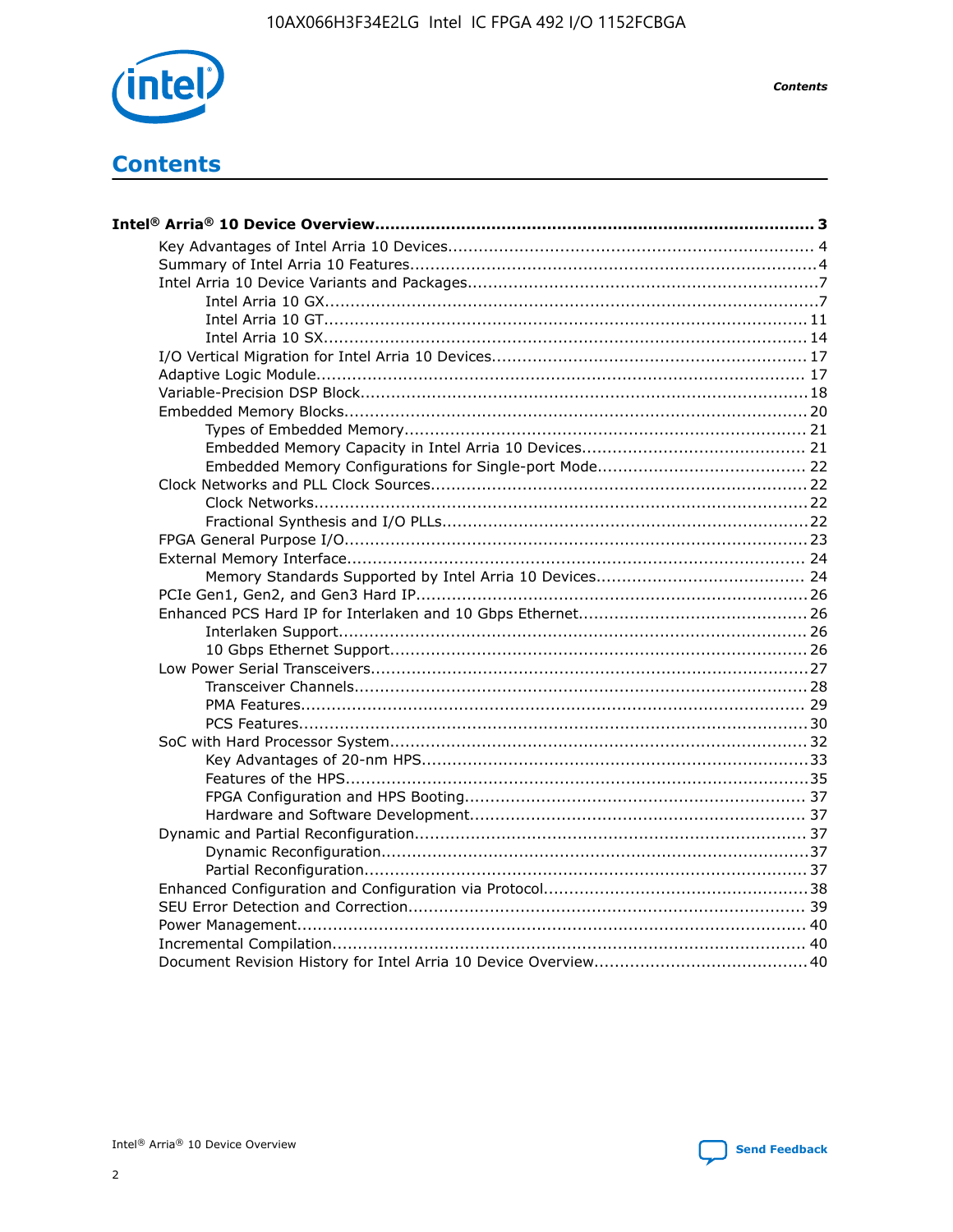**A10-OVERVIEW | 2018.12.06**

**[Send Feedback](mailto:FPGAtechdocfeedback@intel.com?subject=Feedback%20on%20Intel%20Arria%2010%20Device%20Overview%20(A10-OVERVIEW%202018.12.06)&body=We%20appreciate%20your%20feedback.%20In%20your%20comments,%20also%20specify%20the%20page%20number%20or%20paragraph.%20Thank%20you.)**



# **Intel® Arria® 10 Device Overview**

The Intel<sup>®</sup> Arria<sup>®</sup> 10 device family consists of high-performance and power-efficient 20 nm mid-range FPGAs and SoCs.

Intel Arria 10 device family delivers:

- Higher performance than the previous generation of mid-range and high-end FPGAs.
- Power efficiency attained through a comprehensive set of power-saving technologies.

The Intel Arria 10 devices are ideal for high performance, power-sensitive, midrange applications in diverse markets.

| <b>Market</b>         | <b>Applications</b>                                                                                               |
|-----------------------|-------------------------------------------------------------------------------------------------------------------|
| Wireless              | Channel and switch cards in remote radio heads<br>٠<br>Mobile backhaul<br>٠                                       |
| Wireline              | 40G/100G muxponders and transponders<br>٠<br>100G line cards<br>٠<br><b>Bridging</b><br>٠<br>Aggregation<br>٠     |
| <b>Broadcast</b>      | Studio switches<br>٠<br>Servers and transport<br>٠<br>Videoconferencing<br>٠<br>Professional audio and video<br>٠ |
| Computing and Storage | Flash cache<br>٠<br>Cloud computing servers<br>٠<br>Server acceleration<br>٠                                      |
| Medical               | Diagnostic scanners<br>٠<br>Diagnostic imaging<br>٠                                                               |
| Military              | Missile guidance and control<br>٠<br>Radar<br>٠<br>Electronic warfare<br>٠<br>Secure communications<br>٠          |

#### **Table 1. Sample Markets and Ideal Applications for Intel Arria 10 Devices**

#### **Related Information**

- [Intel Arria 10 Device Handbook: Known Issues](http://www.altera.com/support/kdb/solutions/rd07302013_646.html) Lists the planned updates to the *Intel Arria 10 Device Handbook* chapters.
- [Intel Arria 10 GX/GT Device Errata and Design Recommendations](https://www.intel.com/content/www/us/en/programmable/documentation/agz1493851706374.html#yqz1494433888646)
- [Intel Arria 10 SX Device Errata and Design Recommendations](https://www.intel.com/content/www/us/en/programmable/documentation/cru1462832385668.html#cru1462832558642)

Intel Corporation. All rights reserved. Intel, the Intel logo, Altera, Arria, Cyclone, Enpirion, MAX, Nios, Quartus and Stratix words and logos are trademarks of Intel Corporation or its subsidiaries in the U.S. and/or other countries. Intel warrants performance of its FPGA and semiconductor products to current specifications in accordance with Intel's standard warranty, but reserves the right to make changes to any products and services at any time without notice. Intel assumes no responsibility or liability arising out of the application or use of any information, product, or service described herein except as expressly agreed to in writing by Intel. Intel customers are advised to obtain the latest version of device specifications before relying on any published information and before placing orders for products or services. \*Other names and brands may be claimed as the property of others.

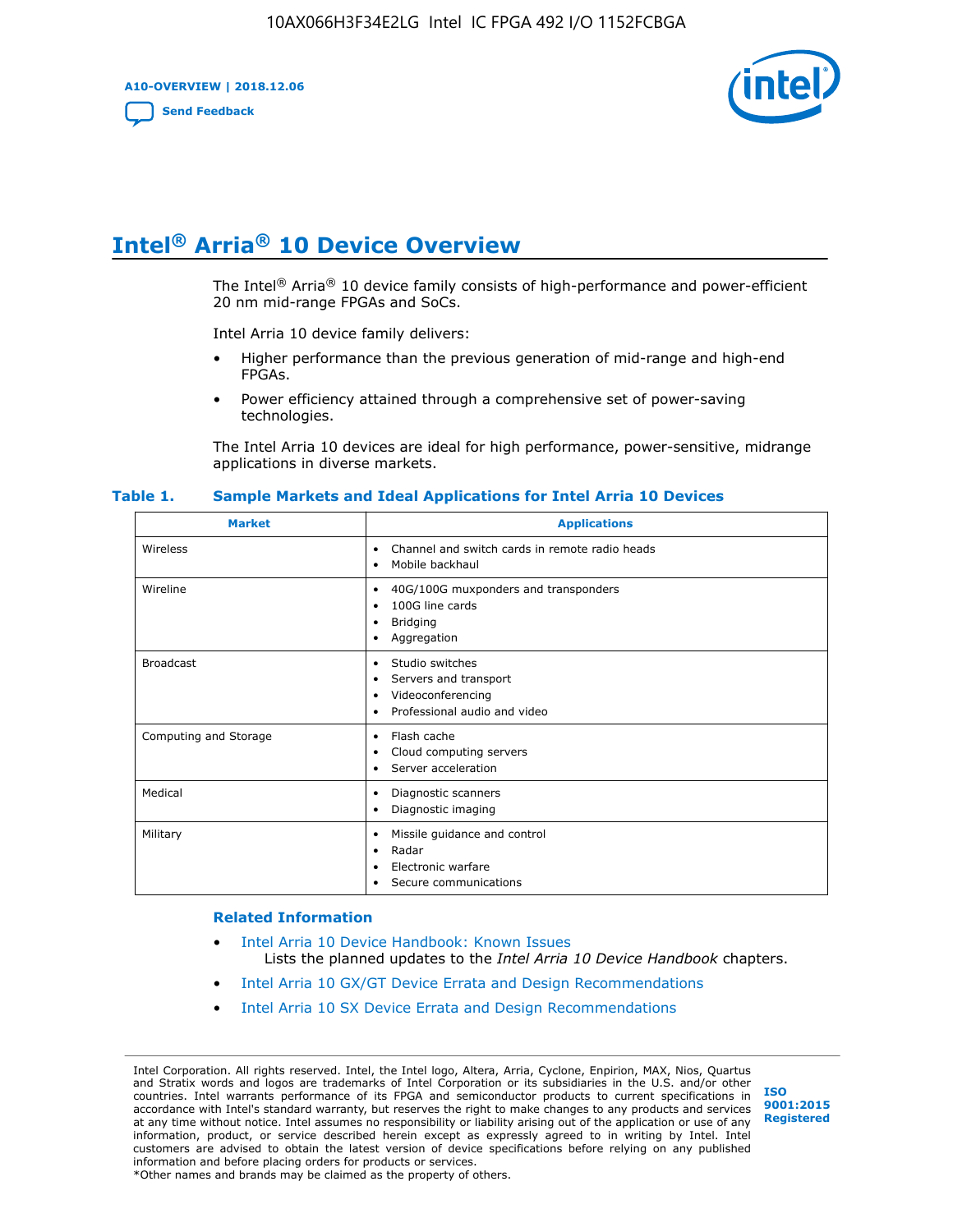

# **Key Advantages of Intel Arria 10 Devices**

## **Table 2. Key Advantages of the Intel Arria 10 Device Family**

| <b>Advantage</b>                                                                                          | <b>Supporting Feature</b>                                                                                                                                                                                                                                                                                                |
|-----------------------------------------------------------------------------------------------------------|--------------------------------------------------------------------------------------------------------------------------------------------------------------------------------------------------------------------------------------------------------------------------------------------------------------------------|
| Enhanced core architecture                                                                                | Built on TSMC's 20 nm process technology<br>٠<br>60% higher performance than the previous generation of mid-range FPGAs<br>٠<br>15% higher performance than the fastest previous-generation FPGA<br>٠                                                                                                                    |
| High-bandwidth integrated<br>transceivers                                                                 | Short-reach rates up to 25.8 Gigabits per second (Gbps)<br>٠<br>Backplane capability up to 12.5 Gbps<br>٠<br>Integrated 10GBASE-KR and 40GBASE-KR4 Forward Error Correction (FEC)<br>٠                                                                                                                                   |
| Improved logic integration and<br>hard IP blocks                                                          | 8-input adaptive logic module (ALM)<br>٠<br>Up to 65.6 megabits (Mb) of embedded memory<br>٠<br>Variable-precision digital signal processing (DSP) blocks<br>Fractional synthesis phase-locked loops (PLLs)<br>Hard PCI Express Gen3 IP blocks<br>Hard memory controllers and PHY up to 2,400 Megabits per second (Mbps) |
| Second generation hard<br>processor system (HPS) with<br>integrated ARM* Cortex*-A9*<br>MPCore* processor | Tight integration of a dual-core ARM Cortex-A9 MPCore processor, hard IP, and an<br>٠<br>FPGA in a single Intel Arria 10 system-on-a-chip (SoC)<br>Supports over 128 Gbps peak bandwidth with integrated data coherency between<br>$\bullet$<br>the processor and the FPGA fabric                                        |
| Advanced power savings                                                                                    | Comprehensive set of advanced power saving features<br>٠<br>Power-optimized MultiTrack routing and core architecture<br>٠<br>Up to 40% lower power compared to previous generation of mid-range FPGAs<br>Up to 60% lower power compared to previous generation of high-end FPGAs                                         |

# **Summary of Intel Arria 10 Features**

## **Table 3. Summary of Features for Intel Arria 10 Devices**

| <b>Feature</b>                  | <b>Description</b>                                                                                                                                                                                                                                                                                                                                                                                       |
|---------------------------------|----------------------------------------------------------------------------------------------------------------------------------------------------------------------------------------------------------------------------------------------------------------------------------------------------------------------------------------------------------------------------------------------------------|
| Technology                      | TSMC's 20-nm SoC process technology<br>٠<br>Allows operation at a lower $V_{\text{CC}}$ level of 0.82 V instead of the 0.9 V standard $V_{\text{CC}}$ core voltage                                                                                                                                                                                                                                       |
| Packaging                       | 1.0 mm ball-pitch Fineline BGA packaging<br>0.8 mm ball-pitch Ultra Fineline BGA packaging<br>Multiple devices with identical package footprints for seamless migration between different<br><b>FPGA</b> densities<br>Devices with compatible package footprints allow migration to next generation high-end<br>Stratix $\mathcal{R}$ 10 devices<br>RoHS, leaded $(1)$ , and lead-free (Pb-free) options |
| High-performance<br>FPGA fabric | Enhanced 8-input ALM with four registers<br>٠<br>Improved multi-track routing architecture to reduce congestion and improve compilation time<br>Hierarchical core clocking architecture<br>Fine-grained partial reconfiguration                                                                                                                                                                          |
| Internal memory<br>blocks       | M20K-20-Kb memory blocks with hard error correction code (ECC)<br>Memory logic array block (MLAB)-640-bit memory                                                                                                                                                                                                                                                                                         |
|                                 | continued                                                                                                                                                                                                                                                                                                                                                                                                |



<sup>(1)</sup> Contact Intel for availability.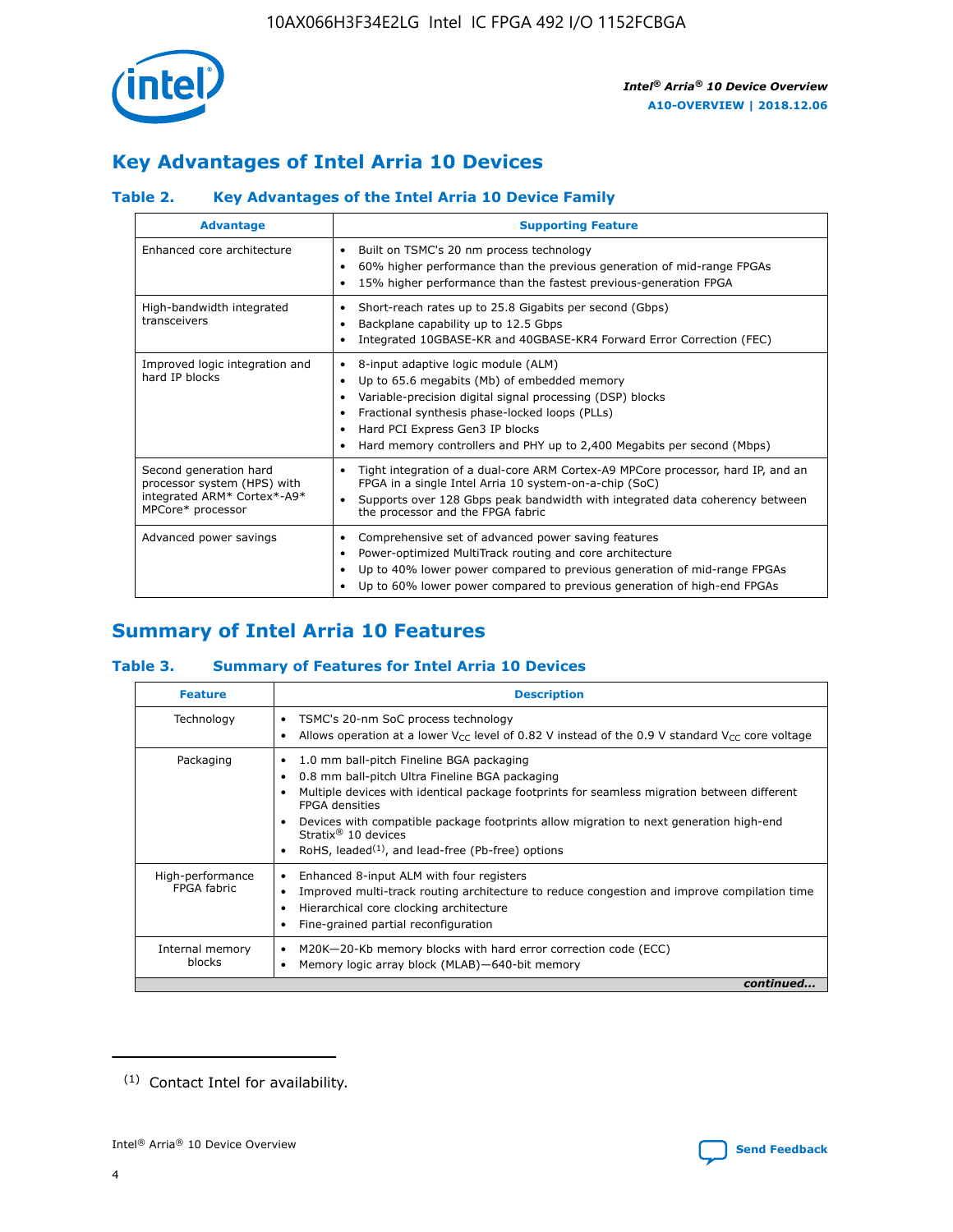r



| <b>Feature</b>                         |                                                                                                                | <b>Description</b>                                                                                                                                                                                                                                                                                                                                                                                                                                                                                                                                                                                                                                                                                                                                                                                                                     |  |  |  |  |  |  |
|----------------------------------------|----------------------------------------------------------------------------------------------------------------|----------------------------------------------------------------------------------------------------------------------------------------------------------------------------------------------------------------------------------------------------------------------------------------------------------------------------------------------------------------------------------------------------------------------------------------------------------------------------------------------------------------------------------------------------------------------------------------------------------------------------------------------------------------------------------------------------------------------------------------------------------------------------------------------------------------------------------------|--|--|--|--|--|--|
| Embedded Hard IP<br>blocks             | Variable-precision DSP                                                                                         | Native support for signal processing precision levels from $18 \times 19$ to<br>54 x 54<br>Native support for 27 x 27 multiplier mode<br>64-bit accumulator and cascade for systolic finite impulse responses<br>(FIRs)<br>Internal coefficient memory banks<br>$\bullet$<br>Preadder/subtractor for improved efficiency<br>Additional pipeline register to increase performance and reduce<br>power<br>Supports floating point arithmetic:<br>- Perform multiplication, addition, subtraction, multiply-add,<br>multiply-subtract, and complex multiplication.<br>- Supports multiplication with accumulation capability, cascade<br>summation, and cascade subtraction capability.<br>- Dynamic accumulator reset control.<br>- Support direct vector dot and complex multiplication chaining<br>multiply floating point DSP blocks. |  |  |  |  |  |  |
|                                        | Memory controller                                                                                              | DDR4, DDR3, and DDR3L                                                                                                                                                                                                                                                                                                                                                                                                                                                                                                                                                                                                                                                                                                                                                                                                                  |  |  |  |  |  |  |
|                                        | PCI Express*                                                                                                   | PCI Express (PCIe*) Gen3 (x1, x2, x4, or x8), Gen2 (x1, x2, x4, or x8)<br>and Gen1 (x1, x2, x4, or x8) hard IP with complete protocol stack,<br>endpoint, and root port                                                                                                                                                                                                                                                                                                                                                                                                                                                                                                                                                                                                                                                                |  |  |  |  |  |  |
|                                        | Transceiver I/O                                                                                                | 10GBASE-KR/40GBASE-KR4 Forward Error Correction (FEC)<br>PCS hard IPs that support:<br>$\bullet$<br>- 10-Gbps Ethernet (10GbE)<br>- PCIe PIPE interface<br>$-$ Interlaken<br>- Gbps Ethernet (GbE)<br>- Common Public Radio Interface (CPRI) with deterministic latency<br>support<br>- Gigabit-capable passive optical network (GPON) with fast lock-<br>time support<br>13.5G JESD204b<br>$\bullet$<br>8B/10B, 64B/66B, 64B/67B encoders and decoders<br>Custom mode support for proprietary protocols                                                                                                                                                                                                                                                                                                                               |  |  |  |  |  |  |
| Core clock networks                    | $\bullet$<br>$\bullet$                                                                                         | Up to 800 MHz fabric clocking, depending on the application:<br>- 667 MHz external memory interface clocking with 2,400 Mbps DDR4 interface<br>- 800 MHz LVDS interface clocking with 1,600 Mbps LVDS interface<br>Global, regional, and peripheral clock networks<br>Clock networks that are not used can be gated to reduce dynamic power                                                                                                                                                                                                                                                                                                                                                                                                                                                                                            |  |  |  |  |  |  |
| Phase-locked loops<br>(PLLs)           | High-resolution fractional synthesis PLLs:<br>$\bullet$<br>Integer PLLs:<br>- Adjacent to general purpose I/Os | - Precision clock synthesis, clock delay compensation, and zero delay buffering (ZDB)<br>- Support integer mode and fractional mode<br>- Fractional mode support with third-order delta-sigma modulation<br>- Support external memory and LVDS interfaces                                                                                                                                                                                                                                                                                                                                                                                                                                                                                                                                                                              |  |  |  |  |  |  |
| FPGA General-purpose<br>$I/Os$ (GPIOs) | On-chip termination (OCT)                                                                                      | 1.6 Gbps LVDS-every pair can be configured as receiver or transmitter<br>1.2 V to 3.0 V single-ended LVTTL/LVCMOS interfacing                                                                                                                                                                                                                                                                                                                                                                                                                                                                                                                                                                                                                                                                                                          |  |  |  |  |  |  |
| <b>External Memory</b><br>Interface    |                                                                                                                | Hard memory controller- DDR4, DDR3, and DDR3L support<br>$-$ DDR4 $-$ speeds up to 1,200 MHz/2,400 Mbps<br>- DDR3-speeds up to 1,067 MHz/2,133 Mbps<br>Soft memory controller—provides support for RLDRAM $3^{(2)}$ , QDR IV $^{(2)}$ , and QDR II+<br>continued                                                                                                                                                                                                                                                                                                                                                                                                                                                                                                                                                                       |  |  |  |  |  |  |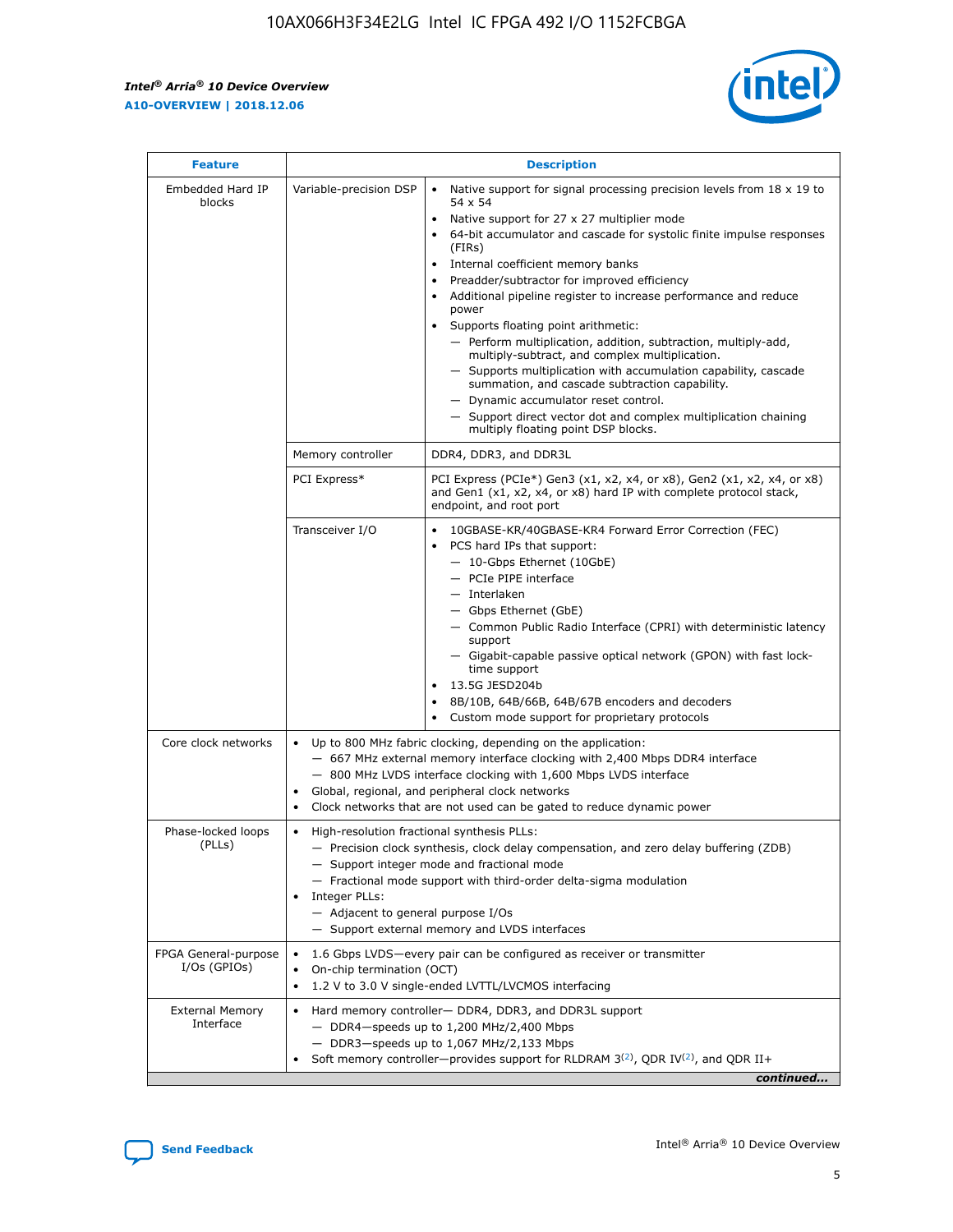

| <b>Feature</b>                                    | <b>Description</b>                                                                                                                                                                                                                                                                                                                                                                                                                                                                                                                                                                                                                         |
|---------------------------------------------------|--------------------------------------------------------------------------------------------------------------------------------------------------------------------------------------------------------------------------------------------------------------------------------------------------------------------------------------------------------------------------------------------------------------------------------------------------------------------------------------------------------------------------------------------------------------------------------------------------------------------------------------------|
| Low-power serial<br>transceivers                  | • Continuous operating range:<br>- Intel Arria 10 GX-1 Gbps to 17.4 Gbps<br>- Intel Arria 10 GT-1 Gbps to 25.8 Gbps<br>Backplane support:<br>$-$ Intel Arria 10 GX-up to 12.5<br>- Intel Arria 10 GT-up to 12.5<br>Extended range down to 125 Mbps with oversampling<br>ATX transmit PLLs with user-configurable fractional synthesis capability<br>Electronic Dispersion Compensation (EDC) support for XFP, SFP+, QSFP, and CFP optical<br>module<br>• Adaptive linear and decision feedback equalization<br>Transmitter pre-emphasis and de-emphasis<br>$\bullet$<br>Dynamic partial reconfiguration of individual transceiver channels |
| <b>HPS</b><br>(Intel Arria 10 SX<br>devices only) | Dual-core ARM Cortex-A9 MPCore processor-1.2 GHz CPU with<br>Processor and system<br>$\bullet$<br>1.5 GHz overdrive capability<br>256 KB on-chip RAM and 64 KB on-chip ROM<br>System peripherals-general-purpose timers, watchdog timers, direct<br>memory access (DMA) controller, FPGA configuration manager, and<br>clock and reset managers<br>Security features-anti-tamper, secure boot, Advanced Encryption<br>$\bullet$<br>Standard (AES) and authentication (SHA)<br>ARM CoreSight* JTAG debug access port, trace port, and on-chip<br>trace storage                                                                              |
|                                                   | <b>External interfaces</b><br>Hard memory interface-Hard memory controller (2,400 Mbps DDR4,<br>$\bullet$<br>and 2,133 Mbps DDR3), Quad serial peripheral interface (QSPI) flash<br>controller, NAND flash controller, direct memory access (DMA)<br>controller, Secure Digital/MultiMediaCard (SD/MMC) controller<br>Communication interface-10/100/1000 Ethernet media access<br>$\bullet$<br>control (MAC), USB On-The-GO (OTG) controllers, I <sup>2</sup> C controllers,<br>UART 16550, serial peripheral interface (SPI), and up to 62<br>HPS GPIO interfaces (48 direct-share I/Os)                                                 |
|                                                   | High-performance ARM AMBA* AXI bus bridges that support<br>Interconnects to core<br>$\bullet$<br>simultaneous read and write<br>HPS-FPGA bridges-include the FPGA-to-HPS, HPS-to-FPGA, and<br>$\bullet$<br>lightweight HPS-to-FPGA bridges that allow the FPGA fabric to issue<br>transactions to slaves in the HPS, and vice versa<br>Configuration bridge that allows HPS configuration manager to<br>configure the core logic via dedicated 32-bit configuration port<br>FPGA-to-HPS SDRAM controller bridge-provides configuration<br>interfaces for the multiport front end (MPFE) of the HPS SDRAM<br>controller                     |
| Configuration                                     | Tamper protection—comprehensive design protection to protect your valuable IP investments<br>Enhanced 256-bit advanced encryption standard (AES) design security with authentication<br>٠<br>Configuration via protocol (CvP) using PCIe Gen1, Gen2, or Gen3<br>continued                                                                                                                                                                                                                                                                                                                                                                  |

<sup>(2)</sup> Intel Arria 10 devices support this external memory interface using hard PHY with soft memory controller.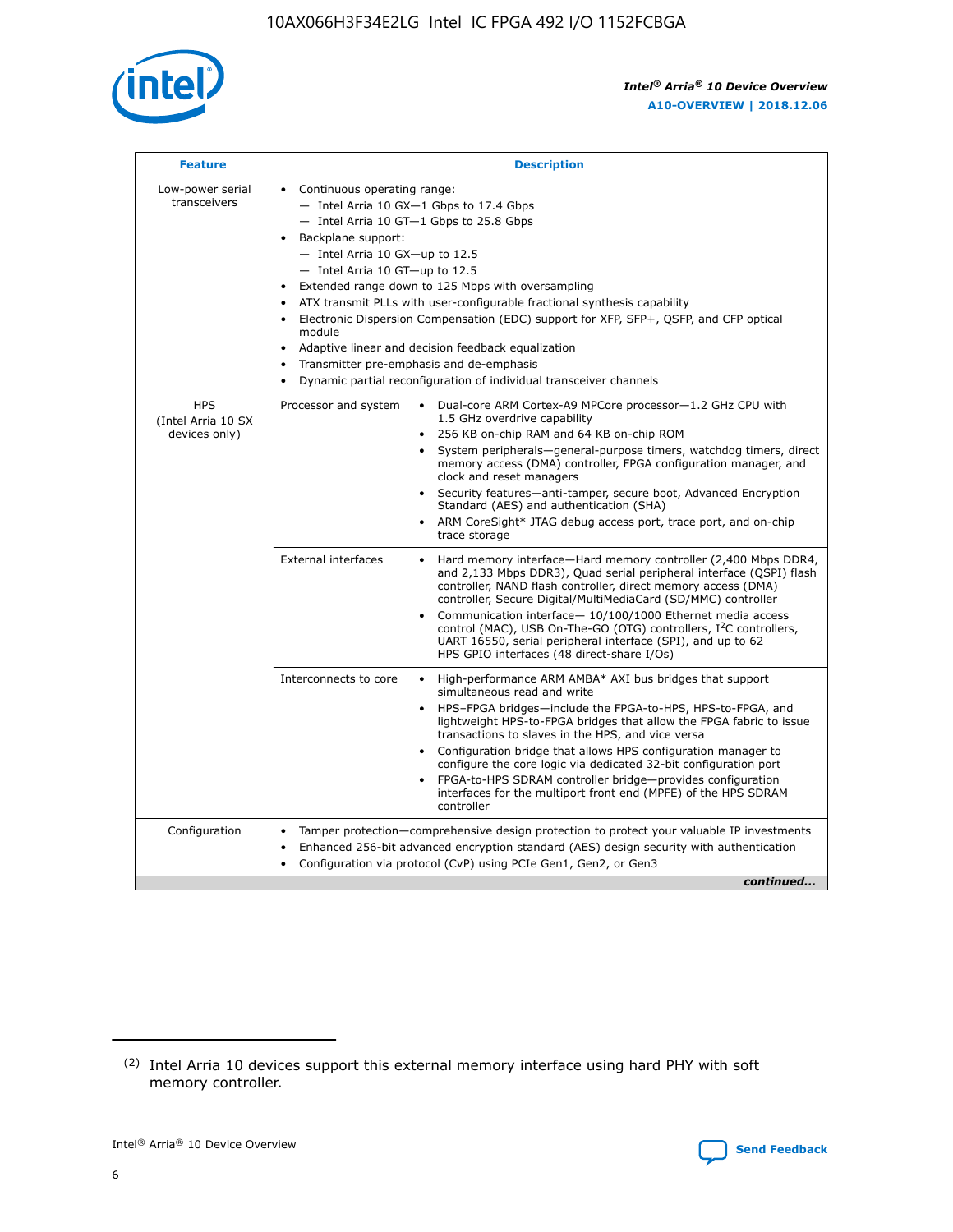

| <b>Feature</b>     | <b>Description</b>                                                                                                                                                                                                            |
|--------------------|-------------------------------------------------------------------------------------------------------------------------------------------------------------------------------------------------------------------------------|
|                    | Dynamic reconfiguration of the transceivers and PLLs<br>Fine-grained partial reconfiguration of the core fabric<br>Active Serial x4 Interface<br>$\bullet$                                                                    |
| Power management   | SmartVID<br>Low static power device options<br>Programmable Power Technology<br>Intel Quartus <sup>®</sup> Prime integrated power analysis                                                                                    |
| Software and tools | Intel Quartus Prime design suite<br>Transceiver toolkit<br>$\bullet$<br>Platform Designer system integration tool<br>DSP Builder for Intel FPGAs<br>OpenCL <sup>™</sup> support<br>Intel SoC FPGA Embedded Design Suite (EDS) |

## **Related Information**

#### [Intel Arria 10 Transceiver PHY Overview](https://www.intel.com/content/www/us/en/programmable/documentation/nik1398707230472.html#nik1398706768037) Provides details on Intel Arria 10 transceivers.

# **Intel Arria 10 Device Variants and Packages**

## **Table 4. Device Variants for the Intel Arria 10 Device Family**

| <b>Variant</b>    | <b>Description</b>                                                                                                                                                                                                     |
|-------------------|------------------------------------------------------------------------------------------------------------------------------------------------------------------------------------------------------------------------|
| Intel Arria 10 GX | FPGA featuring 17.4 Gbps transceivers for short reach applications with 12.5 backplane driving<br>capability.                                                                                                          |
| Intel Arria 10 GT | FPGA featuring:<br>17.4 Gbps transceivers for short reach applications with 12.5 backplane driving capability.<br>25.8 Gbps transceivers for supporting CAUI-4 and CEI-25G applications with CFP2 and CFP4<br>modules. |
| Intel Arria 10 SX | SoC integrating ARM-based HPS and FPGA featuring 17.4 Gbps transceivers for short reach<br>applications with 12.5 backplane driving capability.                                                                        |

## **Intel Arria 10 GX**

This section provides the available options, maximum resource counts, and package plan for the Intel Arria 10 GX devices.

The information in this section is correct at the time of publication. For the latest information and to get more details, refer to the Intel FPGA Product Selector.

## **Related Information**

#### [Intel FPGA Product Selector](http://www.altera.com/products/selector/psg-selector.html) Provides the latest information on Intel products.

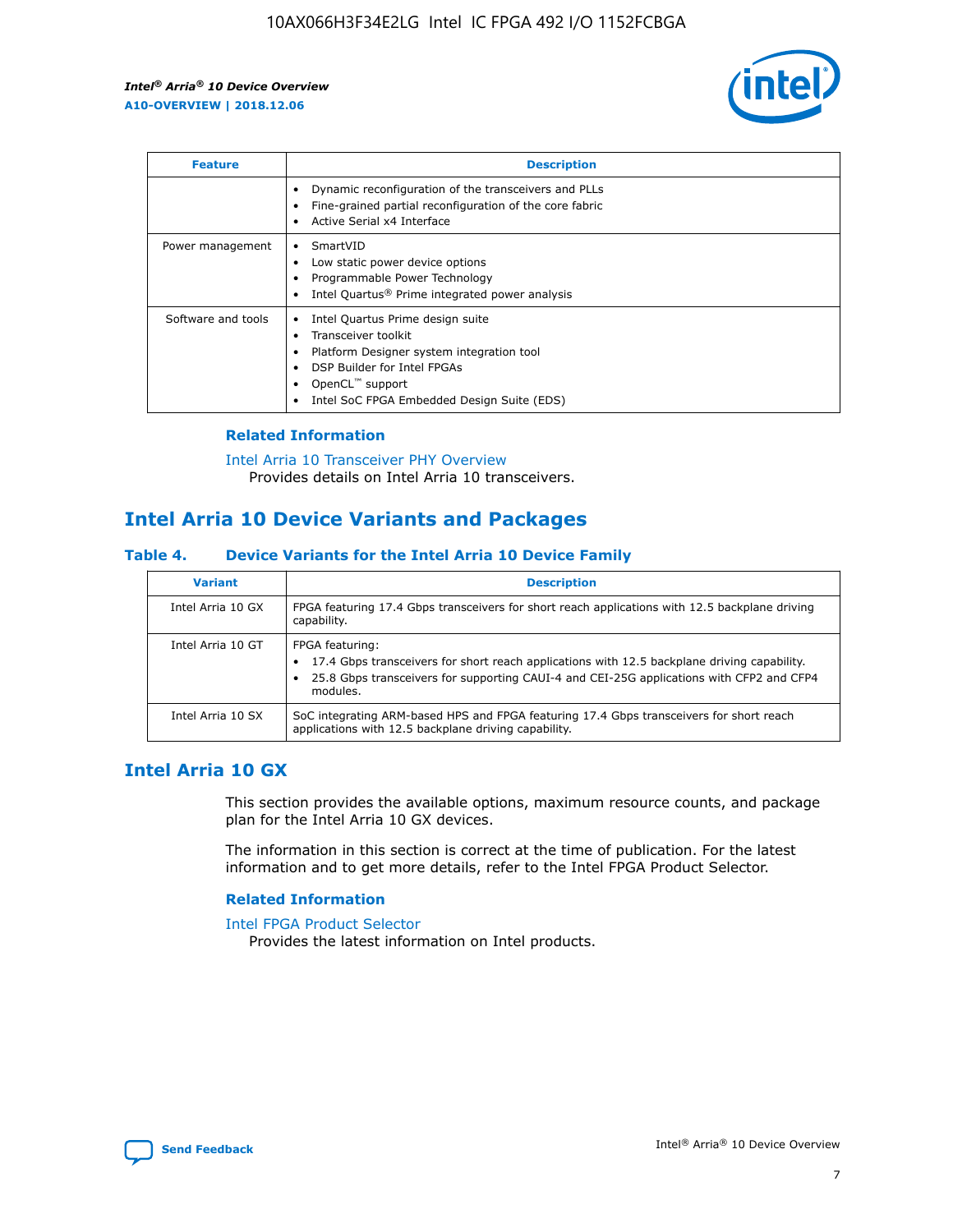

## **Available Options**





#### **Related Information**

[Transceiver Performance for Intel Arria 10 GX/SX Devices](https://www.intel.com/content/www/us/en/programmable/documentation/mcn1413182292568.html#mcn1413213965502) Provides more information about the transceiver speed grade.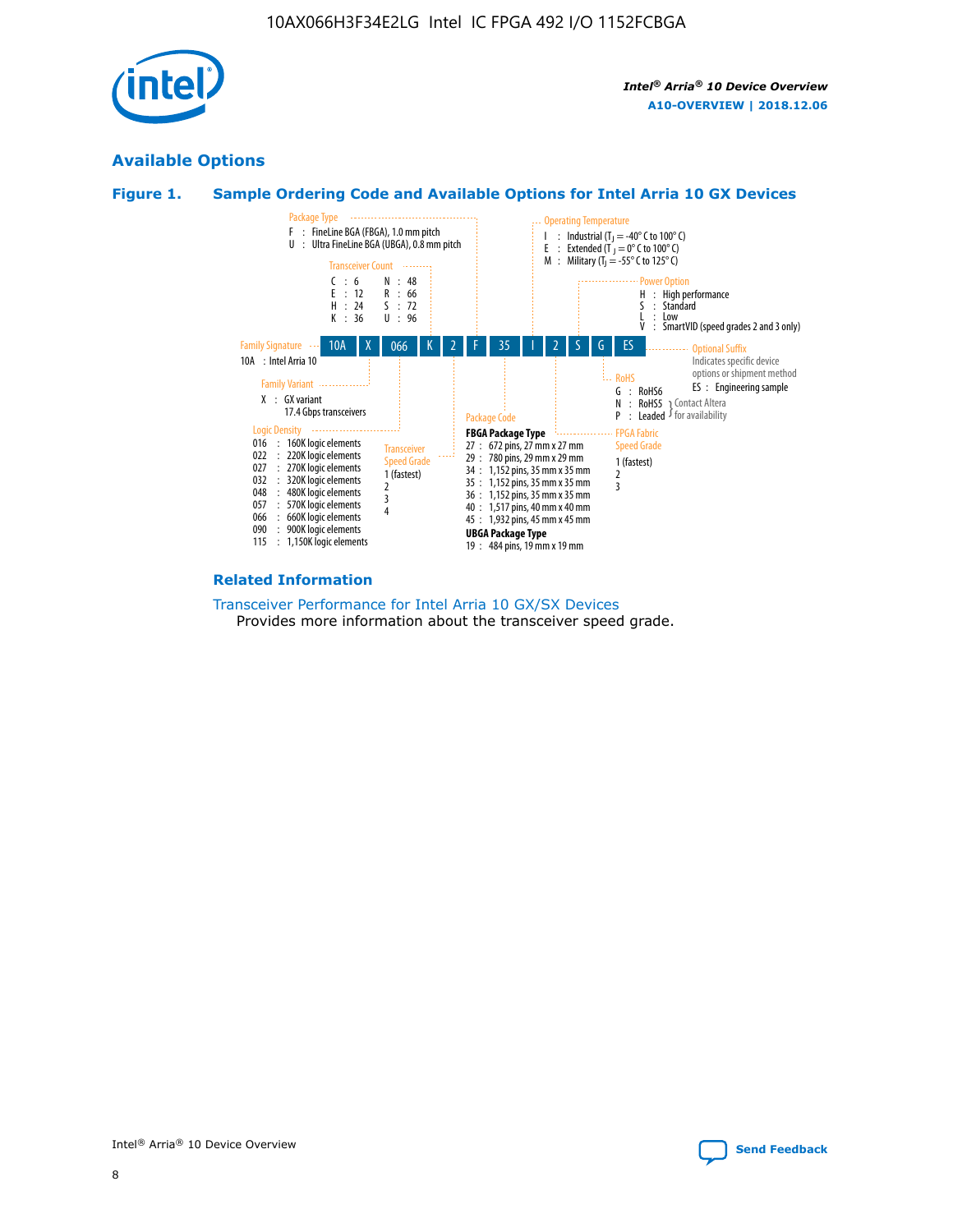

## **Maximum Resources**

#### **Table 5. Maximum Resource Counts for Intel Arria 10 GX Devices (GX 160, GX 220, GX 270, GX 320, and GX 480)**

| <b>Resource</b>         |                                                   | <b>Product Line</b> |                  |                |                |                |  |  |  |
|-------------------------|---------------------------------------------------|---------------------|------------------|----------------|----------------|----------------|--|--|--|
|                         |                                                   | <b>GX 160</b>       | <b>GX 220</b>    | <b>GX 270</b>  | <b>GX 320</b>  | <b>GX 480</b>  |  |  |  |
| Logic Elements (LE) (K) |                                                   | 160                 | 220              | 320<br>270     |                | 480            |  |  |  |
| <b>ALM</b>              |                                                   | 61,510              | 80,330           | 101,620        | 119,900        | 183,590        |  |  |  |
| Register                |                                                   | 246,040             | 321,320          | 406,480        |                | 734,360        |  |  |  |
| Memory (Kb)             | M <sub>20</sub> K                                 | 8,800               | 11,740<br>15,000 |                | 17,820         | 28,620         |  |  |  |
| <b>MLAB</b>             |                                                   | 1,050               | 1,690            | 2,452          | 2,727          | 4,164          |  |  |  |
|                         | 192<br>830<br>Variable-precision DSP Block<br>156 |                     |                  |                | 985            | 1,368          |  |  |  |
| 18 x 19 Multiplier      |                                                   | 312                 | 384              | 1,970<br>1,660 |                | 2,736          |  |  |  |
| PLL                     | Fractional<br>Synthesis                           | 6                   | 6                | 8              | 8              | 12             |  |  |  |
|                         | I/O                                               | 6                   | 6                | 8              | 8              | 12             |  |  |  |
| 17.4 Gbps Transceiver   |                                                   | 12                  | 12               | 24             | 24             | 36             |  |  |  |
| GPIO <sup>(3)</sup>     |                                                   | 288                 | 288<br>384       |                | 384            | 492            |  |  |  |
| LVDS Pair $(4)$         |                                                   | 120                 | 120              | 168            | 168            | 222            |  |  |  |
| PCIe Hard IP Block      |                                                   | $\mathbf{1}$        | 1                | $\overline{2}$ | $\overline{2}$ | $\overline{2}$ |  |  |  |
| Hard Memory Controller  |                                                   | 6                   | 6                | 8              | 8              | 12             |  |  |  |

<sup>(4)</sup> Each LVDS I/O pair can be used as differential input or output.



<sup>(3)</sup> The number of GPIOs does not include transceiver I/Os. In the Intel Quartus Prime software, the number of user I/Os includes transceiver I/Os.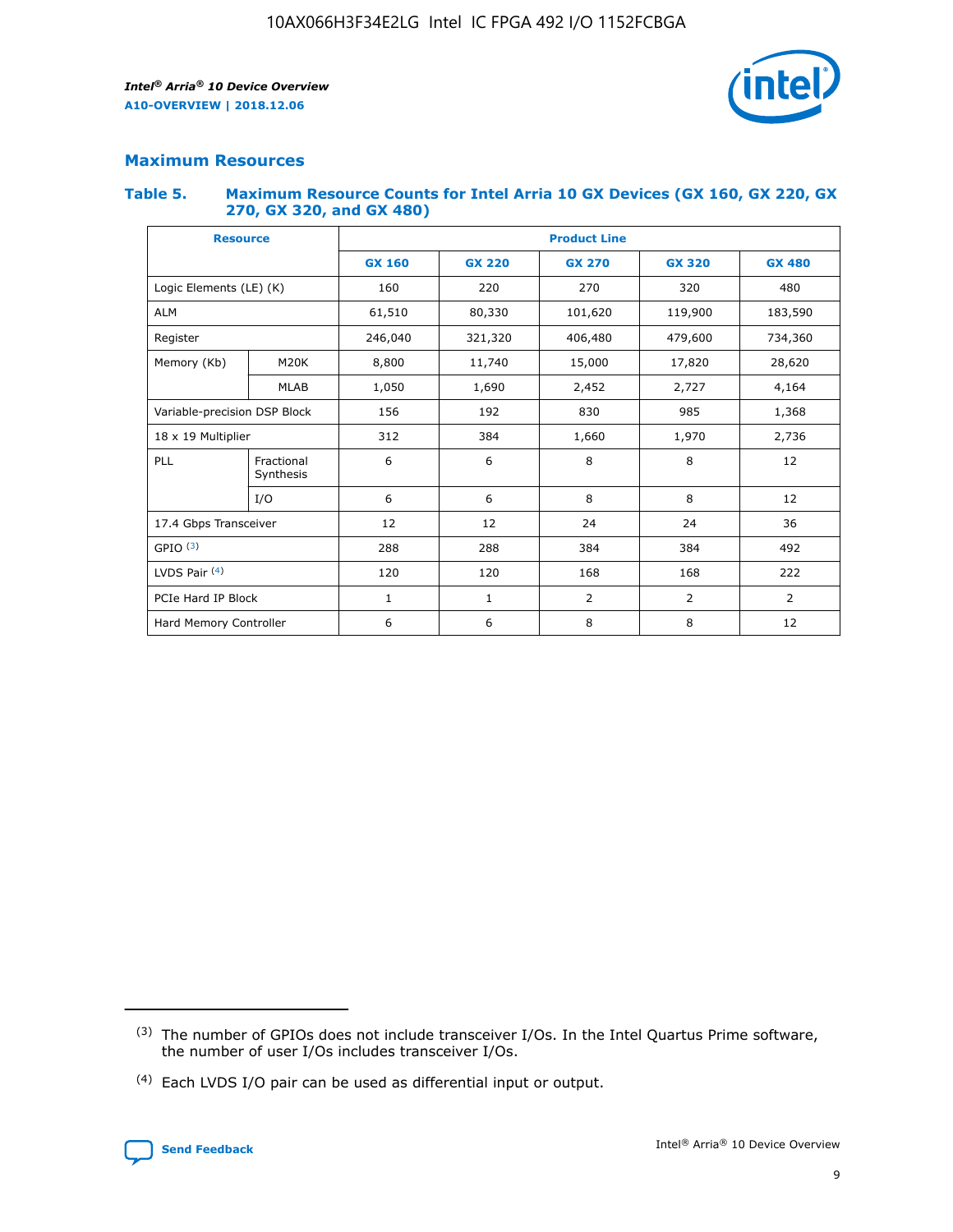

## **Table 6. Maximum Resource Counts for Intel Arria 10 GX Devices (GX 570, GX 660, GX 900, and GX 1150)**

|                              | <b>Resource</b>         | <b>Product Line</b> |                |                |                |  |  |  |
|------------------------------|-------------------------|---------------------|----------------|----------------|----------------|--|--|--|
|                              |                         | <b>GX 570</b>       | <b>GX 660</b>  | <b>GX 900</b>  | <b>GX 1150</b> |  |  |  |
| Logic Elements (LE) (K)      |                         | 570                 | 660            | 900            | 1,150          |  |  |  |
| <b>ALM</b>                   |                         | 217,080             | 251,680        | 339,620        | 427,200        |  |  |  |
| Register                     |                         | 868,320             | 1,006,720      | 1,358,480      | 1,708,800      |  |  |  |
| Memory (Kb)                  | <b>M20K</b>             | 36,000              | 42,620         | 48,460         | 54,260         |  |  |  |
| <b>MLAB</b>                  |                         | 5,096               | 5,788          | 9,386          | 12,984         |  |  |  |
| Variable-precision DSP Block |                         | 1,523               | 1,687          | 1,518          | 1,518          |  |  |  |
| $18 \times 19$ Multiplier    |                         | 3,046               | 3,374          | 3,036          | 3,036          |  |  |  |
| PLL                          | Fractional<br>Synthesis | 16                  | 16             | 32             | 32             |  |  |  |
|                              | I/O                     | 16                  | 16             | 16             | 16             |  |  |  |
| 17.4 Gbps Transceiver        |                         | 48                  | 48             | 96             | 96             |  |  |  |
| GPIO <sup>(3)</sup>          |                         | 696                 | 696            | 768            | 768            |  |  |  |
| LVDS Pair $(4)$              |                         | 324                 | 324            | 384            | 384            |  |  |  |
| PCIe Hard IP Block           |                         | 2                   | $\overline{2}$ | $\overline{4}$ | 4              |  |  |  |
| Hard Memory Controller       |                         | 16                  | 16             | 16             | 16             |  |  |  |

## **Package Plan**

## **Table 7. Package Plan for Intel Arria 10 GX Devices (U19, F27, and F29)**

Refer to I/O and High Speed I/O in Intel Arria 10 Devices chapter for the number of 3 V I/O, LVDS I/O, and LVDS channels in each device package.

| <b>Product Line</b> |         | U <sub>19</sub><br>$(19 \text{ mm} \times 19 \text{ mm})$<br>484-pin UBGA) |             | <b>F27</b><br>(27 mm × 27 mm,<br>672-pin FBGA) |                 |             | <b>F29</b><br>(29 mm × 29 mm,<br>780-pin FBGA) |          |             |  |
|---------------------|---------|----------------------------------------------------------------------------|-------------|------------------------------------------------|-----------------|-------------|------------------------------------------------|----------|-------------|--|
|                     | 3 V I/O | LVDS I/O                                                                   | <b>XCVR</b> | 3 V I/O                                        | <b>LVDS I/O</b> | <b>XCVR</b> | 3 V I/O                                        | LVDS I/O | <b>XCVR</b> |  |
| GX 160              | 48      | 192                                                                        | 6           | 48                                             | 192             | 12          | 48                                             | 240      | 12          |  |
| GX 220              | 48      | 192                                                                        | 6           | 48                                             | 192             | 12          | 48                                             | 240      | 12          |  |
| GX 270              |         |                                                                            |             | 48                                             | 192             | 12          | 48                                             | 312      | 12          |  |
| GX 320              |         |                                                                            |             | 48                                             | 192             | 12          | 48                                             | 312      | 12          |  |
| GX 480              |         |                                                                            |             |                                                |                 |             | 48                                             | 312      | 12          |  |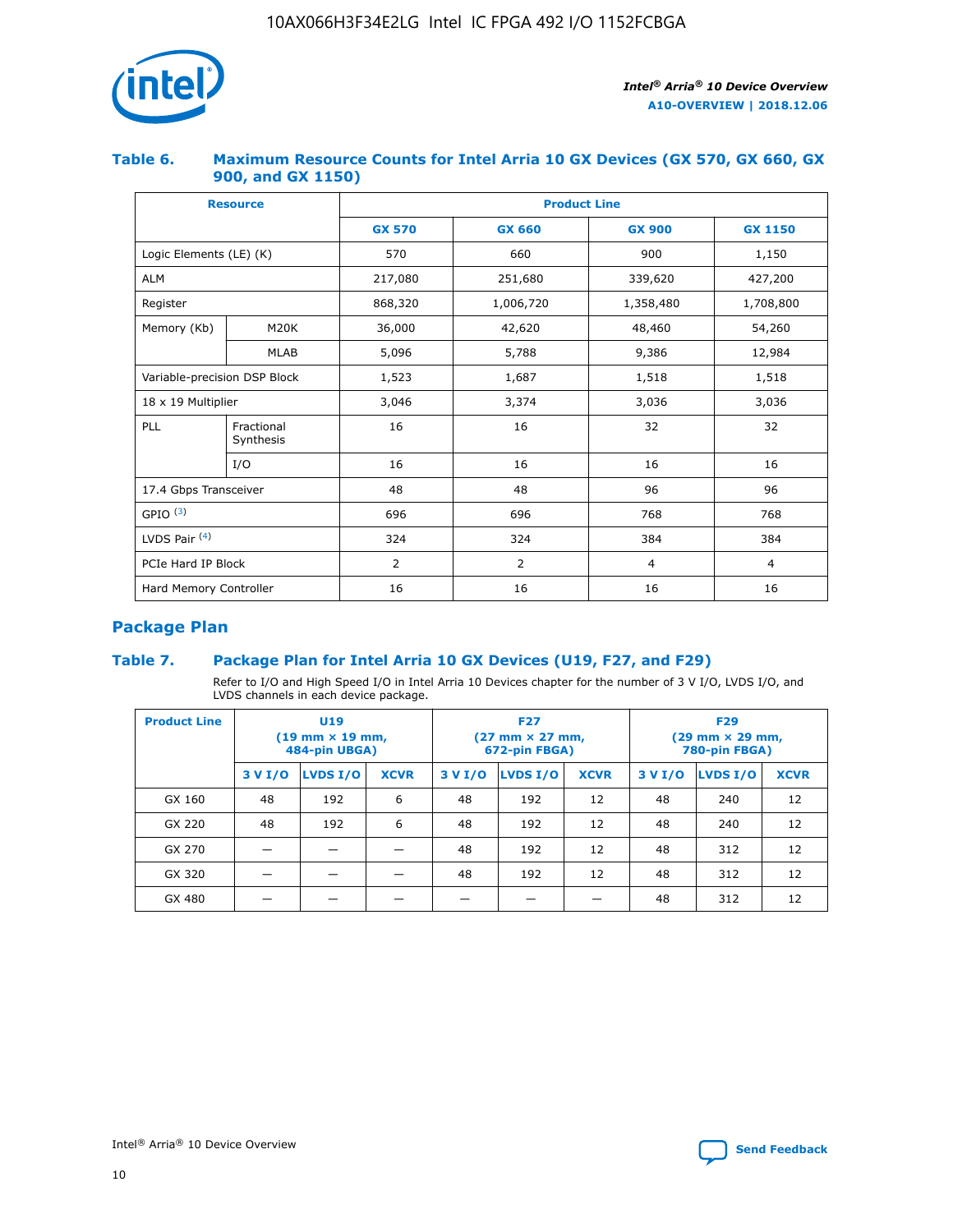

#### **Table 8. Package Plan for Intel Arria 10 GX Devices (F34, F35, NF40, and KF40)**

Refer to I/O and High Speed I/O in Intel Arria 10 Devices chapter for the number of 3 V I/O, LVDS I/O, and LVDS channels in each device package.

| <b>Product Line</b> |           | <b>F34</b><br>$(35 \text{ mm} \times 35 \text{ mm})$<br>1152-pin FBGA) |             |           | <b>F35</b><br>$(35 \text{ mm} \times 35 \text{ mm})$<br><b>1152-pin FBGA)</b> |             | <b>KF40</b><br>$(40$ mm $\times$ 40 mm,<br>1517-pin FBGA) |                    | <b>NF40</b><br>$(40$ mm $\times$ 40 mm,<br><b>1517-pin FBGA)</b> |            |                    |             |
|---------------------|-----------|------------------------------------------------------------------------|-------------|-----------|-------------------------------------------------------------------------------|-------------|-----------------------------------------------------------|--------------------|------------------------------------------------------------------|------------|--------------------|-------------|
|                     | 3V<br>I/O | <b>LVDS</b><br>I/O                                                     | <b>XCVR</b> | 3V<br>I/O | <b>LVDS</b><br>I/O                                                            | <b>XCVR</b> | 3V<br>I/O                                                 | <b>LVDS</b><br>I/O | <b>XCVR</b>                                                      | 3 V<br>I/O | <b>LVDS</b><br>I/O | <b>XCVR</b> |
| GX 270              | 48        | 336                                                                    | 24          | 48        | 336                                                                           | 24          |                                                           |                    |                                                                  |            |                    |             |
| GX 320              | 48        | 336                                                                    | 24          | 48        | 336                                                                           | 24          |                                                           |                    |                                                                  |            |                    |             |
| GX 480              | 48        | 444                                                                    | 24          | 48        | 348                                                                           | 36          |                                                           |                    |                                                                  |            |                    |             |
| GX 570              | 48        | 444                                                                    | 24          | 48        | 348                                                                           | 36          | 96                                                        | 600                | 36                                                               | 48         | 540                | 48          |
| GX 660              | 48        | 444                                                                    | 24          | 48        | 348                                                                           | 36          | 96                                                        | 600                | 36                                                               | 48         | 540                | 48          |
| GX 900              |           | 504                                                                    | 24          | -         |                                                                               |             |                                                           |                    |                                                                  |            | 600                | 48          |
| GX 1150             |           | 504                                                                    | 24          |           |                                                                               |             |                                                           |                    |                                                                  |            | 600                | 48          |

#### **Table 9. Package Plan for Intel Arria 10 GX Devices (RF40, NF45, SF45, and UF45)**

Refer to I/O and High Speed I/O in Intel Arria 10 Devices chapter for the number of 3 V I/O, LVDS I/O, and LVDS channels in each device package.

| <b>Product Line</b> | <b>RF40</b><br>$(40$ mm $\times$ 40 mm,<br>1517-pin FBGA) |                    |             | <b>NF45</b><br>$(45 \text{ mm} \times 45 \text{ mm})$<br><b>1932-pin FBGA)</b> |                    |             | <b>SF45</b><br>$(45 \text{ mm} \times 45 \text{ mm})$<br><b>1932-pin FBGA)</b> |                    |             | <b>UF45</b><br>$(45 \text{ mm} \times 45 \text{ mm})$<br><b>1932-pin FBGA)</b> |                    |             |
|---------------------|-----------------------------------------------------------|--------------------|-------------|--------------------------------------------------------------------------------|--------------------|-------------|--------------------------------------------------------------------------------|--------------------|-------------|--------------------------------------------------------------------------------|--------------------|-------------|
|                     | 3V<br>I/O                                                 | <b>LVDS</b><br>I/O | <b>XCVR</b> | 3 V<br>I/O                                                                     | <b>LVDS</b><br>I/O | <b>XCVR</b> | 3 V<br>I/O                                                                     | <b>LVDS</b><br>I/O | <b>XCVR</b> | 3V<br>I/O                                                                      | <b>LVDS</b><br>I/O | <b>XCVR</b> |
| GX 900              |                                                           | 342                | 66          | _                                                                              | 768                | 48          |                                                                                | 624                | 72          |                                                                                | 480                | 96          |
| GX 1150             |                                                           | 342                | 66          | _                                                                              | 768                | 48          |                                                                                | 624                | 72          |                                                                                | 480                | 96          |

## **Related Information**

[I/O and High-Speed Differential I/O Interfaces in Intel Arria 10 Devices chapter, Intel](https://www.intel.com/content/www/us/en/programmable/documentation/sam1403482614086.html#sam1403482030321) [Arria 10 Device Handbook](https://www.intel.com/content/www/us/en/programmable/documentation/sam1403482614086.html#sam1403482030321)

Provides the number of 3 V and LVDS I/Os, and LVDS channels for each Intel Arria 10 device package.

## **Intel Arria 10 GT**

This section provides the available options, maximum resource counts, and package plan for the Intel Arria 10 GT devices.

The information in this section is correct at the time of publication. For the latest information and to get more details, refer to the Intel FPGA Product Selector.

#### **Related Information**

#### [Intel FPGA Product Selector](http://www.altera.com/products/selector/psg-selector.html)

Provides the latest information on Intel products.

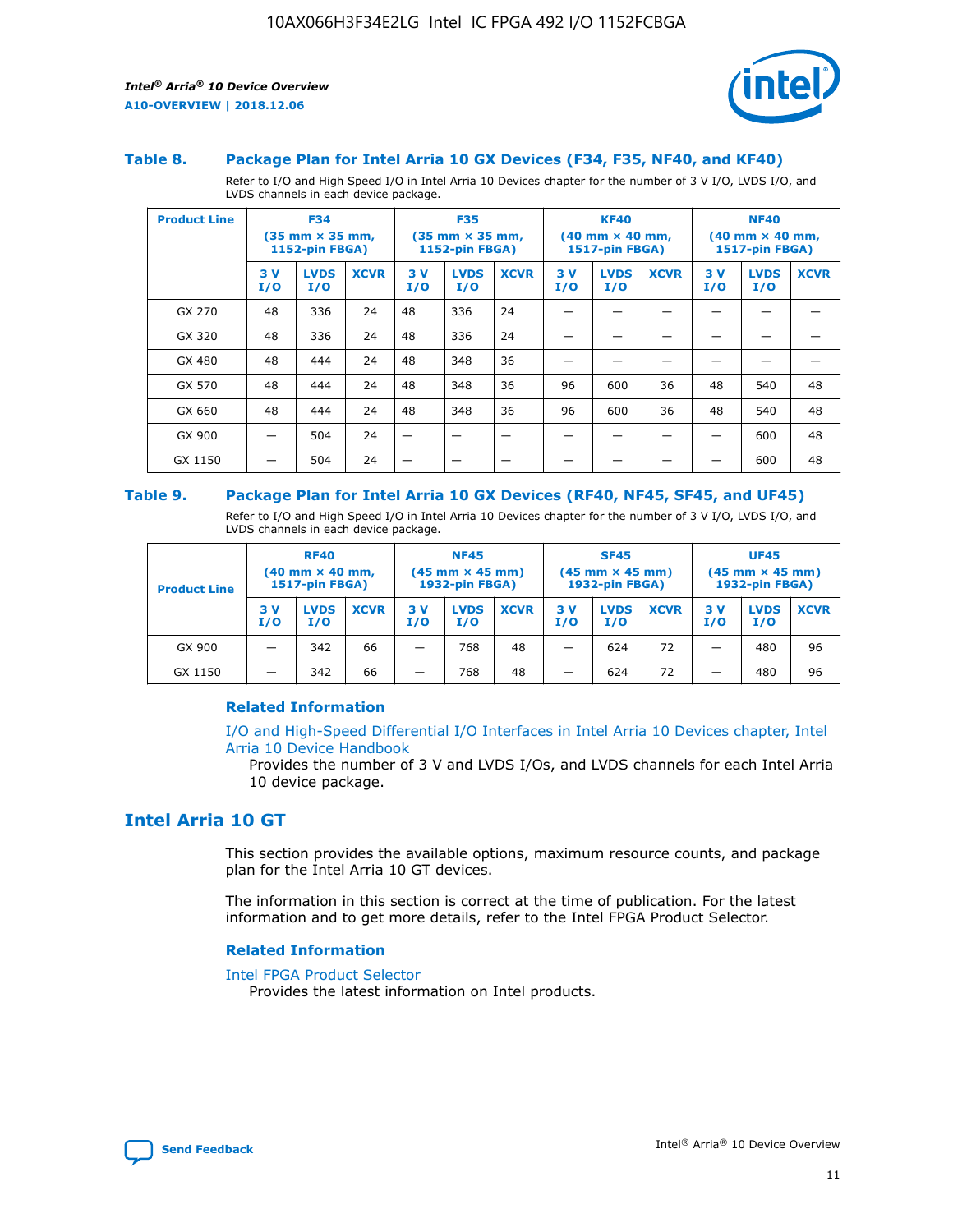

## **Available Options**

## **Figure 2. Sample Ordering Code and Available Options for Intel Arria 10 GT Devices**

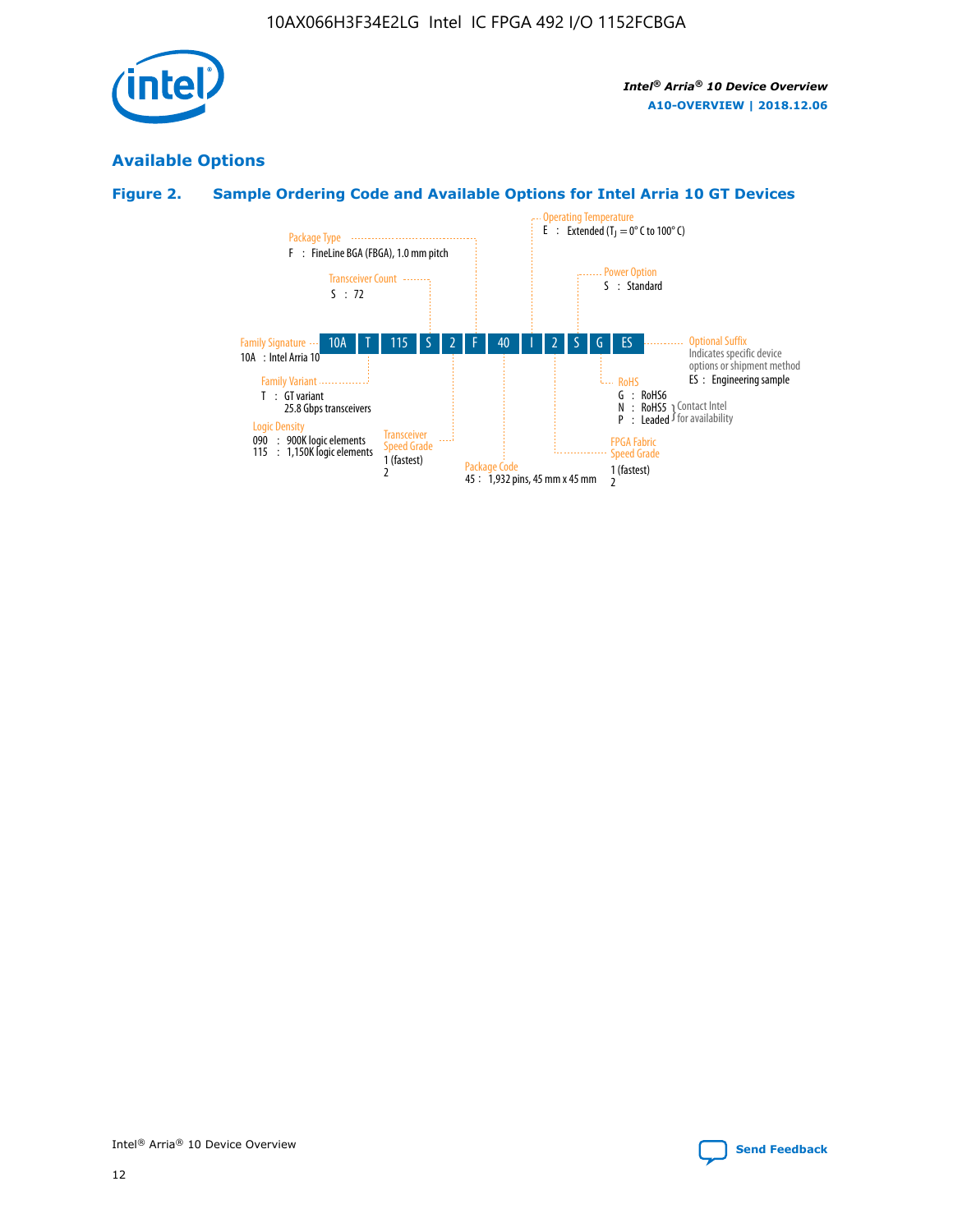

## **Maximum Resources**

#### **Table 10. Maximum Resource Counts for Intel Arria 10 GT Devices**

| <b>Resource</b>              |                      |                | <b>Product Line</b> |  |
|------------------------------|----------------------|----------------|---------------------|--|
|                              |                      | <b>GT 900</b>  | GT 1150             |  |
| Logic Elements (LE) (K)      |                      | 900            | 1,150               |  |
| <b>ALM</b>                   |                      | 339,620        | 427,200             |  |
| Register                     |                      | 1,358,480      | 1,708,800           |  |
| Memory (Kb)                  | M <sub>20</sub> K    | 48,460         | 54,260              |  |
|                              | <b>MLAB</b>          | 9,386          | 12,984              |  |
| Variable-precision DSP Block |                      | 1,518          | 1,518               |  |
| 18 x 19 Multiplier           |                      | 3,036          | 3,036               |  |
| PLL                          | Fractional Synthesis | 32             | 32                  |  |
|                              | I/O                  | 16             | 16                  |  |
| Transceiver                  | 17.4 Gbps            | 72(5)          | 72(5)               |  |
|                              | 25.8 Gbps            | 6              | 6                   |  |
| GPIO <sup>(6)</sup>          |                      | 624            | 624                 |  |
| LVDS Pair $(7)$              |                      | 312            | 312                 |  |
| PCIe Hard IP Block           |                      | $\overline{4}$ | $\overline{4}$      |  |
| Hard Memory Controller       |                      | 16             | 16                  |  |

## **Related Information**

#### [Intel Arria 10 GT Channel Usage](https://www.intel.com/content/www/us/en/programmable/documentation/nik1398707230472.html#nik1398707008178)

Configuring GT/GX channels in Intel Arria 10 GT devices.

## **Package Plan**

## **Table 11. Package Plan for Intel Arria 10 GT Devices**

Refer to I/O and High Speed I/O in Intel Arria 10 Devices chapter for the number of 3 V I/O, LVDS I/O, and LVDS channels in each device package.

| <b>Product Line</b> | <b>SF45</b><br>(45 mm × 45 mm, 1932-pin FBGA) |                 |             |  |  |  |
|---------------------|-----------------------------------------------|-----------------|-------------|--|--|--|
|                     | 3 V I/O                                       | <b>LVDS I/O</b> | <b>XCVR</b> |  |  |  |
| GT 900              |                                               | 624             | 72          |  |  |  |
| GT 1150             |                                               | 624             |             |  |  |  |

<sup>(7)</sup> Each LVDS I/O pair can be used as differential input or output.



 $(5)$  If all 6 GT channels are in use, 12 of the GX channels are not usable.

<sup>(6)</sup> The number of GPIOs does not include transceiver I/Os. In the Intel Quartus Prime software, the number of user I/Os includes transceiver I/Os.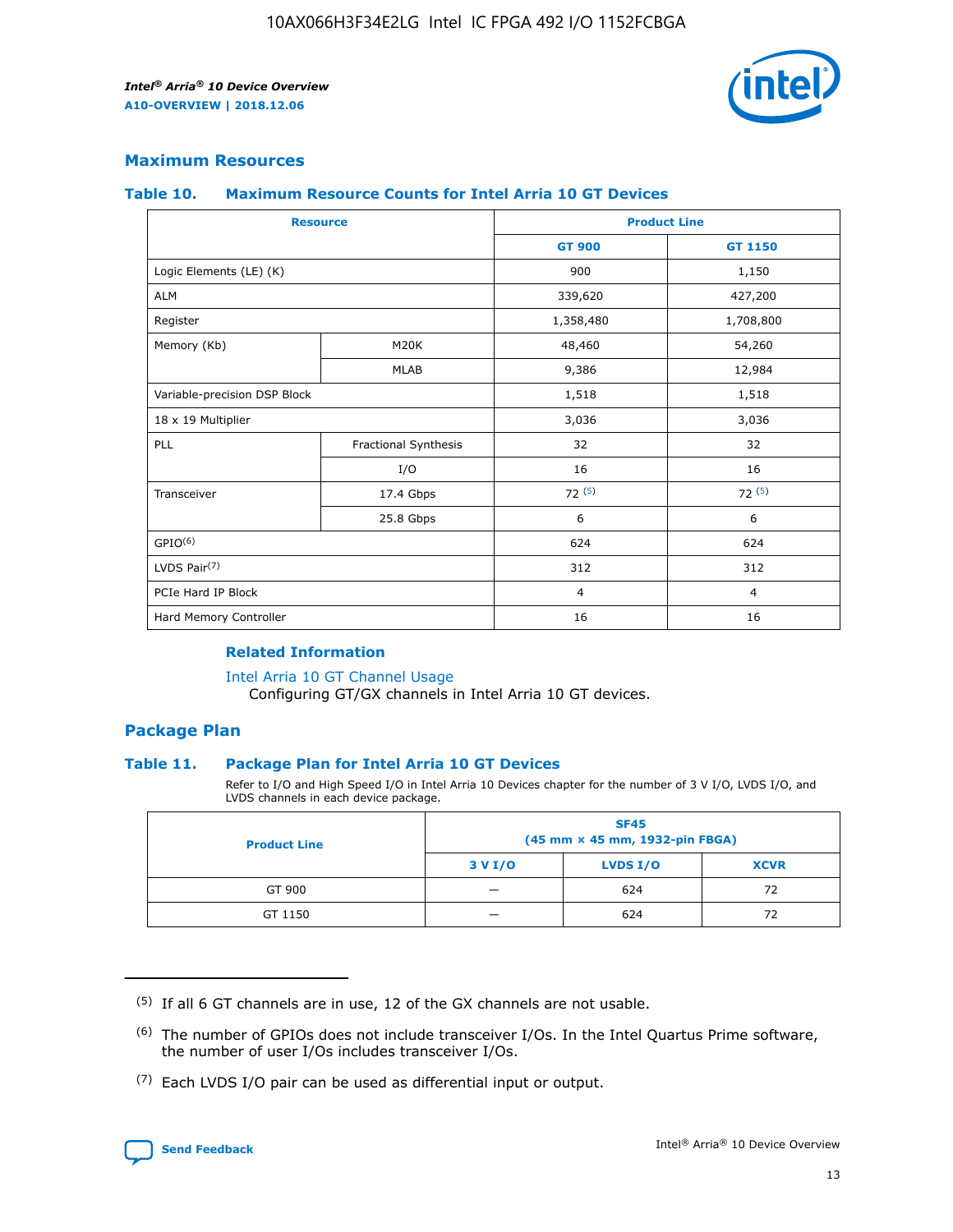

#### **Related Information**

[I/O and High-Speed Differential I/O Interfaces in Intel Arria 10 Devices chapter, Intel](https://www.intel.com/content/www/us/en/programmable/documentation/sam1403482614086.html#sam1403482030321) [Arria 10 Device Handbook](https://www.intel.com/content/www/us/en/programmable/documentation/sam1403482614086.html#sam1403482030321)

Provides the number of 3 V and LVDS I/Os, and LVDS channels for each Intel Arria 10 device package.

## **Intel Arria 10 SX**

This section provides the available options, maximum resource counts, and package plan for the Intel Arria 10 SX devices.

The information in this section is correct at the time of publication. For the latest information and to get more details, refer to the Intel FPGA Product Selector.

#### **Related Information**

[Intel FPGA Product Selector](http://www.altera.com/products/selector/psg-selector.html) Provides the latest information on Intel products.

## **Available Options**

#### **Figure 3. Sample Ordering Code and Available Options for Intel Arria 10 SX Devices**



#### **Related Information**

[Transceiver Performance for Intel Arria 10 GX/SX Devices](https://www.intel.com/content/www/us/en/programmable/documentation/mcn1413182292568.html#mcn1413213965502) Provides more information about the transceiver speed grade.

Intel® Arria® 10 Device Overview **[Send Feedback](mailto:FPGAtechdocfeedback@intel.com?subject=Feedback%20on%20Intel%20Arria%2010%20Device%20Overview%20(A10-OVERVIEW%202018.12.06)&body=We%20appreciate%20your%20feedback.%20In%20your%20comments,%20also%20specify%20the%20page%20number%20or%20paragraph.%20Thank%20you.)**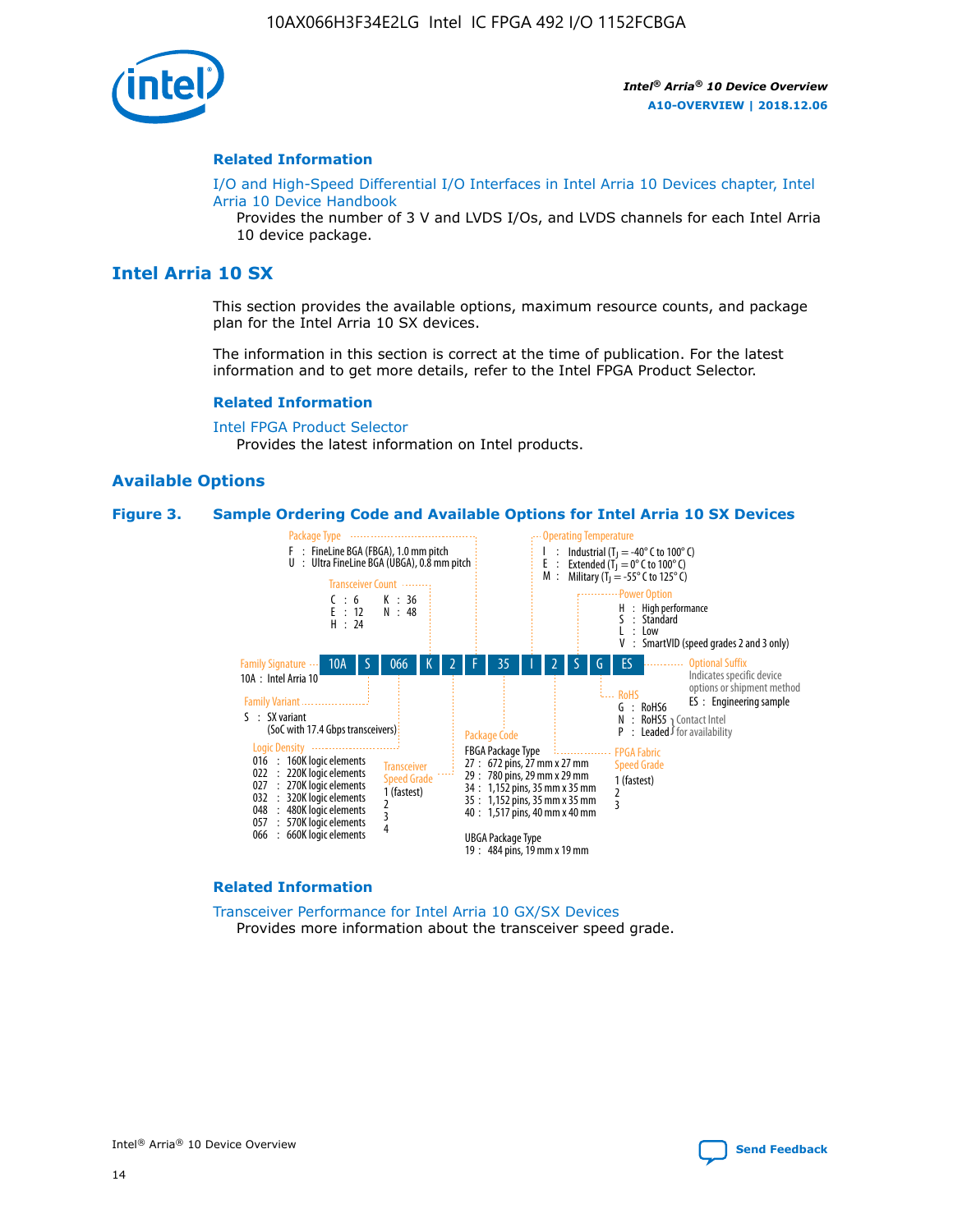

## **Maximum Resources**

#### **Table 12. Maximum Resource Counts for Intel Arria 10 SX Devices**

| <b>Resource</b>                   |                         | <b>Product Line</b> |               |                |                |                |                |                |  |  |  |
|-----------------------------------|-------------------------|---------------------|---------------|----------------|----------------|----------------|----------------|----------------|--|--|--|
|                                   |                         | <b>SX 160</b>       | <b>SX 220</b> | <b>SX 270</b>  | <b>SX 320</b>  | <b>SX 480</b>  | <b>SX 570</b>  | <b>SX 660</b>  |  |  |  |
| Logic Elements (LE) (K)           |                         | 160                 | 220           | 270            | 320            | 480            | 570            | 660            |  |  |  |
| <b>ALM</b>                        |                         | 61,510              | 80,330        | 101,620        | 119,900        | 183,590        | 217,080        | 251,680        |  |  |  |
| Register                          |                         | 246,040             | 321,320       | 406,480        | 479,600        | 734,360        | 868,320        | 1,006,720      |  |  |  |
| Memory (Kb)                       | M <sub>20</sub> K       | 8,800               | 11,740        | 15,000         | 17,820         | 28,620         | 36,000         | 42,620         |  |  |  |
|                                   | <b>MLAB</b>             | 1,050               | 1,690         | 2,452          | 2,727          | 4,164          | 5,096          | 5,788          |  |  |  |
| Variable-precision DSP Block      |                         | 156                 | 192           | 830            | 985            | 1,368          | 1,523          | 1,687          |  |  |  |
| 18 x 19 Multiplier                |                         | 312                 | 384           | 1,660          | 1,970          | 2,736          | 3,046          | 3,374          |  |  |  |
| PLL                               | Fractional<br>Synthesis | 6                   | 6             | 8              | 8              | 12             | 16             | 16             |  |  |  |
|                                   | I/O                     | 6                   | 6             | 8              | 8              | 12             | 16             | 16             |  |  |  |
| 17.4 Gbps Transceiver             |                         | 12                  | 12            | 24             | 24             | 36             | 48             | 48             |  |  |  |
| GPIO <sup>(8)</sup>               |                         | 288                 | 288           | 384            | 384            | 492            | 696            | 696            |  |  |  |
| LVDS Pair $(9)$                   |                         | 120                 | 120           | 168            | 168            | 174            | 324            | 324            |  |  |  |
| PCIe Hard IP Block                |                         | $\mathbf{1}$        | $\mathbf{1}$  | $\overline{2}$ | $\overline{2}$ | $\overline{2}$ | $\overline{2}$ | $\overline{2}$ |  |  |  |
| Hard Memory Controller            |                         | 6                   | 6             | 8              | 8              | 12             | 16             | 16             |  |  |  |
| ARM Cortex-A9 MPCore<br>Processor |                         | Yes                 | Yes           | Yes            | Yes            | Yes            | Yes            | <b>Yes</b>     |  |  |  |

## **Package Plan**

## **Table 13. Package Plan for Intel Arria 10 SX Devices (U19, F27, F29, and F34)**

Refer to I/O and High Speed I/O in Intel Arria 10 Devices chapter for the number of 3 V I/O, LVDS I/O, and LVDS channels in each device package.

| <b>Product Line</b> | U19<br>$(19 \text{ mm} \times 19 \text{ mm})$<br>484-pin UBGA) |                    |             | <b>F27</b><br>$(27 \text{ mm} \times 27 \text{ mm})$ .<br>672-pin FBGA) |                    | <b>F29</b><br>$(29 \text{ mm} \times 29 \text{ mm})$ .<br>780-pin FBGA) |            |                    | <b>F34</b><br>$(35 \text{ mm} \times 35 \text{ mm})$<br><b>1152-pin FBGA)</b> |           |                    |             |
|---------------------|----------------------------------------------------------------|--------------------|-------------|-------------------------------------------------------------------------|--------------------|-------------------------------------------------------------------------|------------|--------------------|-------------------------------------------------------------------------------|-----------|--------------------|-------------|
|                     | 3V<br>I/O                                                      | <b>LVDS</b><br>I/O | <b>XCVR</b> | 3V<br>I/O                                                               | <b>LVDS</b><br>I/O | <b>XCVR</b>                                                             | 3 V<br>I/O | <b>LVDS</b><br>I/O | <b>XCVR</b>                                                                   | 3V<br>I/O | <b>LVDS</b><br>I/O | <b>XCVR</b> |
| SX 160              | 48                                                             | 144                | 6           | 48                                                                      | 192                | 12                                                                      | 48         | 240                | 12                                                                            |           |                    |             |
| SX 220              | 48                                                             | 144                | 6           | 48                                                                      | 192                | 12                                                                      | 48         | 240                | 12                                                                            |           |                    |             |
| SX 270              |                                                                |                    |             | 48                                                                      | 192                | 12                                                                      | 48         | 312                | 12                                                                            | 48        | 336                | 24          |
| SX 320              |                                                                |                    |             | 48                                                                      | 192                | 12                                                                      | 48         | 312                | 12                                                                            | 48        | 336                | 24          |
|                     | continued                                                      |                    |             |                                                                         |                    |                                                                         |            |                    |                                                                               |           |                    |             |

 $(8)$  The number of GPIOs does not include transceiver I/Os. In the Intel Quartus Prime software, the number of user I/Os includes transceiver I/Os.

 $(9)$  Each LVDS I/O pair can be used as differential input or output.

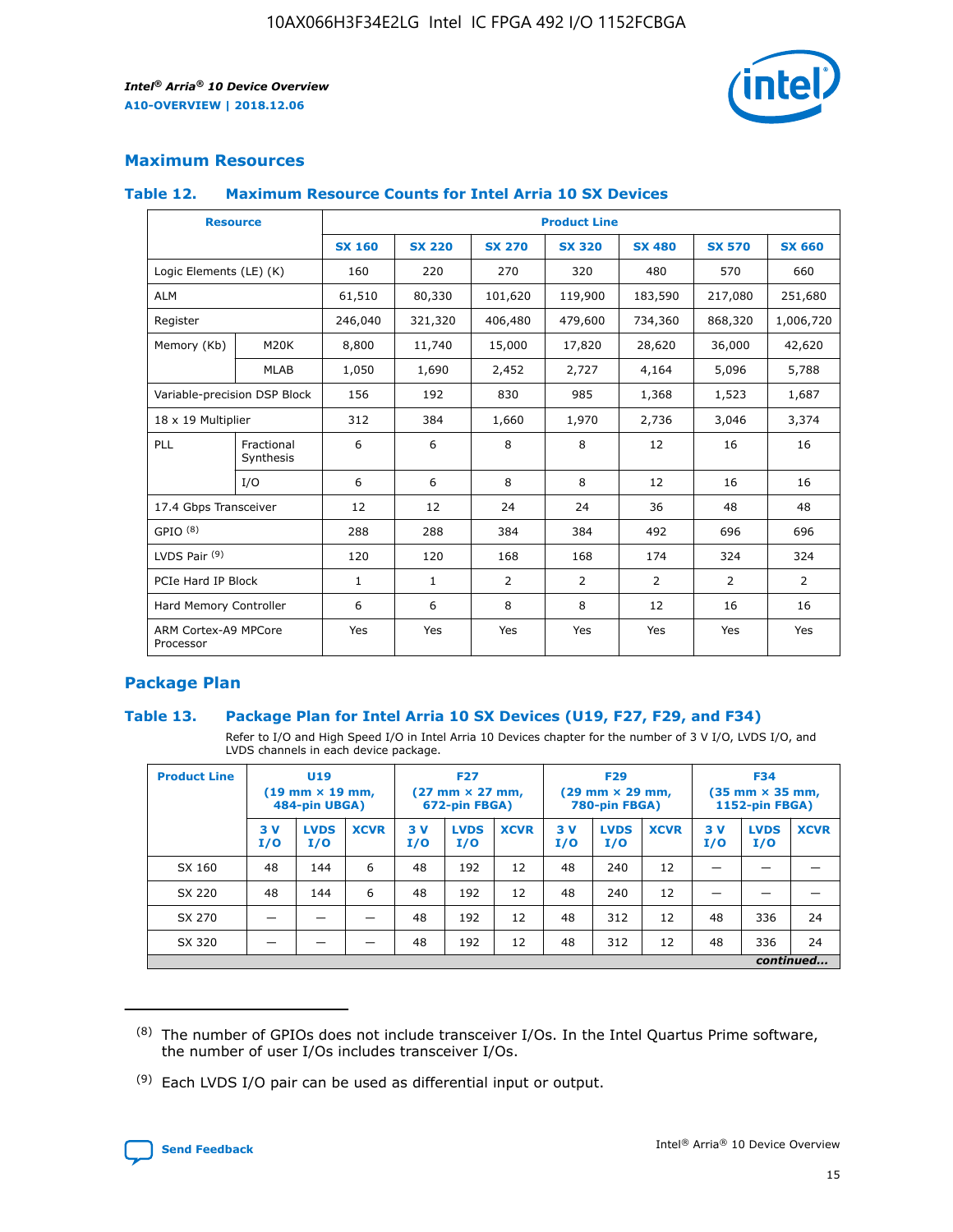

| <b>Product Line</b> | <b>U19</b><br>$(19 \text{ mm} \times 19 \text{ mm})$<br>484-pin UBGA) |                    | <b>F27</b><br>$(27 \text{ mm} \times 27 \text{ mm})$<br>672-pin FBGA) |           |                    | <b>F29</b><br>$(29$ mm $\times$ 29 mm,<br>780-pin FBGA) |           |                    | <b>F34</b><br>$(35$ mm $\times$ 35 mm,<br><b>1152-pin FBGA)</b> |           |                    |             |
|---------------------|-----------------------------------------------------------------------|--------------------|-----------------------------------------------------------------------|-----------|--------------------|---------------------------------------------------------|-----------|--------------------|-----------------------------------------------------------------|-----------|--------------------|-------------|
|                     | 3 V<br>I/O                                                            | <b>LVDS</b><br>I/O | <b>XCVR</b>                                                           | 3V<br>I/O | <b>LVDS</b><br>I/O | <b>XCVR</b>                                             | 3V<br>I/O | <b>LVDS</b><br>I/O | <b>XCVR</b>                                                     | 3V<br>I/O | <b>LVDS</b><br>I/O | <b>XCVR</b> |
| SX 480              |                                                                       |                    |                                                                       |           |                    |                                                         | 48        | 312                | 12                                                              | 48        | 444                | 24          |
| SX 570              |                                                                       |                    |                                                                       |           |                    |                                                         |           |                    |                                                                 | 48        | 444                | 24          |
| SX 660              |                                                                       |                    |                                                                       |           |                    |                                                         |           |                    |                                                                 | 48        | 444                | 24          |

## **Table 14. Package Plan for Intel Arria 10 SX Devices (F35, KF40, and NF40)**

Refer to I/O and High Speed I/O in Intel Arria 10 Devices chapter for the number of 3 V I/O, LVDS I/O, and LVDS channels in each device package.

| <b>Product Line</b> | <b>F35</b><br>(35 mm × 35 mm,<br><b>1152-pin FBGA)</b> |          |             |                                           | <b>KF40</b><br>(40 mm × 40 mm,<br>1517-pin FBGA) |    | <b>NF40</b><br>$(40 \text{ mm} \times 40 \text{ mm})$<br>1517-pin FBGA) |          |             |  |
|---------------------|--------------------------------------------------------|----------|-------------|-------------------------------------------|--------------------------------------------------|----|-------------------------------------------------------------------------|----------|-------------|--|
|                     | 3 V I/O                                                | LVDS I/O | <b>XCVR</b> | <b>LVDS I/O</b><br>3 V I/O<br><b>XCVR</b> |                                                  |    | 3 V I/O                                                                 | LVDS I/O | <b>XCVR</b> |  |
| SX 270              | 48                                                     | 336      | 24          |                                           |                                                  |    |                                                                         |          |             |  |
| SX 320              | 48                                                     | 336      | 24          |                                           |                                                  |    |                                                                         |          |             |  |
| SX 480              | 48                                                     | 348      | 36          |                                           |                                                  |    |                                                                         |          |             |  |
| SX 570              | 48                                                     | 348      | 36          | 96                                        | 600                                              | 36 | 48                                                                      | 540      | 48          |  |
| SX 660              | 48                                                     | 348      | 36          | 96                                        | 600                                              | 36 | 48                                                                      | 540      | 48          |  |

## **Related Information**

[I/O and High-Speed Differential I/O Interfaces in Intel Arria 10 Devices chapter, Intel](https://www.intel.com/content/www/us/en/programmable/documentation/sam1403482614086.html#sam1403482030321) [Arria 10 Device Handbook](https://www.intel.com/content/www/us/en/programmable/documentation/sam1403482614086.html#sam1403482030321)

Provides the number of 3 V and LVDS I/Os, and LVDS channels for each Intel Arria 10 device package.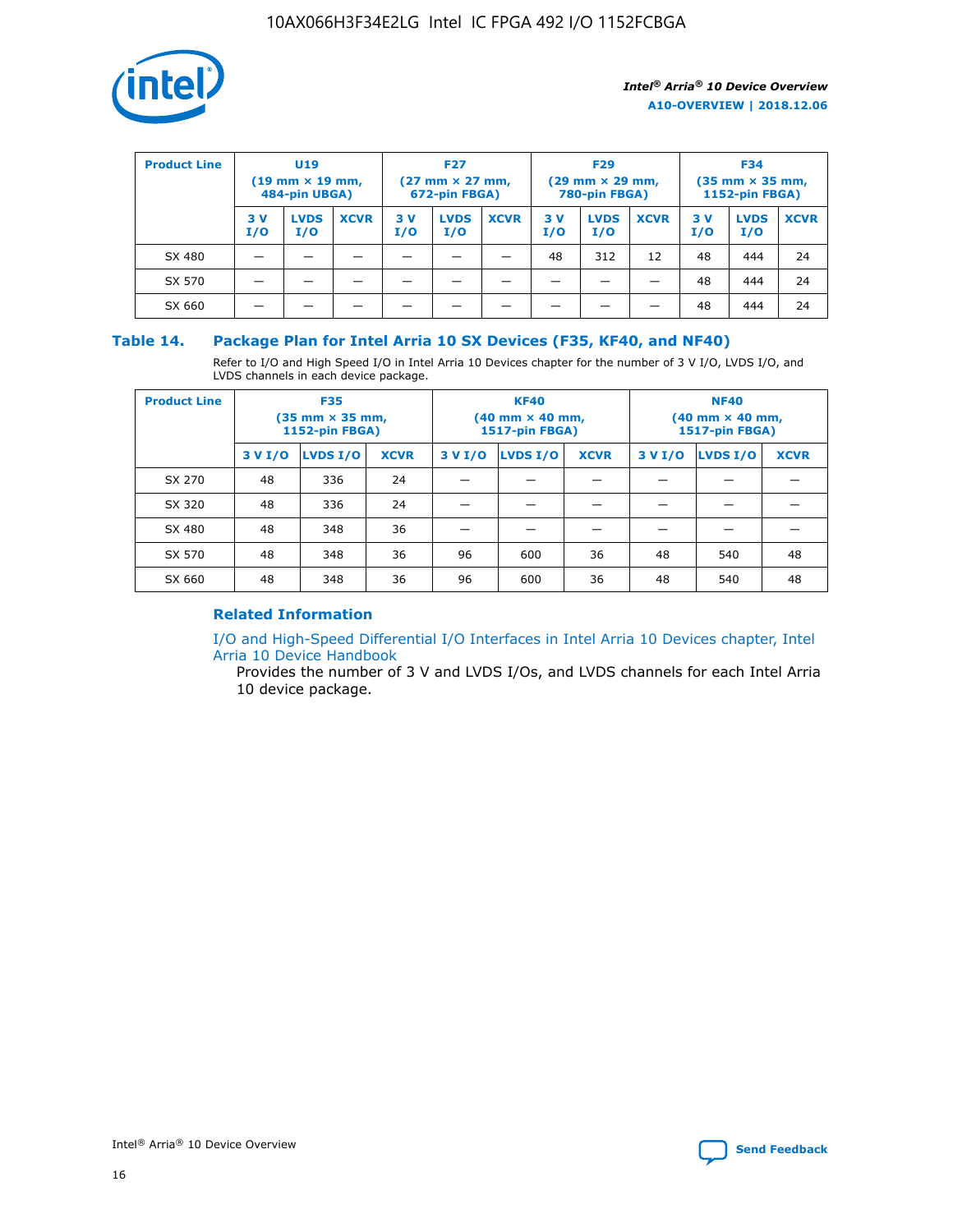

# **I/O Vertical Migration for Intel Arria 10 Devices**

#### **Figure 4. Migration Capability Across Intel Arria 10 Product Lines**

- The arrows indicate the migration paths. The devices included in each vertical migration path are shaded. Devices with fewer resources in the same path have lighter shades.
- To achieve the full I/O migration across product lines in the same migration path, restrict I/Os and transceivers usage to match the product line with the lowest I/O and transceiver counts.
- An LVDS I/O bank in the source device may be mapped to a 3 V I/O bank in the target device. To use memory interface clock frequency higher than 533 MHz, assign external memory interface pins only to banks that are LVDS I/O in both devices.
- There may be nominal 0.15 mm package height difference between some product lines in the same package type.
	- **Variant Product Line Package U19 F27 F29 F34 F35 KF40 NF40 RF40 NF45 SF45 UF45** Intel® Arria® 10 GX GX 160 GX 220 GX 270 GX 320 GX 480 GX 570 GX 660 GX 900 GX 1150 Intel Arria 10 GT GT 900 GT 1150 Intel Arria 10 SX SX 160 SX 220 SX 270 SX 320 SX 480 SX 570 SX 660
- Some migration paths are not shown in the Intel Quartus Prime software **Pin Migration View**.

*Note:* To verify the pin migration compatibility, use the **Pin Migration View** window in the Intel Quartus Prime software Pin Planner.

# **Adaptive Logic Module**

Intel Arria 10 devices use a 20 nm ALM as the basic building block of the logic fabric.

The ALM architecture is the same as the previous generation FPGAs, allowing for efficient implementation of logic functions and easy conversion of IP between the device generations.

The ALM, as shown in following figure, uses an 8-input fracturable look-up table (LUT) with four dedicated registers to help improve timing closure in register-rich designs and achieve an even higher design packing capability than the traditional two-register per LUT architecture.

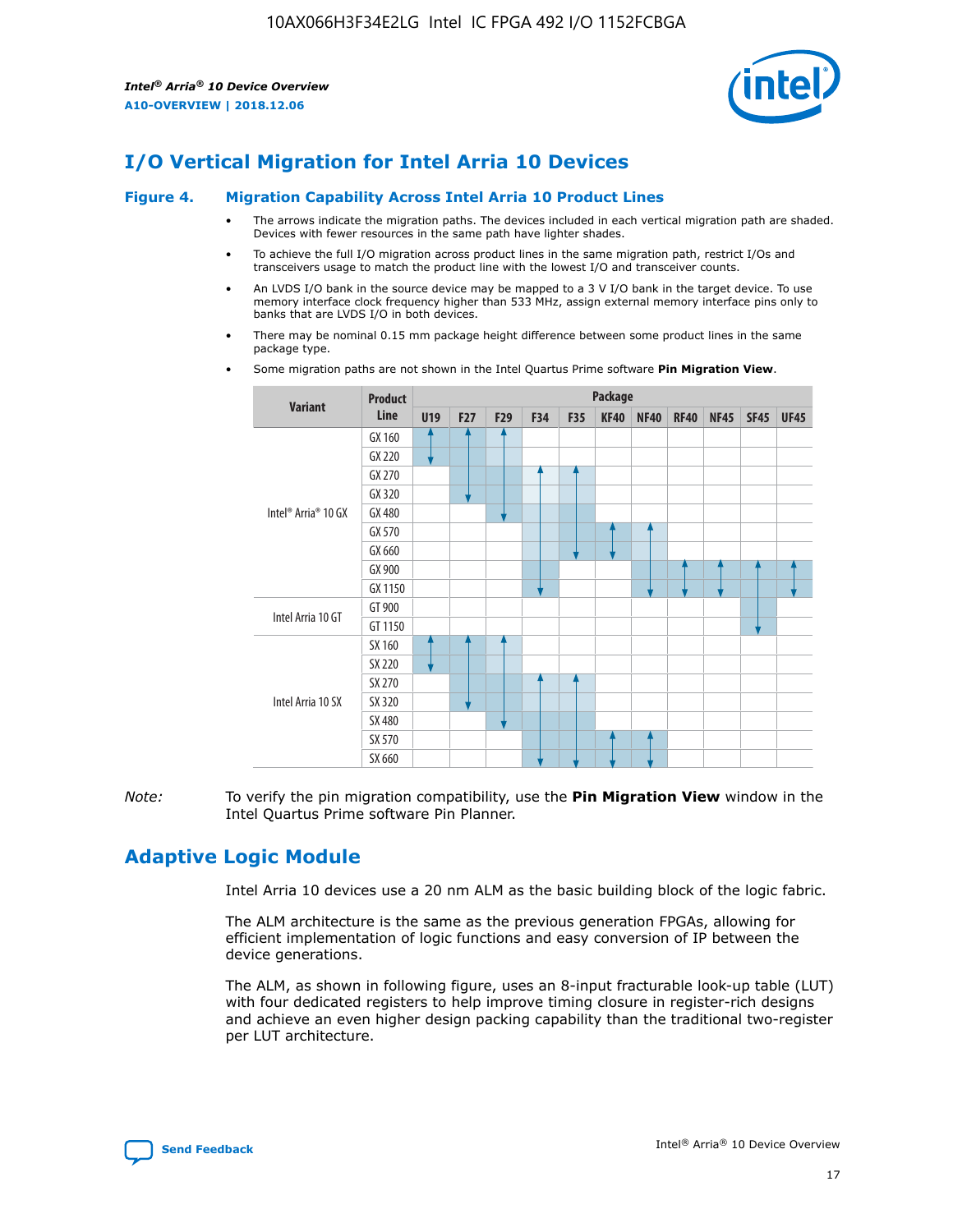

**Figure 5. ALM for Intel Arria 10 Devices**



The Intel Quartus Prime software optimizes your design according to the ALM logic structure and automatically maps legacy designs into the Intel Arria 10 ALM architecture.

# **Variable-Precision DSP Block**

The Intel Arria 10 variable precision DSP blocks support fixed-point arithmetic and floating-point arithmetic.

Features for fixed-point arithmetic:

- High-performance, power-optimized, and fully registered multiplication operations
- 18-bit and 27-bit word lengths
- Two 18 x 19 multipliers or one 27 x 27 multiplier per DSP block
- Built-in addition, subtraction, and 64-bit double accumulation register to combine multiplication results
- Cascading 19-bit or 27-bit when pre-adder is disabled and cascading 18-bit when pre-adder is used to form the tap-delay line for filtering applications
- Cascading 64-bit output bus to propagate output results from one block to the next block without external logic support
- Hard pre-adder supported in 19-bit and 27-bit modes for symmetric filters
- Internal coefficient register bank in both 18-bit and 27-bit modes for filter implementation
- 18-bit and 27-bit systolic finite impulse response (FIR) filters with distributed output adder
- Biased rounding support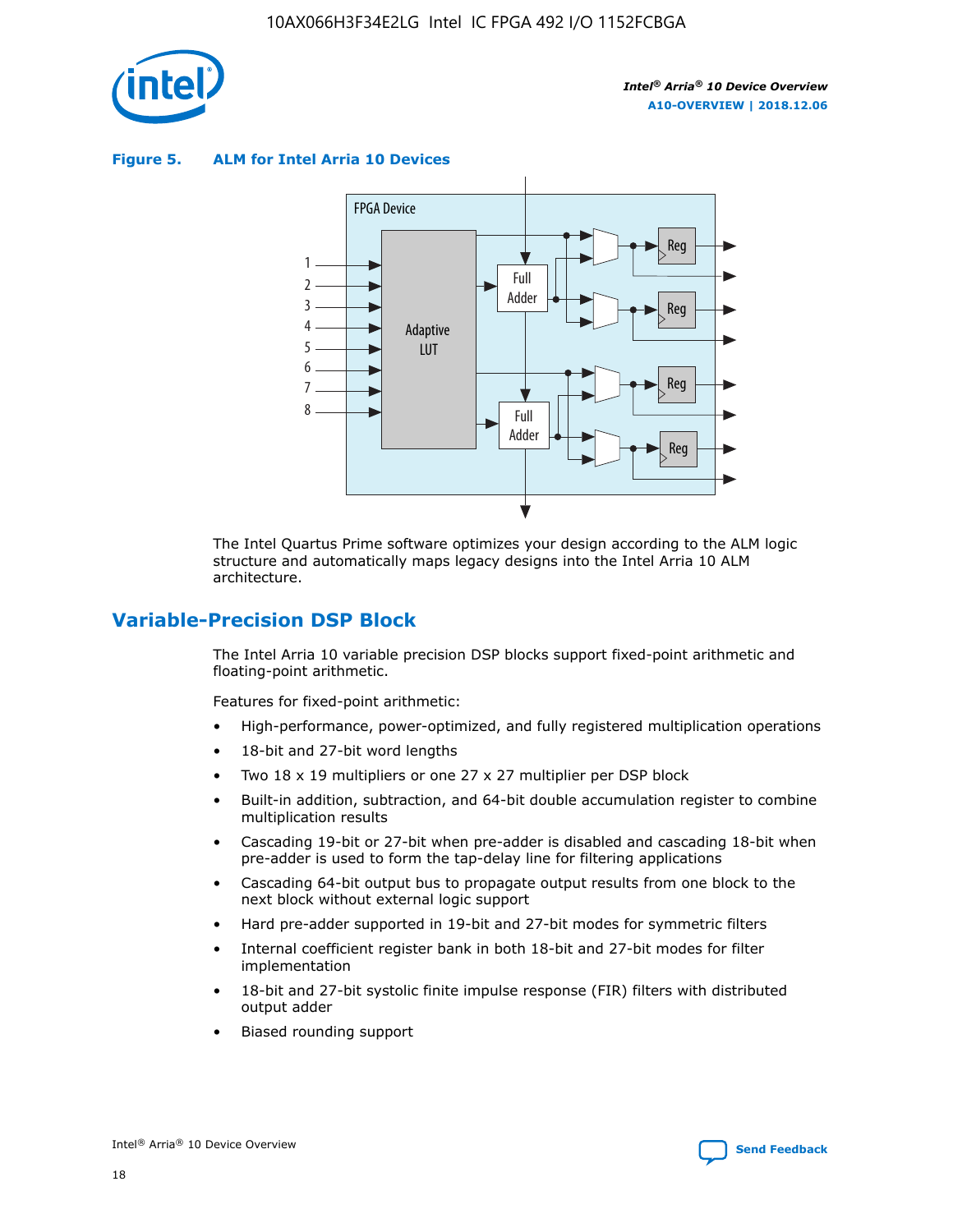

Features for floating-point arithmetic:

- A completely hardened architecture that supports multiplication, addition, subtraction, multiply-add, and multiply-subtract
- Multiplication with accumulation capability and a dynamic accumulator reset control
- Multiplication with cascade summation capability
- Multiplication with cascade subtraction capability
- Complex multiplication
- Direct vector dot product
- Systolic FIR filter

## **Table 15. Variable-Precision DSP Block Configurations for Intel Arria 10 Devices**

| <b>Usage Example</b>                                       | <b>Multiplier Size (Bit)</b>    | <b>DSP Block Resources</b> |
|------------------------------------------------------------|---------------------------------|----------------------------|
| Medium precision fixed point                               | Two 18 x 19                     |                            |
| High precision fixed or Single precision<br>floating point | One 27 x 27                     |                            |
| Fixed point FFTs                                           | One 19 x 36 with external adder |                            |
| Very high precision fixed point                            | One 36 x 36 with external adder |                            |
| Double precision floating point                            | One 54 x 54 with external adder | 4                          |

#### **Table 16. Resources for Fixed-Point Arithmetic in Intel Arria 10 Devices**

The table lists the variable-precision DSP resources by bit precision for each Intel Arria 10 device.

| <b>Variant</b>  | <b>Product Line</b> | <b>Variable-</b><br>precision<br><b>DSP Block</b> | <b>Independent Input and Output</b><br><b>Multiplications Operator</b> |                                     | 18 x 19<br><b>Multiplier</b><br><b>Adder Sum</b> | $18 \times 18$<br><b>Multiplier</b><br><b>Adder</b> |
|-----------------|---------------------|---------------------------------------------------|------------------------------------------------------------------------|-------------------------------------|--------------------------------------------------|-----------------------------------------------------|
|                 |                     |                                                   | 18 x 19<br><b>Multiplier</b>                                           | $27 \times 27$<br><b>Multiplier</b> | <b>Mode</b>                                      | <b>Summed with</b><br>36 bit Input                  |
| AIntel Arria 10 | GX 160              | 156                                               | 312                                                                    | 156                                 | 156                                              | 156                                                 |
| GX              | GX 220              | 192                                               | 384                                                                    | 192                                 | 192                                              | 192                                                 |
|                 | GX 270              | 830                                               | 1,660                                                                  | 830                                 | 830                                              | 830                                                 |
|                 | GX 320              | 984                                               | 1,968                                                                  | 984                                 | 984                                              | 984                                                 |
|                 | GX 480              | 1,368                                             | 2,736                                                                  | 1,368                               | 1,368                                            | 1,368                                               |
|                 | GX 570              | 1,523                                             | 3,046                                                                  | 1,523                               | 1,523                                            | 1,523                                               |
|                 | GX 660              | 1,687                                             | 3,374                                                                  | 1,687                               | 1,687                                            | 1,687                                               |
|                 | GX 900              | 1,518                                             | 3,036                                                                  | 1,518                               | 1,518                                            | 1,518                                               |
|                 | GX 1150             | 1,518                                             | 3,036                                                                  | 1,518                               | 1,518                                            | 1,518                                               |
| Intel Arria 10  | GT 900              | 1,518                                             | 3,036                                                                  | 1,518                               | 1,518                                            | 1,518                                               |
| GT              | GT 1150             | 1,518                                             | 3,036                                                                  | 1,518                               | 1,518                                            | 1,518                                               |
| Intel Arria 10  | SX 160              | 156                                               | 312                                                                    | 156                                 | 156                                              | 156                                                 |
| <b>SX</b>       | SX 220<br>192       |                                                   | 384                                                                    | 192                                 | 192                                              | 192                                                 |
|                 | SX 270              | 830                                               | 1,660                                                                  | 830                                 | 830                                              | 830                                                 |
|                 |                     |                                                   |                                                                        |                                     |                                                  | continued                                           |

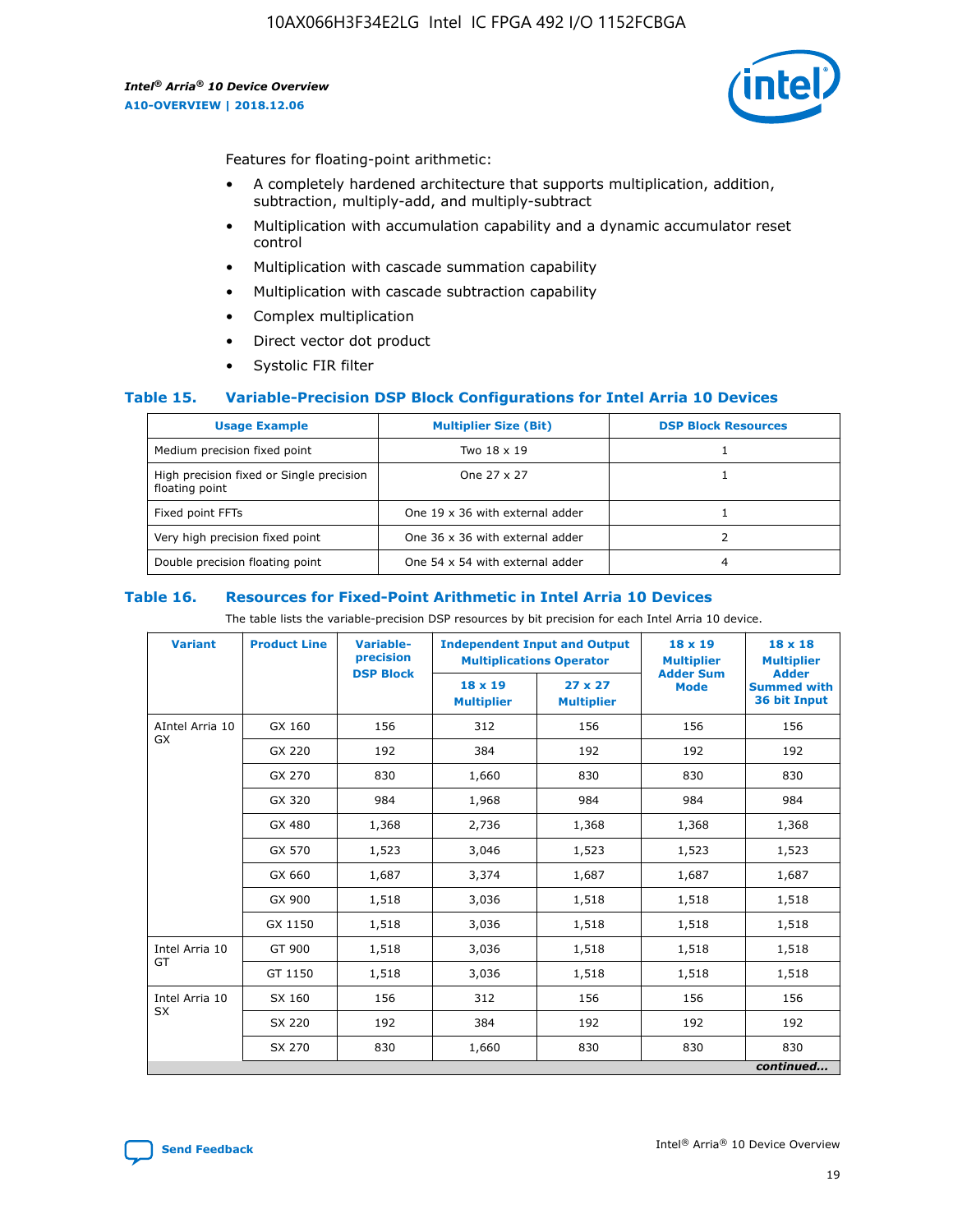

| <b>Variant</b> | <b>Product Line</b> | Variable-<br>precision | <b>Independent Input and Output</b><br><b>Multiplications Operator</b> |                                     | $18 \times 19$<br><b>Multiplier</b> | $18 \times 18$<br><b>Multiplier</b><br><b>Adder</b> |  |
|----------------|---------------------|------------------------|------------------------------------------------------------------------|-------------------------------------|-------------------------------------|-----------------------------------------------------|--|
|                |                     | <b>DSP Block</b>       | $18 \times 19$<br><b>Multiplier</b>                                    | $27 \times 27$<br><b>Multiplier</b> | <b>Adder Sum</b><br><b>Mode</b>     | <b>Summed with</b><br>36 bit Input                  |  |
|                | SX 320              | 984                    | 1,968                                                                  | 984                                 | 984                                 | 984                                                 |  |
|                | SX 480              | 1,368                  | 2,736                                                                  | 1,368                               | 1,368                               | 1,368                                               |  |
|                | SX 570              | 1,523                  | 3,046                                                                  | 1,523                               | 1,523                               | 1,523                                               |  |
|                | SX 660              | 1,687                  | 3,374                                                                  | 1,687                               | 1,687                               | 1,687                                               |  |

## **Table 17. Resources for Floating-Point Arithmetic in Intel Arria 10 Devices**

The table lists the variable-precision DSP resources by bit precision for each Intel Arria 10 device.

| <b>Variant</b> | <b>Product Line</b> | <b>Variable-</b><br>precision<br><b>DSP Block</b> | <b>Single</b><br><b>Precision</b><br><b>Floating-Point</b><br><b>Multiplication</b><br><b>Mode</b> | <b>Single-Precision</b><br><b>Floating-Point</b><br><b>Adder Mode</b> | Single-<br><b>Precision</b><br><b>Floating-Point</b><br><b>Multiply</b><br><b>Accumulate</b><br><b>Mode</b> | <b>Peak</b><br><b>Giga Floating-</b><br><b>Point</b><br><b>Operations</b><br>per Second<br>(GFLOPs) |
|----------------|---------------------|---------------------------------------------------|----------------------------------------------------------------------------------------------------|-----------------------------------------------------------------------|-------------------------------------------------------------------------------------------------------------|-----------------------------------------------------------------------------------------------------|
| Intel Arria 10 | GX 160              | 156                                               | 156                                                                                                | 156                                                                   | 156                                                                                                         | 140                                                                                                 |
| <b>GX</b>      | GX 220              | 192                                               | 192                                                                                                | 192                                                                   | 192                                                                                                         | 173                                                                                                 |
|                | GX 270              | 830                                               | 830                                                                                                | 830                                                                   | 830                                                                                                         | 747                                                                                                 |
|                | GX 320              | 984                                               | 984                                                                                                | 984                                                                   | 984                                                                                                         | 886                                                                                                 |
|                | GX 480              | 1,369                                             | 1,368                                                                                              | 1,368                                                                 | 1,368                                                                                                       | 1,231                                                                                               |
|                | GX 570              | 1,523                                             | 1,523                                                                                              | 1,523                                                                 | 1,523                                                                                                       | 1,371                                                                                               |
|                | GX 660              | 1,687                                             | 1,687                                                                                              | 1,687                                                                 | 1,687                                                                                                       | 1,518                                                                                               |
|                | GX 900              | 1,518                                             | 1,518                                                                                              | 1,518                                                                 | 1,518                                                                                                       | 1,366                                                                                               |
|                | GX 1150             | 1,518                                             | 1,518                                                                                              | 1,518                                                                 | 1,518                                                                                                       | 1,366                                                                                               |
| Intel Arria 10 | GT 900              | 1,518                                             | 1,518                                                                                              | 1,518                                                                 | 1,518                                                                                                       | 1,366                                                                                               |
| GT             | GT 1150             | 1,518                                             | 1,518                                                                                              | 1,518                                                                 | 1,518                                                                                                       | 1,366                                                                                               |
| Intel Arria 10 | SX 160              | 156                                               | 156                                                                                                | 156                                                                   | 156                                                                                                         | 140                                                                                                 |
| SX             | SX 220              | 192                                               | 192                                                                                                | 192                                                                   | 192                                                                                                         | 173                                                                                                 |
|                | SX 270              | 830                                               | 830                                                                                                | 830                                                                   | 830                                                                                                         | 747                                                                                                 |
|                | SX 320              | 984                                               | 984                                                                                                | 984                                                                   | 984                                                                                                         | 886                                                                                                 |
|                | SX 480              | 1,369                                             | 1,368                                                                                              | 1,368                                                                 | 1,368                                                                                                       | 1,231                                                                                               |
|                | SX 570              | 1,523                                             | 1,523                                                                                              | 1,523                                                                 | 1,523                                                                                                       | 1,371                                                                                               |
|                | SX 660              | 1,687                                             | 1,687                                                                                              | 1,687                                                                 | 1,687                                                                                                       | 1,518                                                                                               |

# **Embedded Memory Blocks**

The embedded memory blocks in the devices are flexible and designed to provide an optimal amount of small- and large-sized memory arrays to fit your design requirements.

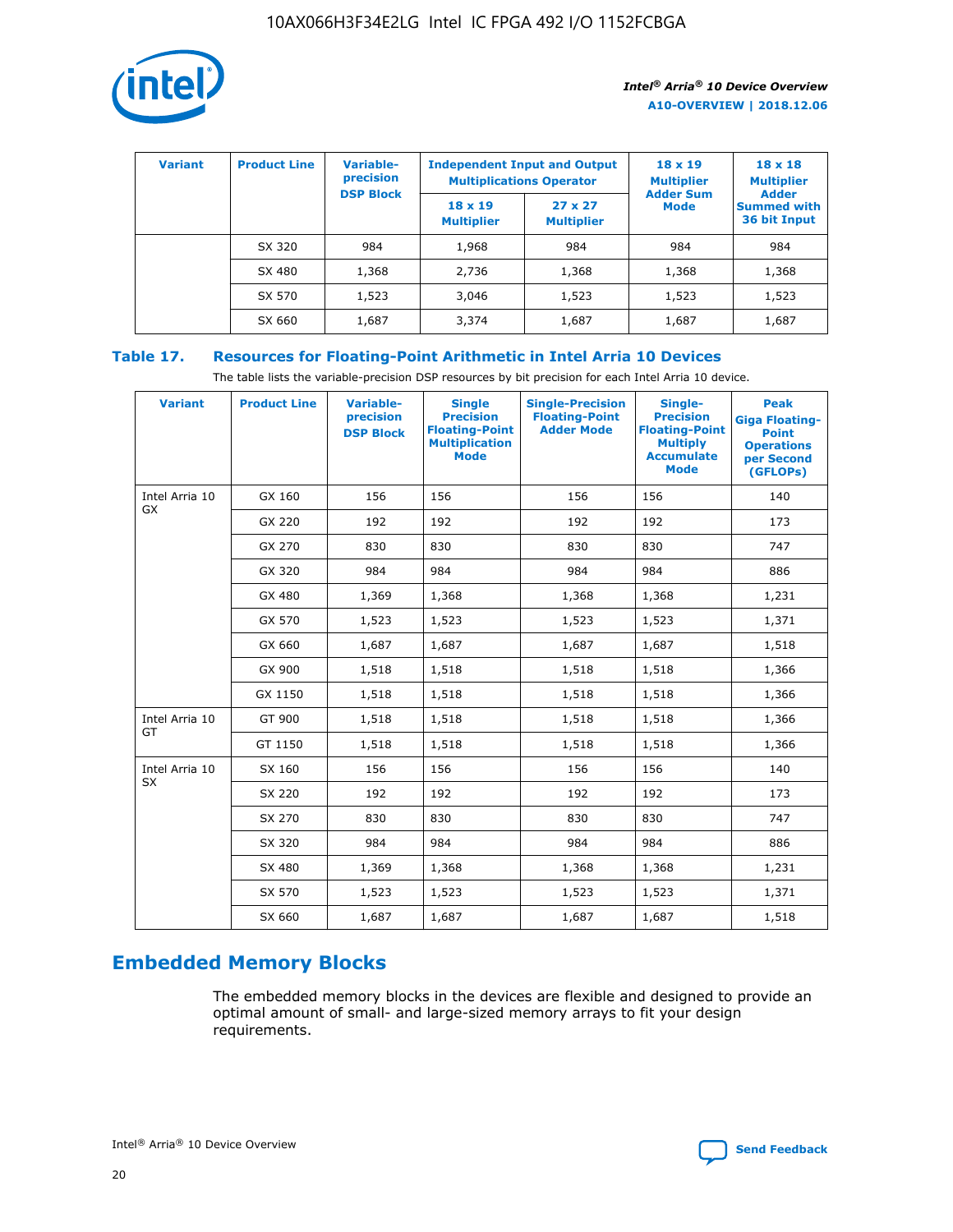

# **Types of Embedded Memory**

The Intel Arria 10 devices contain two types of memory blocks:

- 20 Kb M20K blocks—blocks of dedicated memory resources. The M20K blocks are ideal for larger memory arrays while still providing a large number of independent ports.
- 640 bit memory logic array blocks (MLABs)—enhanced memory blocks that are configured from dual-purpose logic array blocks (LABs). The MLABs are ideal for wide and shallow memory arrays. The MLABs are optimized for implementation of shift registers for digital signal processing (DSP) applications, wide and shallow FIFO buffers, and filter delay lines. Each MLAB is made up of ten adaptive logic modules (ALMs). In the Intel Arria 10 devices, you can configure these ALMs as ten 32 x 2 blocks, giving you one 32 x 20 simple dual-port SRAM block per MLAB.

# **Embedded Memory Capacity in Intel Arria 10 Devices**

|                   | <b>Product</b> | <b>M20K</b>  |                     | <b>MLAB</b>  |                     | <b>Total RAM Bit</b> |
|-------------------|----------------|--------------|---------------------|--------------|---------------------|----------------------|
| <b>Variant</b>    | <b>Line</b>    | <b>Block</b> | <b>RAM Bit (Kb)</b> | <b>Block</b> | <b>RAM Bit (Kb)</b> | (Kb)                 |
| Intel Arria 10 GX | GX 160         | 440          | 8,800               | 1,680        | 1,050               | 9,850                |
|                   | GX 220         | 587          | 11,740              | 2,703        | 1,690               | 13,430               |
|                   | GX 270         | 750          | 15,000              | 3,922        | 2,452               | 17,452               |
|                   | GX 320         | 891          | 17,820              | 4,363        | 2,727               | 20,547               |
|                   | GX 480         | 1,431        | 28,620              | 6,662        | 4,164               | 32,784               |
|                   | GX 570         | 1,800        | 36,000              | 8,153        | 5,096               | 41,096               |
|                   | GX 660         | 2,131        | 42,620              | 9,260        | 5,788               | 48,408               |
|                   | GX 900         | 2,423        | 48,460              | 15,017       | 9,386               | 57,846               |
|                   | GX 1150        | 2,713        | 54,260              | 20,774       | 12,984              | 67,244               |
| Intel Arria 10 GT | GT 900         | 2,423        | 48,460              | 15,017       | 9,386               | 57,846               |
|                   | GT 1150        | 2,713        | 54,260              | 20,774       | 12,984              | 67,244               |
| Intel Arria 10 SX | SX 160         | 440          | 8,800               | 1,680        | 1,050               | 9,850                |
|                   | SX 220         | 587          | 11,740              | 2,703        | 1,690               | 13,430               |
|                   | SX 270         | 750          | 15,000              | 3,922        | 2,452               | 17,452               |
|                   | SX 320         | 891          | 17,820              | 4,363        | 2,727               | 20,547               |
|                   | SX 480         | 1,431        | 28,620              | 6,662        | 4,164               | 32,784               |
|                   | SX 570         | 1,800        | 36,000              | 8,153        | 5,096               | 41,096               |
|                   | SX 660         | 2,131        | 42,620              | 9,260        | 5,788               | 48,408               |

#### **Table 18. Embedded Memory Capacity and Distribution in Intel Arria 10 Devices**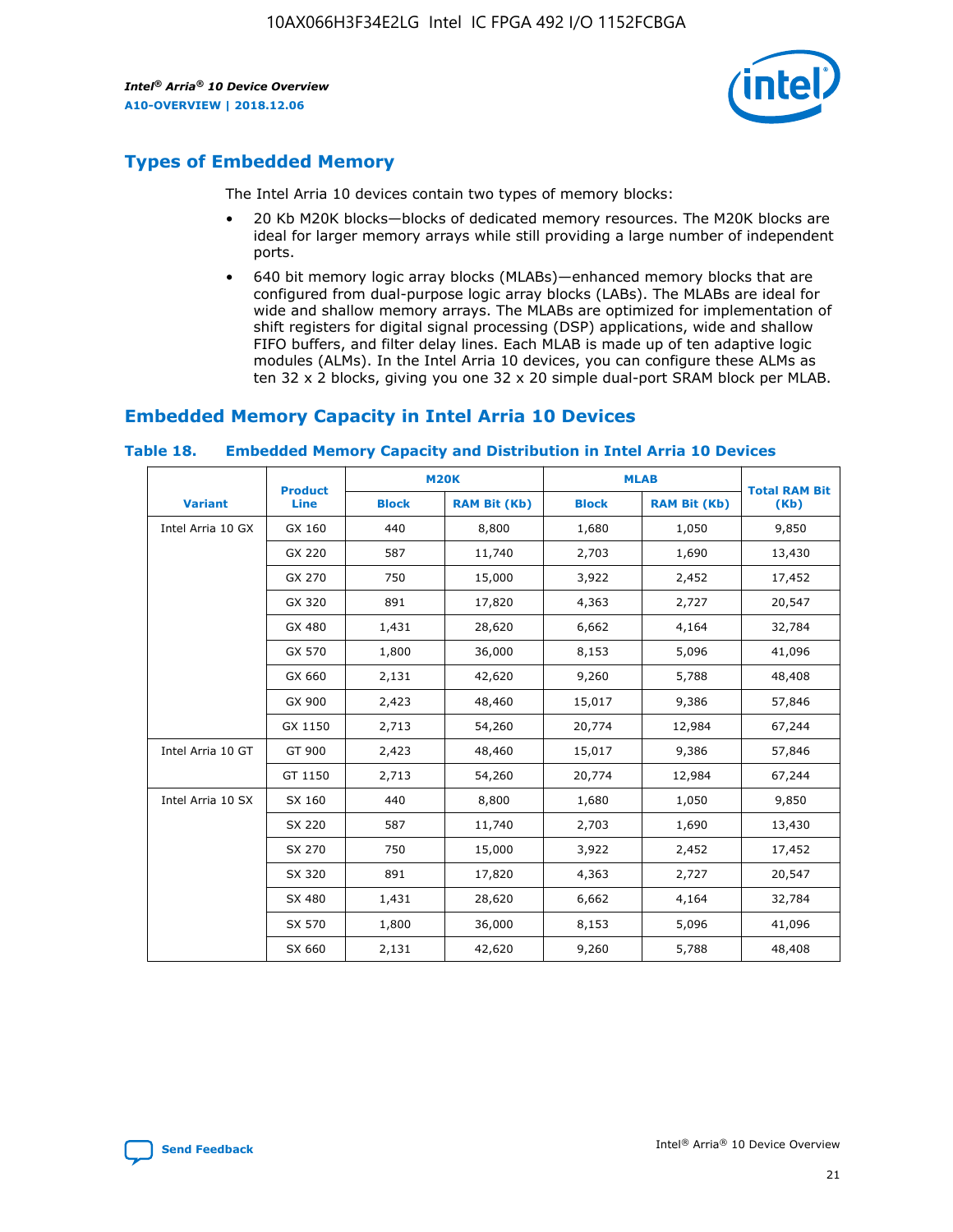

# **Embedded Memory Configurations for Single-port Mode**

#### **Table 19. Single-port Embedded Memory Configurations for Intel Arria 10 Devices**

This table lists the maximum configurations supported for single-port RAM and ROM modes.

| <b>Memory Block</b> | Depth (bits) | <b>Programmable Width</b> |
|---------------------|--------------|---------------------------|
| MLAB                | 32           | x16, x18, or x20          |
|                     | 64(10)       | x8, x9, x10               |
| M20K                | 512          | x40, x32                  |
|                     | 1K           | x20, x16                  |
|                     | 2K           | x10, x8                   |
|                     | 4K           | x5, x4                    |
|                     | 8K           | x2                        |
|                     | 16K          | x1                        |

# **Clock Networks and PLL Clock Sources**

The clock network architecture is based on Intel's global, regional, and peripheral clock structure. This clock structure is supported by dedicated clock input pins, fractional clock synthesis PLLs, and integer I/O PLLs.

## **Clock Networks**

The Intel Arria 10 core clock networks are capable of up to 800 MHz fabric operation across the full industrial temperature range. For the external memory interface, the clock network supports the hard memory controller with speeds up to 2,400 Mbps in a quarter-rate transfer.

To reduce power consumption, the Intel Quartus Prime software identifies all unused sections of the clock network and powers them down.

## **Fractional Synthesis and I/O PLLs**

Intel Arria 10 devices contain up to 32 fractional synthesis PLLs and up to 16 I/O PLLs that are available for both specific and general purpose uses in the core:

- Fractional synthesis PLLs—located in the column adjacent to the transceiver blocks
- I/O PLLs—located in each bank of the 48 I/Os

## **Fractional Synthesis PLLs**

You can use the fractional synthesis PLLs to:

- Reduce the number of oscillators that are required on your board
- Reduce the number of clock pins that are used in the device by synthesizing multiple clock frequencies from a single reference clock source

<sup>(10)</sup> Supported through software emulation and consumes additional MLAB blocks.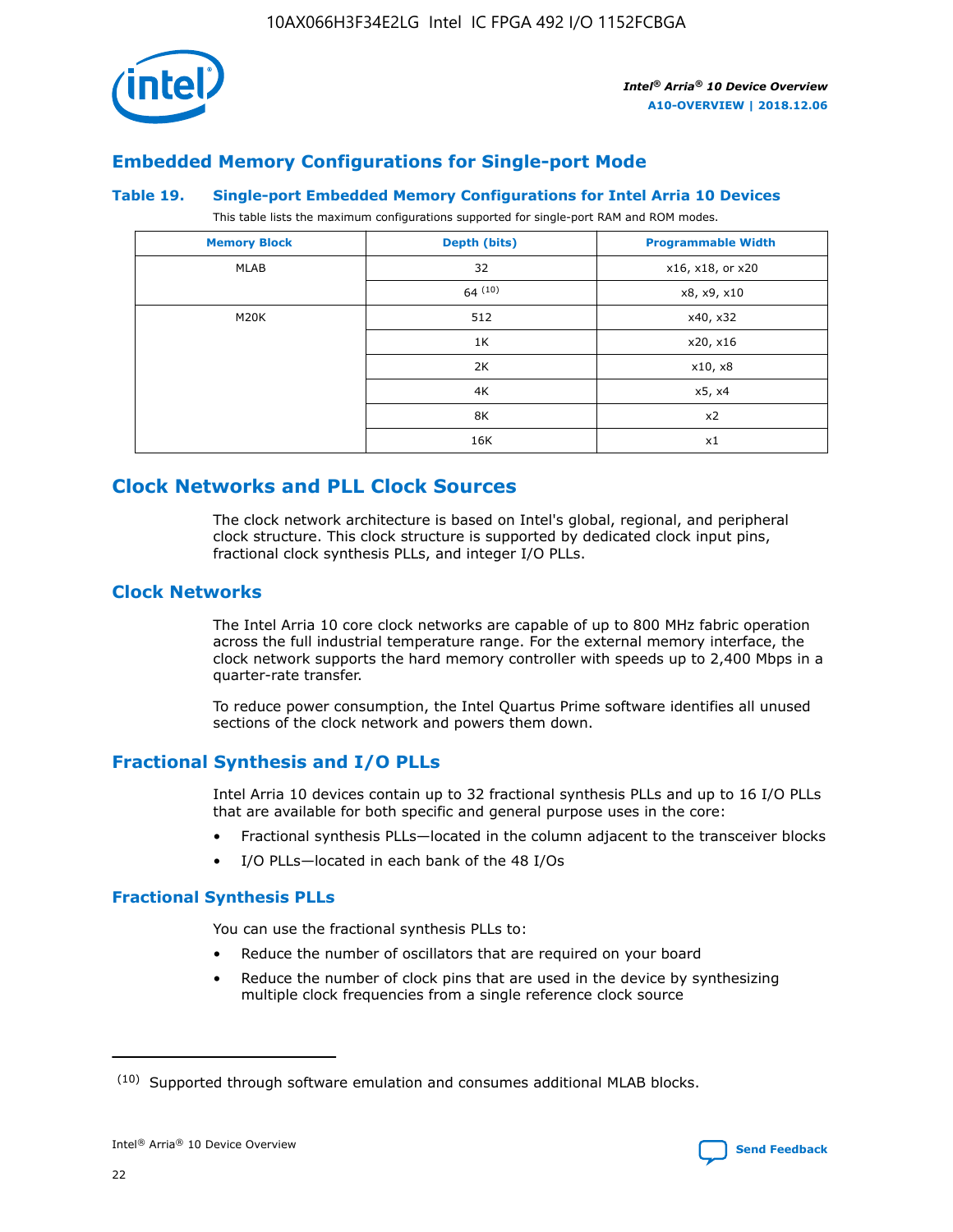10AX066H3F34E2LG Intel IC FPGA 492 I/O 1152FCBGA

*Intel® Arria® 10 Device Overview* **A10-OVERVIEW | 2018.12.06**



The fractional synthesis PLLs support the following features:

- Reference clock frequency synthesis for transceiver CMU and Advanced Transmit (ATX) PLLs
- Clock network delay compensation
- Zero-delay buffering
- Direct transmit clocking for transceivers
- Independently configurable into two modes:
	- Conventional integer mode equivalent to the general purpose PLL
	- Enhanced fractional mode with third order delta-sigma modulation
- PLL cascading

## **I/O PLLs**

The integer mode I/O PLLs are located in each bank of 48 I/Os. You can use the I/O PLLs to simplify the design of external memory and high-speed LVDS interfaces.

In each I/O bank, the I/O PLLs are adjacent to the hard memory controllers and LVDS SERDES. Because these PLLs are tightly coupled with the I/Os that need to use them, it makes it easier to close timing.

You can use the I/O PLLs for general purpose applications in the core such as clock network delay compensation and zero-delay buffering.

Intel Arria 10 devices support PLL-to-PLL cascading.

# **FPGA General Purpose I/O**

Intel Arria 10 devices offer highly configurable GPIOs. Each I/O bank contains 48 general purpose I/Os and a high-efficiency hard memory controller.

The following list describes the features of the GPIOs:

- Consist of 3 V I/Os for high-voltage application and LVDS I/Os for differential signaling
	- Up to two 3 V I/O banks, available in some devices, that support up to 3 V I/O standards
	- LVDS I/O banks that support up to 1.8 V I/O standards
- Support a wide range of single-ended and differential I/O interfaces
- LVDS speeds up to 1.6 Gbps
- Each LVDS pair of pins has differential input and output buffers, allowing you to configure the LVDS direction for each pair.
- Programmable bus hold and weak pull-up
- Programmable differential output voltage  $(V_{OD})$  and programmable pre-emphasis

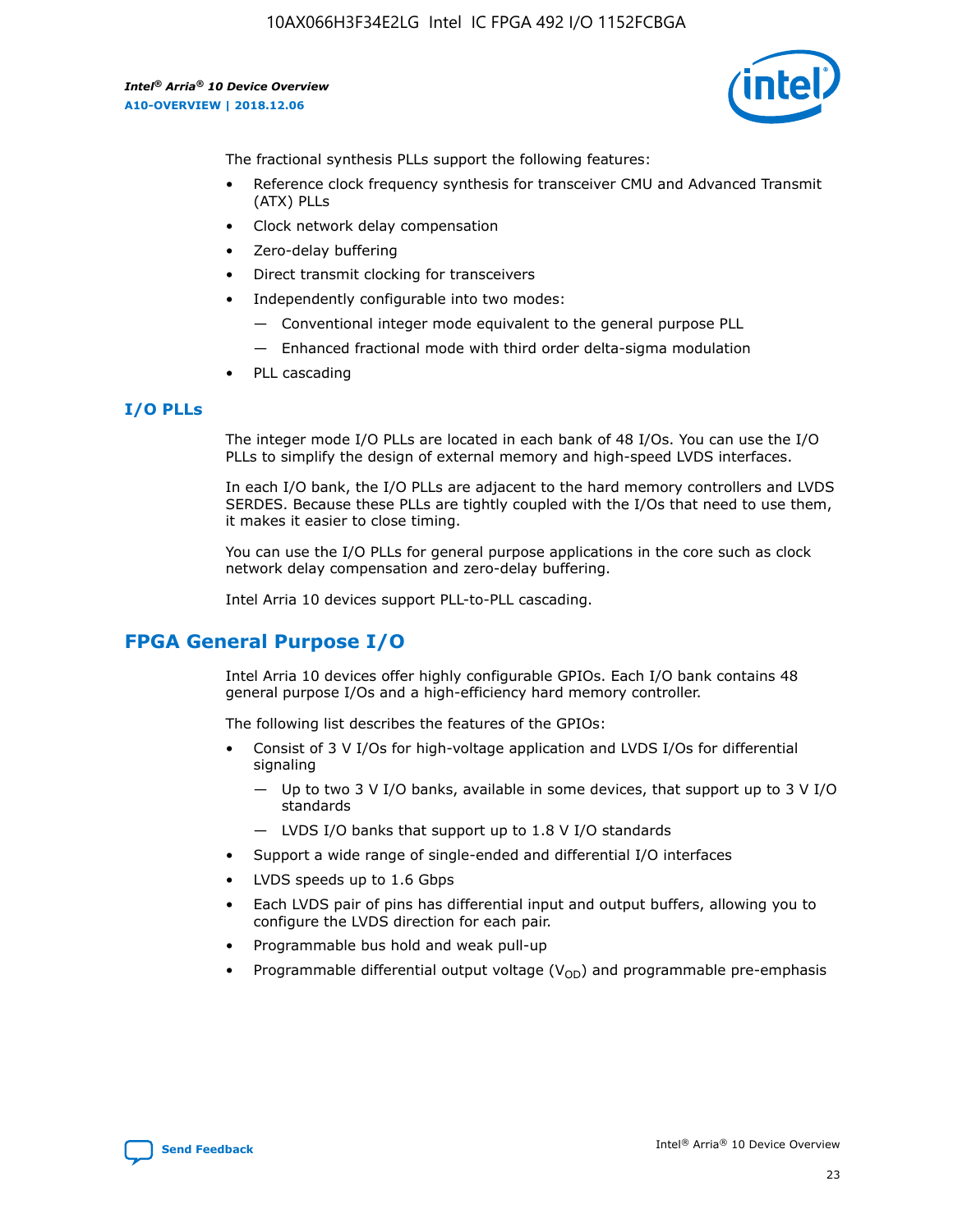

- Series (R<sub>S</sub>) and parallel (R<sub>T</sub>) on-chip termination (OCT) for all I/O banks with OCT calibration to limit the termination impedance variation
- On-chip dynamic termination that has the ability to swap between series and parallel termination, depending on whether there is read or write on a common bus for signal integrity
- Easy timing closure support using the hard read FIFO in the input register path, and delay-locked loop (DLL) delay chain with fine and coarse architecture

# **External Memory Interface**

Intel Arria 10 devices offer massive external memory bandwidth, with up to seven 32 bit DDR4 memory interfaces running at up to 2,400 Mbps. This bandwidth provides additional ease of design, lower power, and resource efficiencies of hardened highperformance memory controllers.

The memory interface within Intel Arria 10 FPGAs and SoCs delivers the highest performance and ease of use. You can configure up to a maximum width of 144 bits when using the hard or soft memory controllers. If required, you can bypass the hard memory controller and use a soft controller implemented in the user logic.

Each I/O contains a hardened DDR read/write path (PHY) capable of performing key memory interface functionality such as read/write leveling, FIFO buffering to lower latency and improve margin, timing calibration, and on-chip termination.

The timing calibration is aided by the inclusion of hard microcontrollers based on Intel's Nios® II technology, specifically tailored to control the calibration of multiple memory interfaces. This calibration allows the Intel Arria 10 device to compensate for any changes in process, voltage, or temperature either within the Intel Arria 10 device itself, or within the external memory device. The advanced calibration algorithms ensure maximum bandwidth and robust timing margin across all operating conditions.

In addition to parallel memory interfaces, Intel Arria 10 devices support serial memory technologies such as the Hybrid Memory Cube (HMC). The HMC is supported by the Intel Arria 10 high-speed serial transceivers which connect up to four HMC links, with each link running at data rates up to 15 Gbps.

## **Related Information**

#### [External Memory Interface Spec Estimator](http://www.altera.com/technology/memory/estimator/mem-emif-index.html)

Provides a parametric tool that allows you to find and compare the performance of the supported external memory interfaces in IntelFPGAs.

## **Memory Standards Supported by Intel Arria 10 Devices**

The I/Os are designed to provide high performance support for existing and emerging external memory standards.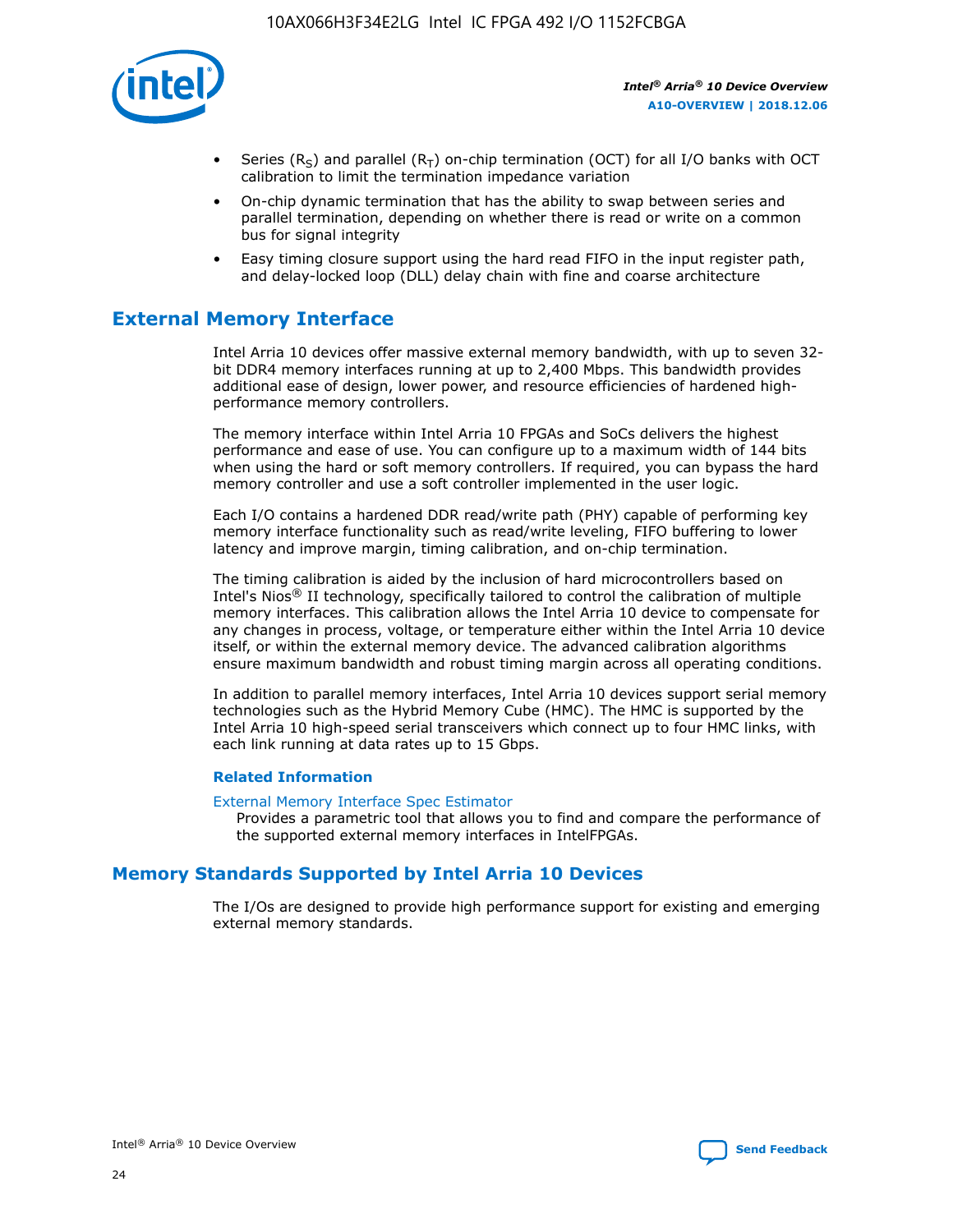

#### **Table 20. Memory Standards Supported by the Hard Memory Controller**

This table lists the overall capability of the hard memory controller. For specific details, refer to the External Memory Interface Spec Estimator and Intel Arria 10 Device Datasheet.

| <b>Memory Standard</b> | <b>Rate Support</b> | <b>Ping Pong PHY Support</b> | <b>Maximum Frequency</b><br>(MHz) |
|------------------------|---------------------|------------------------------|-----------------------------------|
| <b>DDR4 SDRAM</b>      | Quarter rate        | Yes                          | 1,067                             |
|                        |                     |                              | 1,200                             |
| <b>DDR3 SDRAM</b>      | Half rate           | Yes                          | 533                               |
|                        |                     |                              | 667                               |
|                        | Quarter rate        | Yes                          | 1,067                             |
|                        |                     |                              | 1,067                             |
| <b>DDR3L SDRAM</b>     | Half rate           | Yes                          | 533                               |
|                        |                     |                              | 667                               |
|                        | Quarter rate        | Yes                          | 933                               |
|                        |                     |                              | 933                               |
| LPDDR3 SDRAM           | Half rate           |                              | 533                               |
|                        | Quarter rate        |                              | 800                               |

## **Table 21. Memory Standards Supported by the Soft Memory Controller**

| <b>Memory Standard</b>      | <b>Rate Support</b> | <b>Maximum Frequency</b><br>(MHz) |
|-----------------------------|---------------------|-----------------------------------|
| <b>RLDRAM 3 (11)</b>        | Quarter rate        | 1,200                             |
| ODR IV SRAM <sup>(11)</sup> | Quarter rate        | 1,067                             |
| <b>ODR II SRAM</b>          | Full rate           | 333                               |
|                             | Half rate           | 633                               |
| <b>ODR II+ SRAM</b>         | Full rate           | 333                               |
|                             | Half rate           | 633                               |
| <b>ODR II+ Xtreme SRAM</b>  | Full rate           | 333                               |
|                             | Half rate           | 633                               |

#### **Table 22. Memory Standards Supported by the HPS Hard Memory Controller**

The hard processor system (HPS) is available in Intel Arria 10 SoC devices only.

| <b>Memory Standard</b> | <b>Rate Support</b> | <b>Maximum Frequency</b><br>(MHz) |
|------------------------|---------------------|-----------------------------------|
| <b>DDR4 SDRAM</b>      | Half rate           | 1,200                             |
| <b>DDR3 SDRAM</b>      | Half rate           | 1,067                             |
| <b>DDR3L SDRAM</b>     | Half rate           | 933                               |

<sup>(11)</sup> Intel Arria 10 devices support this external memory interface using hard PHY with soft memory controller.

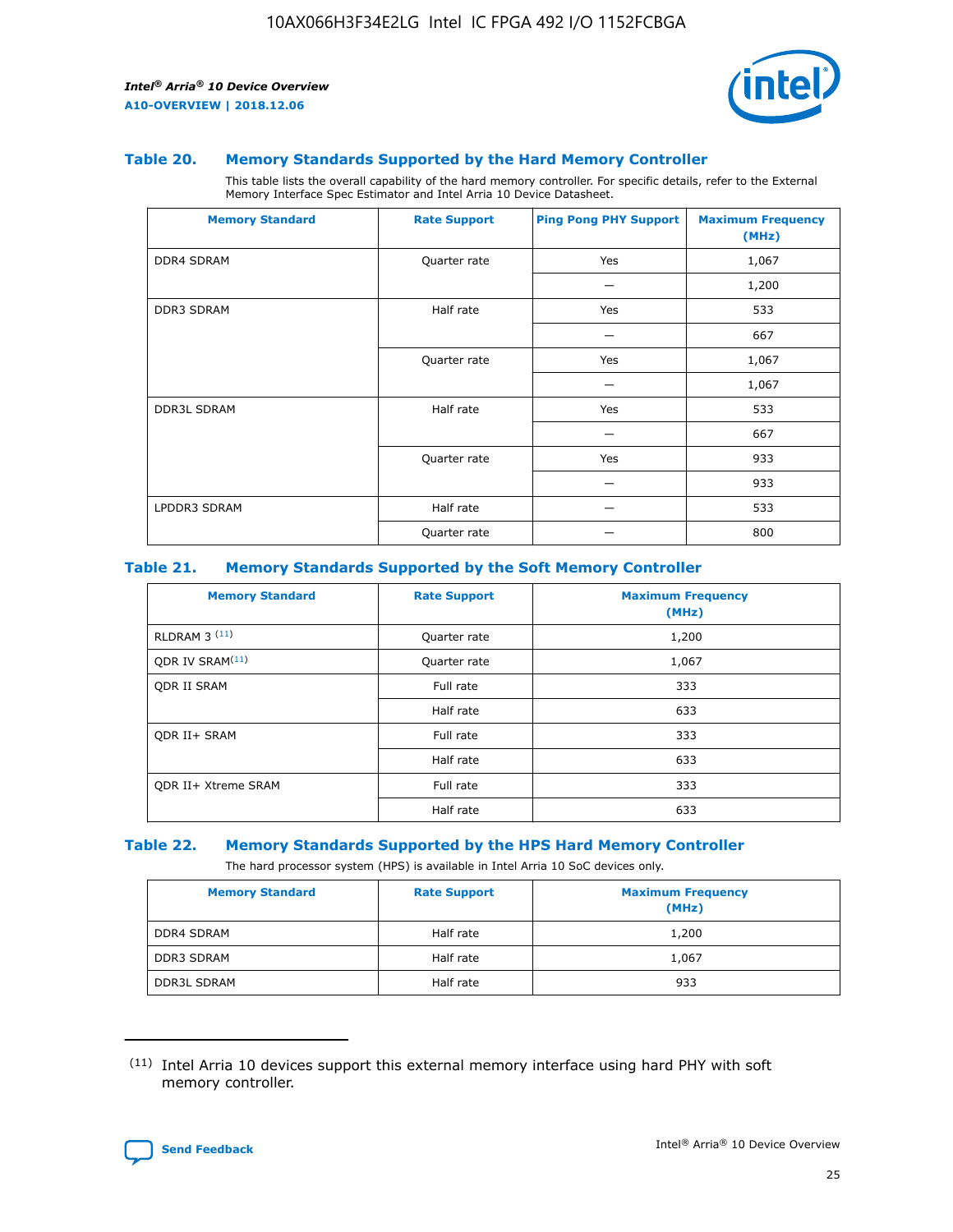

## **Related Information**

#### [Intel Arria 10 Device Datasheet](https://www.intel.com/content/www/us/en/programmable/documentation/mcn1413182292568.html#mcn1413182153340)

Lists the memory interface performance according to memory interface standards, rank or chip select configurations, and Intel Arria 10 device speed grades.

# **PCIe Gen1, Gen2, and Gen3 Hard IP**

Intel Arria 10 devices contain PCIe hard IP that is designed for performance and ease-of-use:

- Includes all layers of the PCIe stack—transaction, data link and physical layers.
- Supports PCIe Gen3, Gen2, and Gen1 Endpoint and Root Port in x1, x2, x4, or x8 lane configuration.
- Operates independently from the core logic—optional configuration via protocol (CvP) allows the PCIe link to power up and complete link training in less than 100 ms while the Intel Arria 10 device completes loading the programming file for the rest of the FPGA.
- Provides added functionality that makes it easier to support emerging features such as Single Root I/O Virtualization (SR-IOV) and optional protocol extensions.
- Provides improved end-to-end datapath protection using ECC.
- Supports FPGA configuration via protocol (CvP) using PCIe at Gen3, Gen2, or Gen1 speed.

#### **Related Information**

PCS Features on page 30

# **Enhanced PCS Hard IP for Interlaken and 10 Gbps Ethernet**

## **Interlaken Support**

The Intel Arria 10 enhanced PCS hard IP provides integrated Interlaken PCS supporting rates up to 25.8 Gbps per lane.

The Interlaken PCS is based on the proven functionality of the PCS developed for Intel's previous generation FPGAs, which demonstrated interoperability with Interlaken ASSP vendors and third-party IP suppliers. The Interlaken PCS is present in every transceiver channel in Intel Arria 10 devices.

## **Related Information**

PCS Features on page 30

## **10 Gbps Ethernet Support**

The Intel Arria 10 enhanced PCS hard IP supports 10GBASE-R PCS compliant with IEEE 802.3 10 Gbps Ethernet (10GbE). The integrated hard IP support for 10GbE and the 10 Gbps transceivers save external PHY cost, board space, and system power.

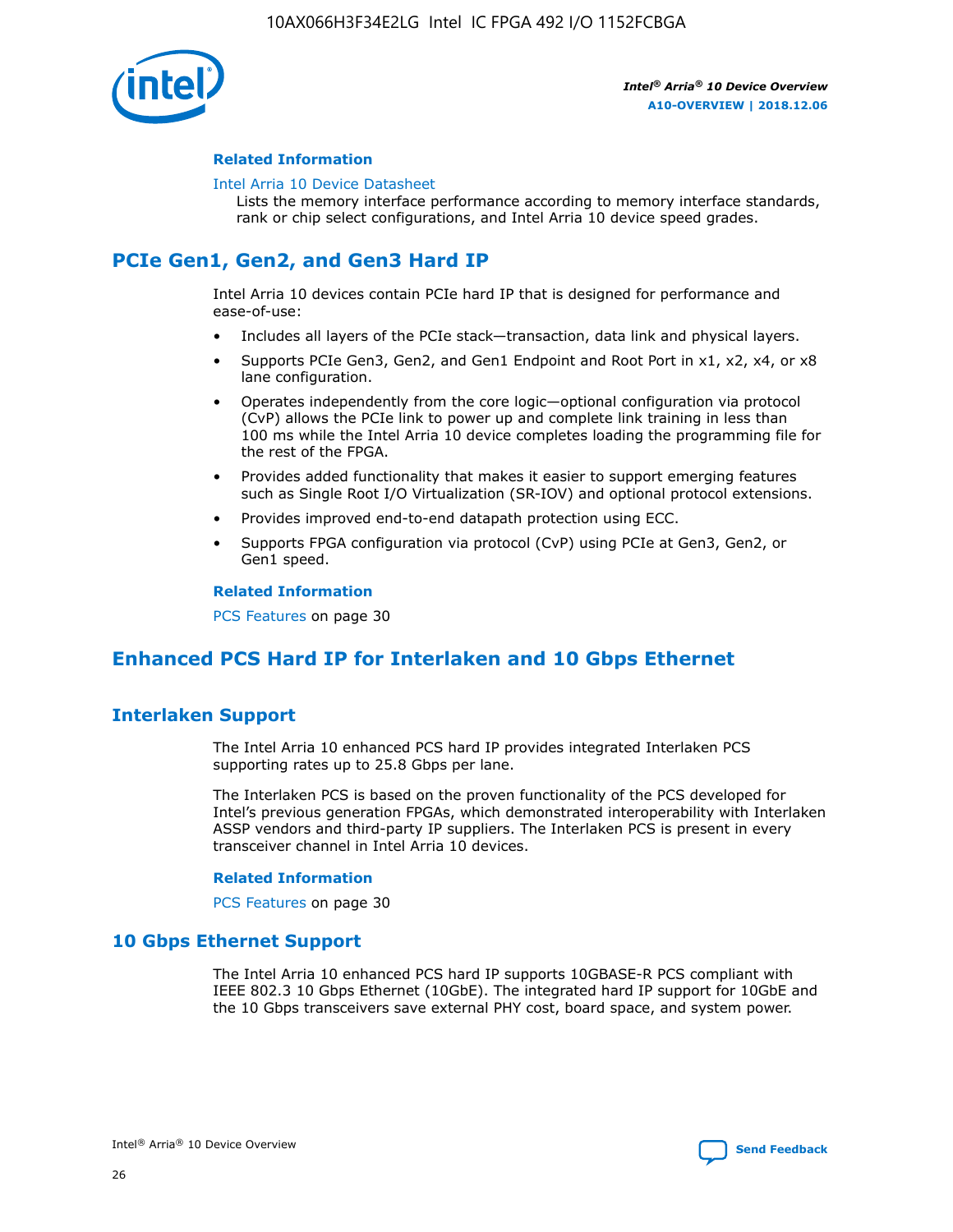

The scalable hard IP supports multiple independent 10GbE ports while using a single PLL for all the 10GBASE-R PCS instantiations, which saves on core logic resources and clock networks:

- Simplifies multiport 10GbE systems compared to XAUI interfaces that require an external XAUI-to-10G PHY.
- Incorporates Electronic Dispersion Compensation (EDC), which enables direct connection to standard 10 Gbps XFP and SFP+ pluggable optical modules.
- Supports backplane Ethernet applications and includes a hard 10GBASE-KR Forward Error Correction (FEC) circuit that you can use for 10 Gbps and 40 Gbps applications.

The 10 Gbps Ethernet PCS hard IP and 10GBASE-KR FEC are present in every transceiver channel.

#### **Related Information**

PCS Features on page 30

# **Low Power Serial Transceivers**

Intel Arria 10 FPGAs and SoCs include lowest power transceivers that deliver high bandwidth, throughput and low latency.

Intel Arria 10 devices deliver the industry's lowest power consumption per transceiver channel:

- 12.5 Gbps transceivers at as low as 242 mW
- 10 Gbps transceivers at as low as 168 mW
- 6 Gbps transceivers at as low as 117 mW

Intel Arria 10 transceivers support various data rates according to application:

- Chip-to-chip and chip-to-module applications—from 1 Gbps up to 25.8 Gbps
- Long reach and backplane applications—from 1 Gbps up to 12.5 with advanced adaptive equalization
- Critical power sensitive applications—from 1 Gbps up to 11.3 Gbps using lower power modes

The combination of 20 nm process technology and architectural advances provide the following benefits:

- Significant reduction in die area and power consumption
- Increase of up to two times in transceiver I/O density compared to previous generation devices while maintaining optimal signal integrity
- Up to 72 total transceiver channels—you can configure up to 6 of these channels to run as fast as 25.8 Gbps
- All channels feature continuous data rate support up to the maximum rated speed

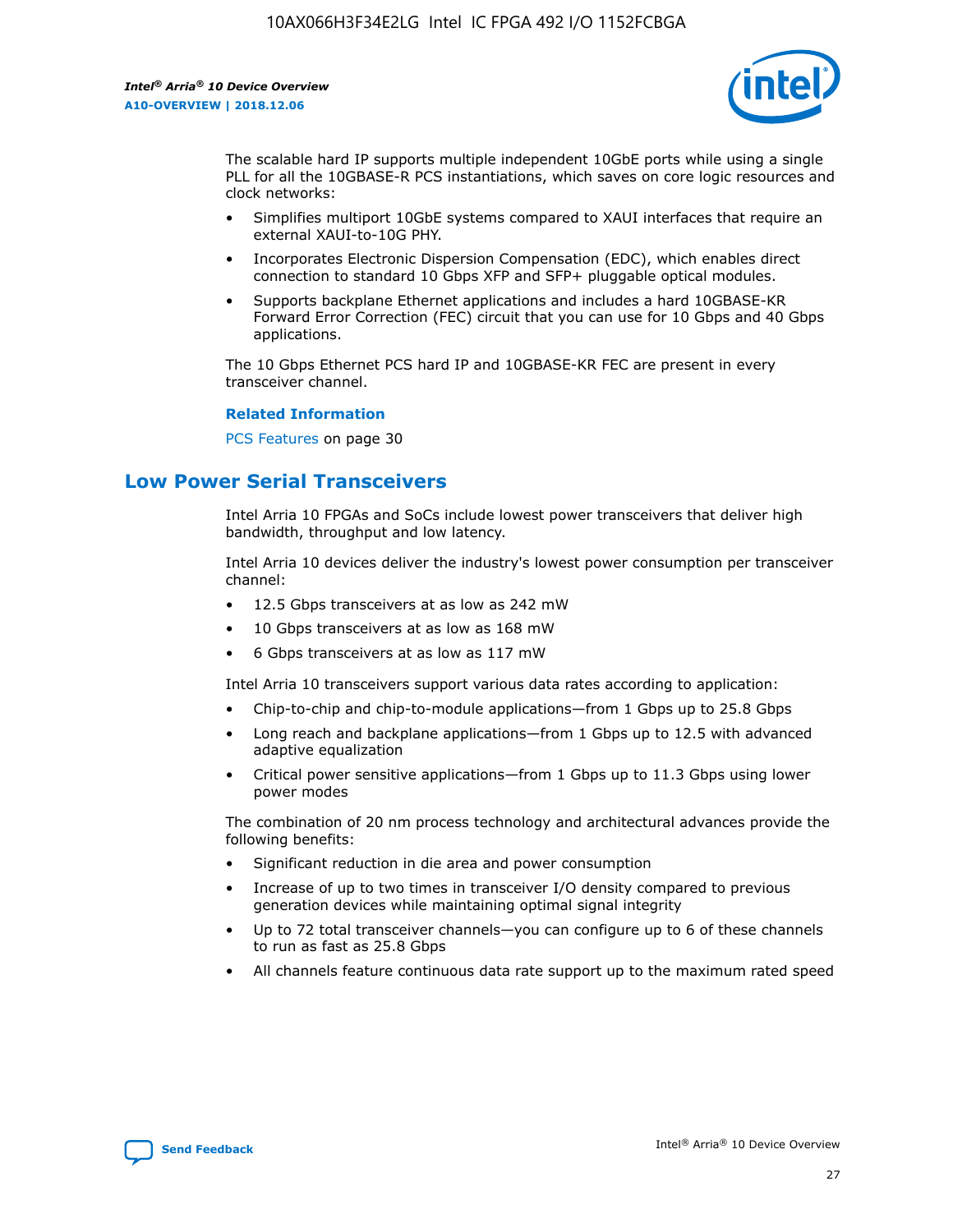



## **Figure 6. Intel Arria 10 Transceiver Block Architecture**

## **Transceiver Channels**

All transceiver channels feature a dedicated Physical Medium Attachment (PMA) and a hardened Physical Coding Sublayer (PCS).

- The PMA provides primary interfacing capabilities to physical channels.
- The PCS typically handles encoding/decoding, word alignment, and other preprocessing functions before transferring data to the FPGA core fabric.

A transceiver channel consists of a PMA and a PCS block. Most transceiver banks have 6 channels. There are some transceiver banks that contain only 3 channels.

A wide variety of bonded and non-bonded data rate configurations is possible using a highly configurable clock distribution network. Up to 80 independent transceiver data rates can be configured.

The following figures are graphical representations of top views of the silicon die, which correspond to reverse views for flip chip packages. Different Intel Arria 10 devices may have different floorplans than the ones shown in the figures.

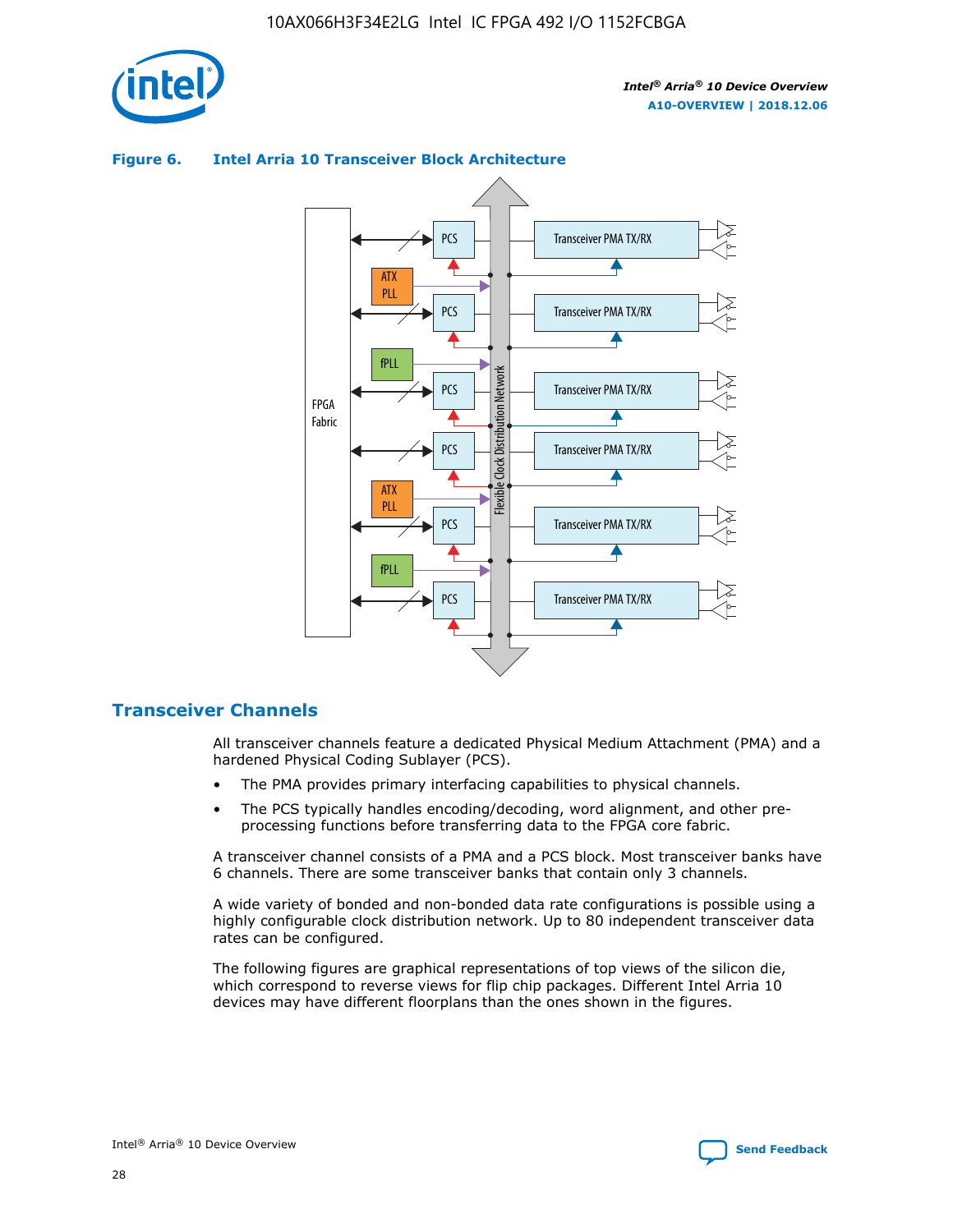

## **Figure 7. Device Chip Overview for Intel Arria 10 GX and GT Devices**





## **PMA Features**

Intel Arria 10 transceivers provide exceptional signal integrity at data rates up to 25.8 Gbps. Clocking options include ultra-low jitter ATX PLLs (LC tank based), clock multiplier unit (CMU) PLLs, and fractional PLLs.

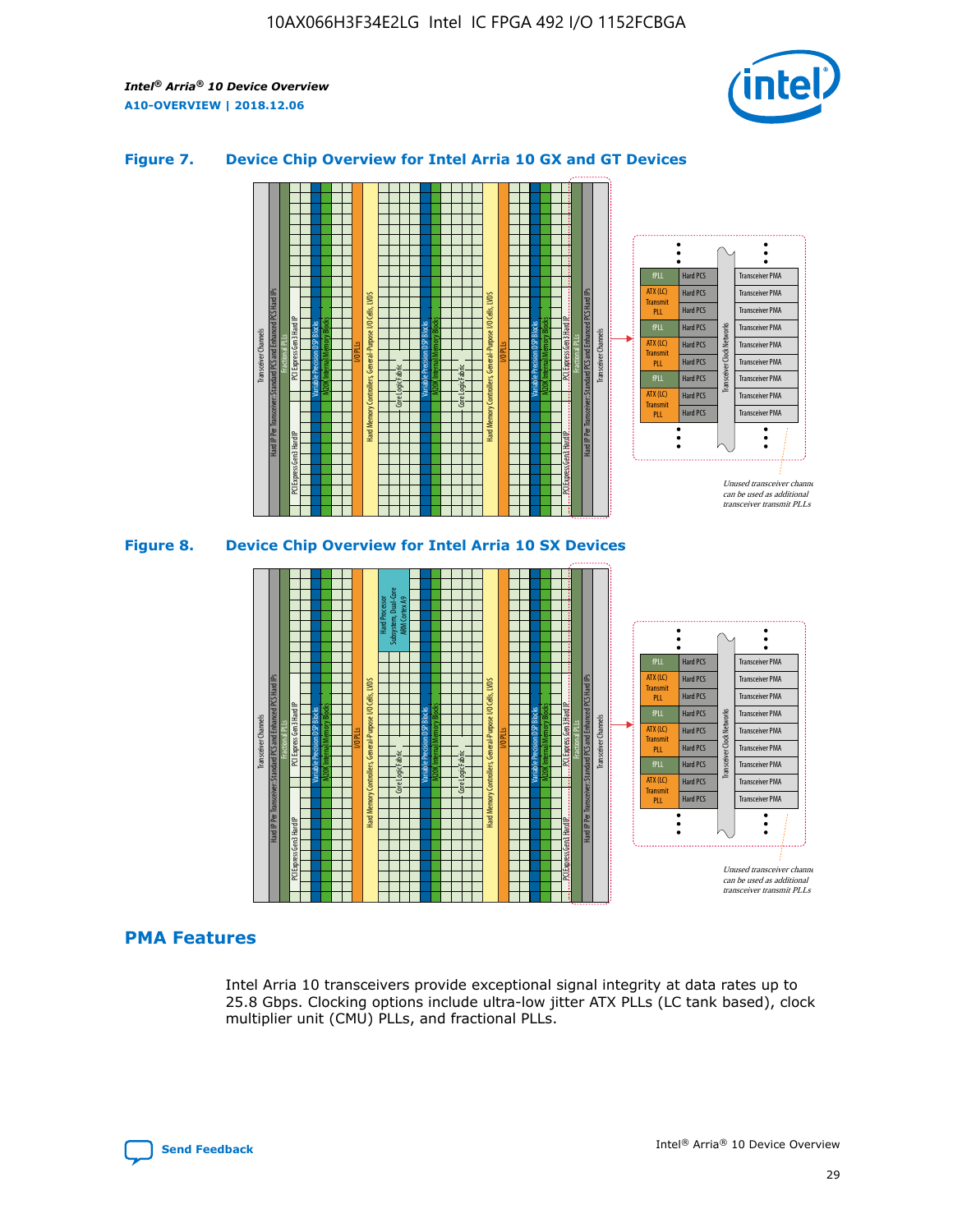

Each transceiver channel contains a channel PLL that can be used as the CMU PLL or clock data recovery (CDR) PLL. In CDR mode, the channel PLL recovers the receiver clock and data in the transceiver channel. Up to 80 independent data rates can be configured on a single Intel Arria 10 device.

## **Table 23. PMA Features of the Transceivers in Intel Arria 10 Devices**

| <b>Feature</b>                                             | <b>Capability</b>                                                                                                                                                                                                             |
|------------------------------------------------------------|-------------------------------------------------------------------------------------------------------------------------------------------------------------------------------------------------------------------------------|
| Chip-to-Chip Data Rates                                    | 1 Gbps to 17.4 Gbps (Intel Arria 10 GX devices)<br>1 Gbps to 25.8 Gbps (Intel Arria 10 GT devices)                                                                                                                            |
| <b>Backplane Support</b>                                   | Drive backplanes at data rates up to 12.5 Gbps                                                                                                                                                                                |
| <b>Optical Module Support</b>                              | SFP+/SFP, XFP, CXP, QSFP/QSFP28, CFP/CFP2/CFP4                                                                                                                                                                                |
| Cable Driving Support                                      | SFP+ Direct Attach, PCI Express over cable, eSATA                                                                                                                                                                             |
| Transmit Pre-Emphasis                                      | 4-tap transmit pre-emphasis and de-emphasis to compensate for system channel loss                                                                                                                                             |
| Continuous Time Linear<br>Equalizer (CTLE)                 | Dual mode, high-gain, and high-data rate, linear receive equalization to compensate for<br>system channel loss                                                                                                                |
| Decision Feedback Equalizer<br>(DFE)                       | 7-fixed and 4-floating tap DFE to equalize backplane channel loss in the presence of<br>crosstalk and noisy environments                                                                                                      |
| Variable Gain Amplifier                                    | Optimizes the signal amplitude prior to the CDR sampling and operates in fixed and<br>adaptive modes                                                                                                                          |
| Altera Digital Adaptive<br>Parametric Tuning (ADAPT)       | Fully digital adaptation engine to automatically adjust all link equalization parameters-<br>including CTLE, DFE, and variable gain amplifier blocks—that provide optimal link margin<br>without intervention from user logic |
| Precision Signal Integrity<br>Calibration Engine (PreSICE) | Hardened calibration controller to quickly calibrate all transceiver control parameters on<br>power-up, which provides the optimal signal integrity and jitter performance                                                    |
| Advanced Transmit (ATX)<br>PLL                             | Low jitter ATX (LC tank based) PLLs with continuous tuning range to cover a wide range of<br>standard and proprietary protocols                                                                                               |
| <b>Fractional PLLs</b>                                     | On-chip fractional frequency synthesizers to replace on-board crystal oscillators and reduce<br>system cost                                                                                                                   |
| Digitally Assisted Analog<br><b>CDR</b>                    | Superior jitter tolerance with fast lock time                                                                                                                                                                                 |
| <b>Dynamic Partial</b><br>Reconfiguration                  | Allows independent control of the Avalon memory-mapped interface of each transceiver<br>channel for the highest transceiver flexibility                                                                                       |
| Multiple PCS-PMA and PCS-<br>PLD interface widths          | 8-, 10-, 16-, 20-, 32-, 40-, or 64-bit interface widths for flexibility of deserialization width,<br>encoding, and reduced latency                                                                                            |

## **PCS Features**

This table summarizes the Intel Arria 10 transceiver PCS features. You can use the transceiver PCS to support a wide range of protocols ranging from 1 Gbps to 25.8 Gbps.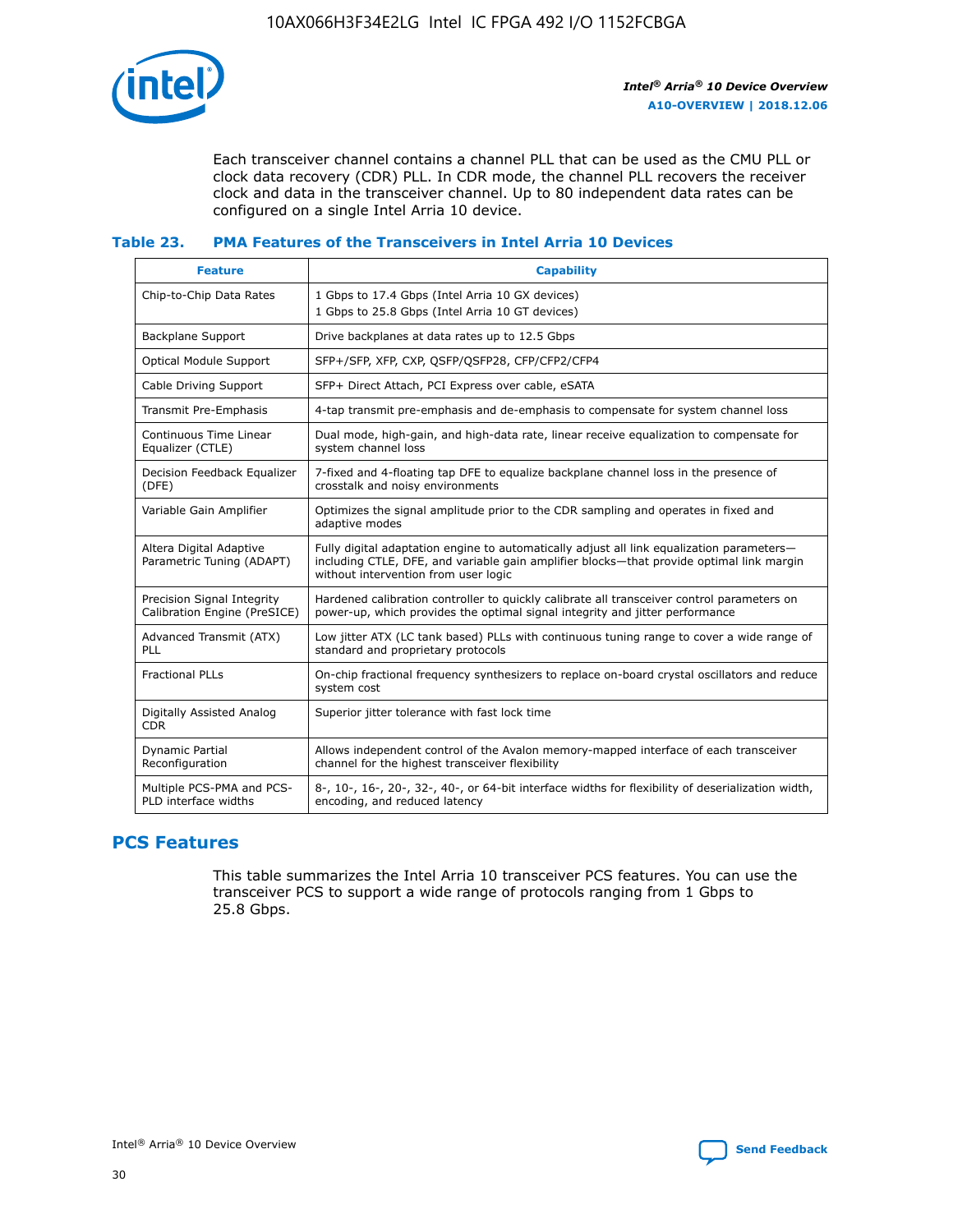

| <b>PCS</b>    | <b>Description</b>                                                                                                                                                                                                                                                                                                                                                                                             |
|---------------|----------------------------------------------------------------------------------------------------------------------------------------------------------------------------------------------------------------------------------------------------------------------------------------------------------------------------------------------------------------------------------------------------------------|
| Standard PCS  | Operates at a data rate up to 12 Gbps<br>Supports protocols such as PCI-Express, CPRI 4.2+, GigE, IEEE 1588 in Hard PCS<br>Implements other protocols using Basic/Custom (Standard PCS) transceiver<br>configuration rules.                                                                                                                                                                                    |
| Enhanced PCS  | Performs functions common to most serial data industry standards, such as word<br>alignment, encoding/decoding, and framing, before data is sent or received off-chip<br>through the PMA<br>• Handles data transfer to and from the FPGA fabric<br>Handles data transfer internally to and from the PMA<br>Provides frequency compensation<br>Performs channel bonding for multi-channel low skew applications |
| PCIe Gen3 PCS | Supports the seamless switching of Data and Clock between the Gen1, Gen2, and Gen3<br>data rates<br>Provides support for PIPE 3.0 features<br>Supports the PIPE interface with the Hard IP enabled, as well as with the Hard IP<br>bypassed                                                                                                                                                                    |

#### **Related Information**

- PCIe Gen1, Gen2, and Gen3 Hard IP on page 26
- Interlaken Support on page 26
- 10 Gbps Ethernet Support on page 26

## **PCS Protocol Support**

This table lists some of the protocols supported by the Intel Arria 10 transceiver PCS. For more information about the blocks in the transmitter and receiver data paths, refer to the related information.

| <b>Protocol</b>                                 | <b>Data Rate</b><br>(Gbps) | <b>Transceiver IP</b>       | <b>PCS Support</b>                      |
|-------------------------------------------------|----------------------------|-----------------------------|-----------------------------------------|
| PCIe Gen3 x1, x2, x4, x8                        | 8.0                        | Native PHY (PIPE)           | Standard PCS and PCIe<br>Gen3 PCS       |
| PCIe Gen2 x1, x2, x4, x8                        | 5.0                        | Native PHY (PIPE)           | <b>Standard PCS</b>                     |
| PCIe Gen1 x1, x2, x4, x8                        | 2.5                        | Native PHY (PIPE)           | Standard PCS                            |
| 1000BASE-X Gigabit Ethernet                     | 1.25                       | Native PHY                  | <b>Standard PCS</b>                     |
| 1000BASE-X Gigabit Ethernet with<br>IEEE 1588v2 | 1.25                       | Native PHY                  | Standard PCS                            |
| 10GBASE-R                                       | 10.3125                    | Native PHY                  | <b>Enhanced PCS</b>                     |
| 10GBASE-R with IEEE 1588v2                      | 10.3125                    | Native PHY                  | <b>Enhanced PCS</b>                     |
| 10GBASE-R with KR FEC                           | 10.3125                    | Native PHY                  | <b>Enhanced PCS</b>                     |
| 10GBASE-KR and 1000BASE-X                       | 10.3125                    | 1G/10GbE and 10GBASE-KR PHY | Standard PCS and<br><b>Enhanced PCS</b> |
| Interlaken (CEI-6G/11G)                         | 3.125 to 17.4              | Native PHY                  | <b>Enhanced PCS</b>                     |
| SFI-S/SFI-5.2                                   | 11.2                       | Native PHY                  | <b>Enhanced PCS</b>                     |
| $10G$ SDI                                       | 10.692                     | Native PHY                  | <b>Enhanced PCS</b>                     |
|                                                 |                            |                             | continued                               |

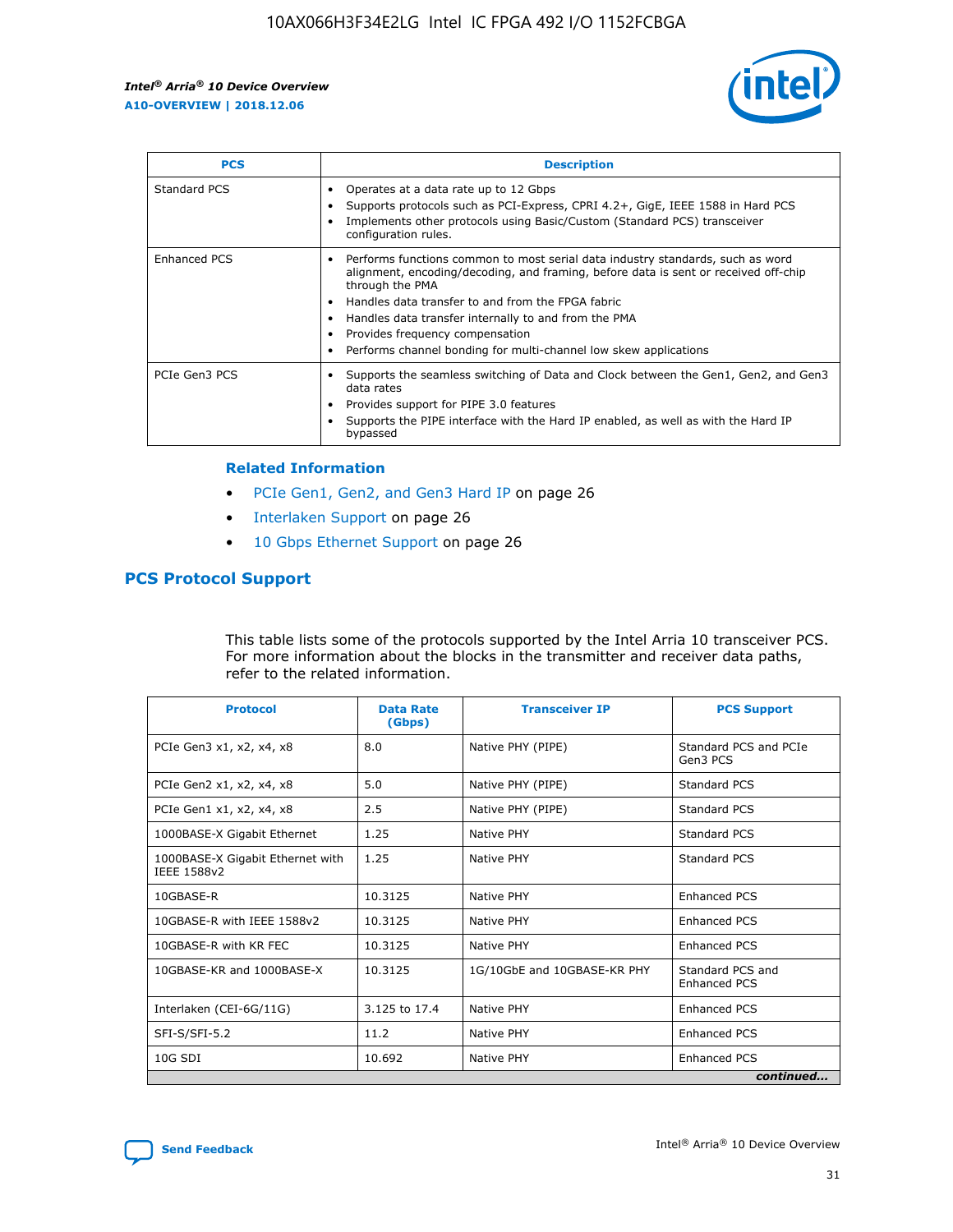

| <b>Protocol</b>      | <b>Data Rate</b><br>(Gbps) | <b>Transceiver IP</b> | <b>PCS Support</b> |
|----------------------|----------------------------|-----------------------|--------------------|
| CPRI 6.0 (64B/66B)   | 0.6144 to<br>10.1376       | Native PHY            | Enhanced PCS       |
| CPRI 4.2 (8B/10B)    | 0.6144 to<br>9.8304        | Native PHY            | Standard PCS       |
| OBSAI RP3 v4.2       | 0.6144 to 6.144            | Native PHY            | Standard PCS       |
| SD-SDI/HD-SDI/3G-SDI | $0.143(12)$ to<br>2.97     | Native PHY            | Standard PCS       |

## **Related Information**

#### [Intel Arria 10 Transceiver PHY User Guide](https://www.intel.com/content/www/us/en/programmable/documentation/nik1398707230472.html#nik1398707091164)

Provides more information about the supported transceiver protocols and PHY IP, the PMA architecture, and the standard, enhanced, and PCIe Gen3 PCS architecture.

# **SoC with Hard Processor System**

Each SoC device combines an FPGA fabric and a hard processor system (HPS) in a single device. This combination delivers the flexibility of programmable logic with the power and cost savings of hard IP in these ways:

- Reduces board space, system power, and bill of materials cost by eliminating a discrete embedded processor
- Allows you to differentiate the end product in both hardware and software, and to support virtually any interface standard
- Extends the product life and revenue through in-field hardware and software updates

 $(12)$  The 0.143 Gbps data rate is supported using oversampling of user logic that you must implement in the FPGA fabric.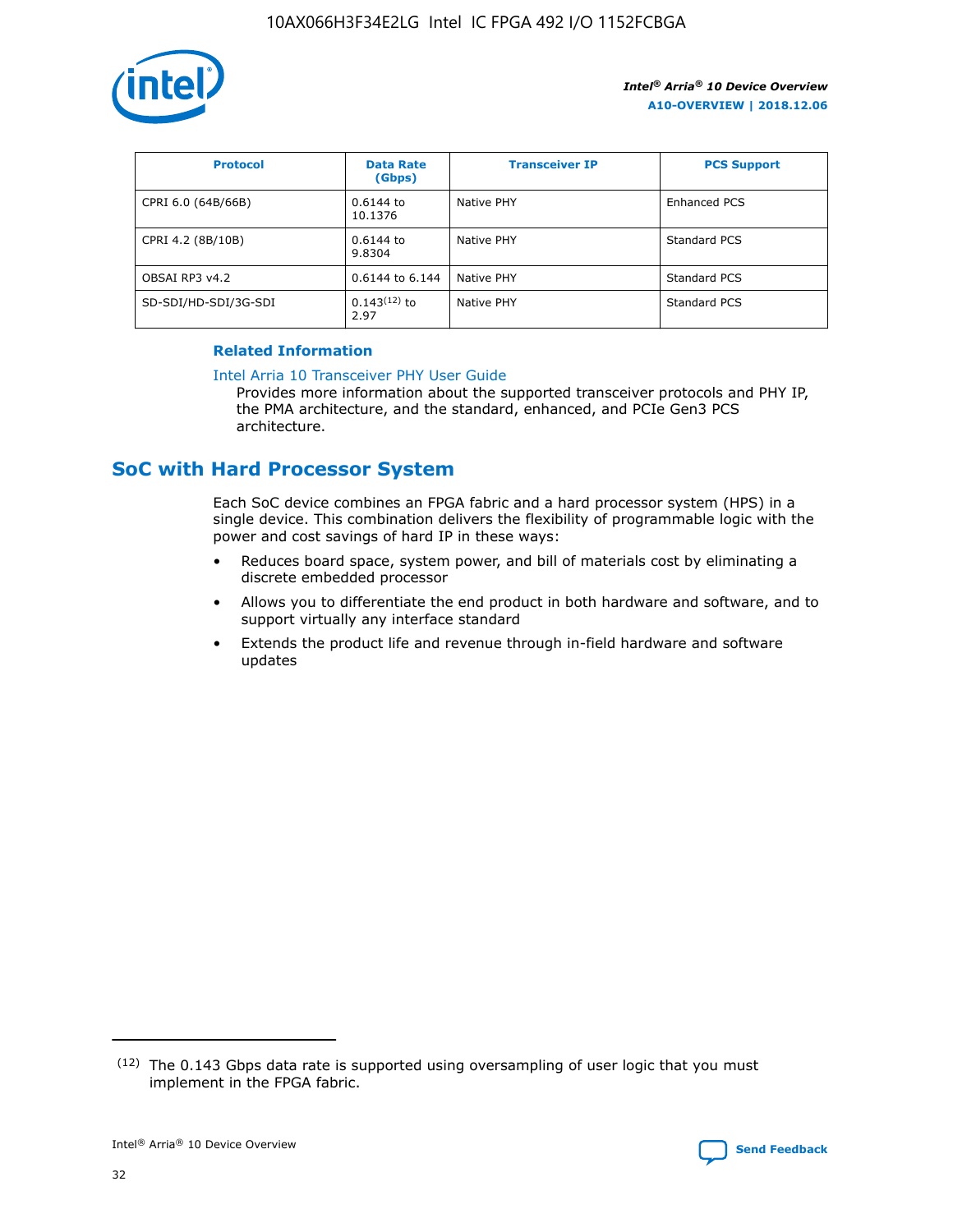

#### **Figure 9. HPS Block Diagram**

This figure shows a block diagram of the HPS with the dual ARM Cortex-A9 MPCore processor.



## **Key Advantages of 20-nm HPS**

The 20-nm HPS strikes a balance between enabling maximum software compatibility with 28-nm SoCs while still improving upon the 28-nm HPS architecture. These improvements address the requirements of the next generation target markets such as wireless and wireline communications, compute and storage equipment, broadcast and military in terms of performance, memory bandwidth, connectivity via backplane and security.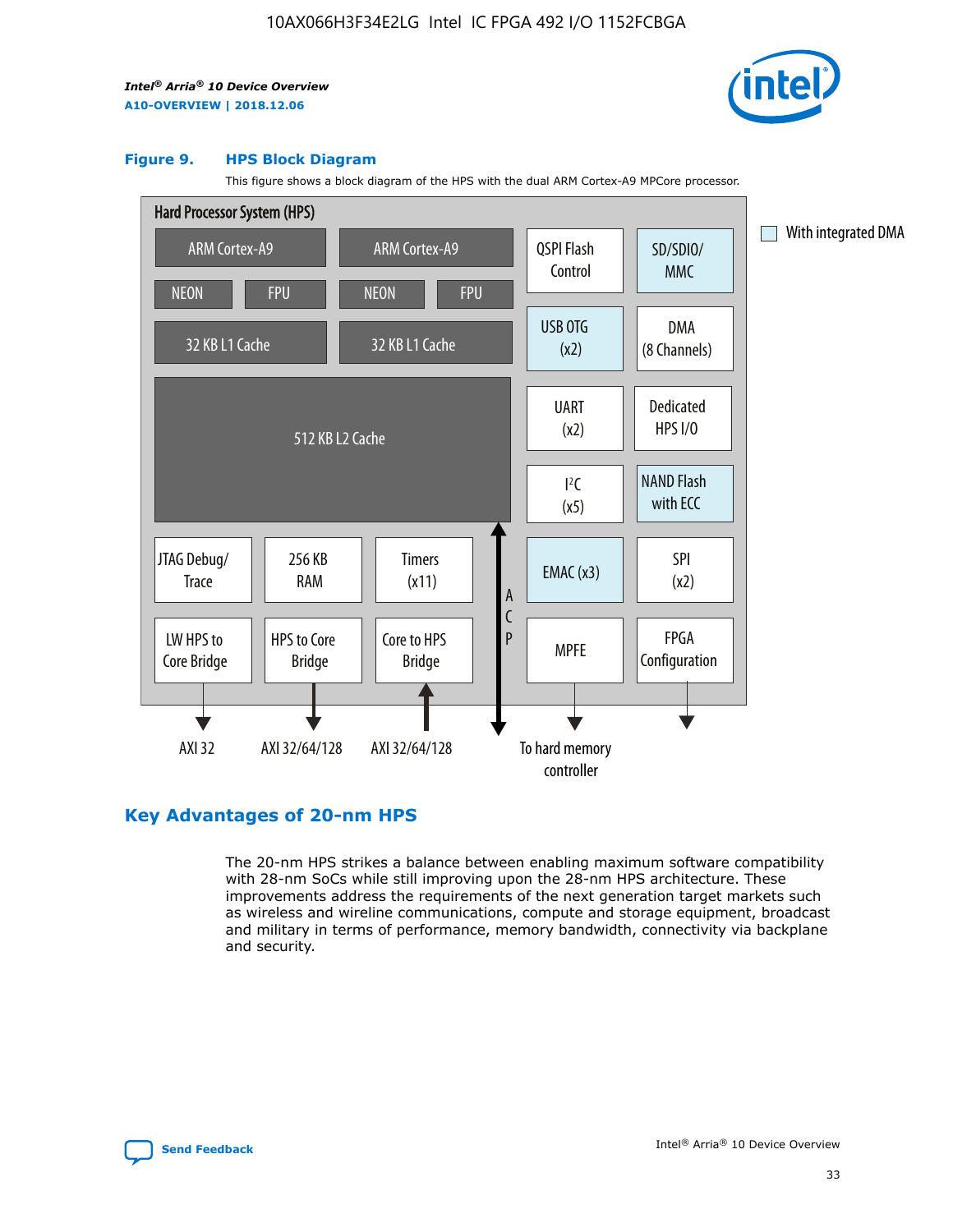

## **Table 24. Improvements in 20 nm HPS**

This table lists the key improvements of the 20 nm HPS compared to the 28 nm HPS.

| Advantages/<br><b>Improvements</b>                          | <b>Description</b>                                                                                                                                                                                                                                                                                                                                                                                                                                                                                                                                                                                                                                                                                                                                                                                                                                                                                                      |
|-------------------------------------------------------------|-------------------------------------------------------------------------------------------------------------------------------------------------------------------------------------------------------------------------------------------------------------------------------------------------------------------------------------------------------------------------------------------------------------------------------------------------------------------------------------------------------------------------------------------------------------------------------------------------------------------------------------------------------------------------------------------------------------------------------------------------------------------------------------------------------------------------------------------------------------------------------------------------------------------------|
| Increased performance and<br>overdrive capability           | While the nominal processor frequency is 1.2 GHz, the 20 nm HPS offers an "overdrive"<br>feature which enables a higher processor operating frequency. This requires a higher supply<br>voltage value that is unique to the HPS and may require a separate regulator.                                                                                                                                                                                                                                                                                                                                                                                                                                                                                                                                                                                                                                                   |
| Increased processor memory<br>bandwidth and DDR4<br>support | Up to 64-bit DDR4 memory at 2,400 Mbps support is available for the processor. The hard<br>memory controller for the HPS comprises a multi-port front end that manages connections<br>to a single port memory controller. The multi-port front end allows logic core and the HPS<br>to share ports and thereby the available bandwidth of the memory controller.                                                                                                                                                                                                                                                                                                                                                                                                                                                                                                                                                        |
| Flexible I/O sharing                                        | An advanced I/O pin muxing scheme allows improved sharing of I/O between the HPS and<br>the core logic. The following types of I/O are available for SoC:<br>17 dedicated I/Os-physically located inside the HPS block and are not accessible to<br>logic within the core. The 17 dedicated I/Os are used for HPS clock, resets, and<br>interfacing with boot devices, QSPI, and SD/MMC.<br>48 direct shared I/O-located closest to the HPS block and are ideal for high speed HPS<br>peripherals such as EMAC, USB, and others. There is one bank of 48 I/Os that supports<br>direct sharing where the 48 I/Os can be shared 12 I/Os at a time.<br>Standard (shared) I/O-all standard I/Os can be shared by the HPS peripherals and any<br>logic within the core. For designs where more than 48 I/Os are reguired to fully use all<br>the peripherals in the HPS, these I/Os can be connected through the core logic. |
| <b>EMAC</b> core                                            | Three EMAC cores are available in the HPS. The EMAC cores enable an application to<br>support two redundant Ethernet connections; for example, backplane, or two EMAC cores<br>for managing IEEE 1588 time stamp information while allowing a third EMAC core for debug<br>and configuration. All three EMACs can potentially share the same time stamps, simplifying<br>the 1588 time stamping implementation. A new serial time stamp interface allows core<br>logic to access and read the time stamp values. The integrated EMAC controllers can be<br>connected to external Ethernet PHY through the provided MDIO or I <sup>2</sup> C interface.                                                                                                                                                                                                                                                                  |
| On-chip memory                                              | The on-chip memory is updated to 256 KB support and can support larger data sets and<br>real time algorithms.                                                                                                                                                                                                                                                                                                                                                                                                                                                                                                                                                                                                                                                                                                                                                                                                           |
| <b>ECC</b> enhancements                                     | Improvements in L2 Cache ECC management allow identification of errors down to the<br>address level. ECC enhancements also enable improved error injection and status reporting<br>via the introduction of new memory mapped access to syndrome and data signals.                                                                                                                                                                                                                                                                                                                                                                                                                                                                                                                                                                                                                                                       |
| HPS to FPGA Interconnect<br>Backbone                        | Although the HPS and the Logic Core can operate independently, they are tightly coupled<br>via a high-bandwidth system interconnect built from high-performance ARM AMBA AXI bus<br>bridges. IP bus masters in the FPGA fabric have access to HPS bus slaves via the FPGA-to-<br>HPS interconnect. Similarly, HPS bus masters have access to bus slaves in the core fabric<br>via the HPS-to-FPGA bridge. Both bridges are AMBA AXI-3 compliant and support<br>simultaneous read and write transactions. Up to three masters within the core fabric can<br>share the HPS SDRAM controller with the processor. Additionally, the processor can be used<br>to configure the core fabric under program control via a dedicated 32-bit configuration port.                                                                                                                                                                  |
| FPGA configuration and HPS<br>booting                       | The FPGA fabric and HPS in the SoCs are powered independently. You can reduce the clock<br>frequencies or gate the clocks to reduce dynamic power.<br>You can configure the FPGA fabric and boot the HPS independently, in any order, providing<br>you with more design flexibility.                                                                                                                                                                                                                                                                                                                                                                                                                                                                                                                                                                                                                                    |
| Security                                                    | New security features have been introduced for anti-tamper management, secure boot,<br>encryption (AES), and authentication (SHA).                                                                                                                                                                                                                                                                                                                                                                                                                                                                                                                                                                                                                                                                                                                                                                                      |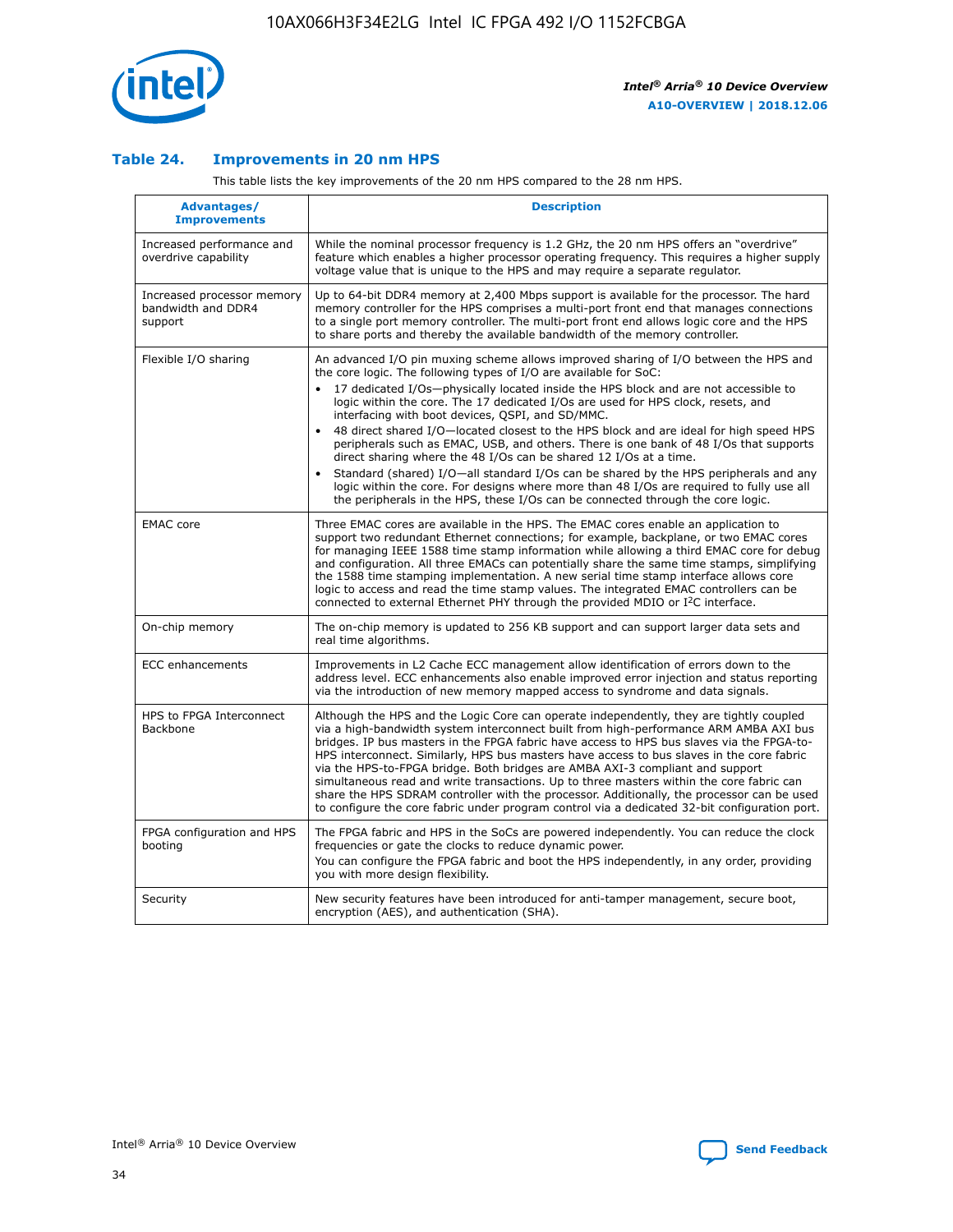

# **Features of the HPS**

The HPS has the following features:

- 1.2-GHz, dual-core ARM Cortex-A9 MPCore processor with up to 1.5-GHz via overdrive
	- ARMv7-A architecture that runs 32-bit ARM instructions, 16-bit and 32-bit Thumb instructions, and 8-bit Java byte codes in Jazelle style
	- Superscalar, variable length, out-of-order pipeline with dynamic branch prediction
	- Instruction Efficiency 2.5 MIPS/MHz, which provides total performance of 7500 MIPS at 1.5 GHz
- Each processor core includes:
	- 32 KB of L1 instruction cache, 32 KB of L1 data cache
	- Single- and double-precision floating-point unit and NEON media engine
	- CoreSight debug and trace technology
	- Snoop Control Unit (SCU) and Acceleration Coherency Port (ACP)
- 512 KB of shared L2 cache
- 256 KB of scratch RAM
- Hard memory controller with support for DDR3, DDR4 and optional error correction code (ECC) support
- Multiport Front End (MPFE) Scheduler interface to the hard memory controller
- 8-channel direct memory access (DMA) controller
- QSPI flash controller with SIO, DIO, QIO SPI Flash support
- NAND flash controller (ONFI 1.0 or later) with DMA and ECC support, updated to support 8 and 16-bit Flash devices and new command DMA to offload CPU for fast power down recovery
- Updated SD/SDIO/MMC controller to eMMC 4.5 with DMA with CE-ATA digital command support
- 3 10/100/1000 Ethernet media access control (MAC) with DMA
- 2 USB On-the-Go (OTG) controllers with DMA
- $\bullet$  5 I<sup>2</sup>C controllers (3 can be used by EMAC for MIO to external PHY)
- 2 UART 16550 Compatible controllers
- 4 serial peripheral interfaces (SPI) (2 Master, 2 Slaves)
- 62 programmable general-purpose I/Os, which includes 48 direct share I/Os that allows the HPS peripherals to connect directly to the FPGA I/Os
- 7 general-purpose timers
- 4 watchdog timers
- Anti-tamper, Secure Boot, Encryption (AES) and Authentication (SHA)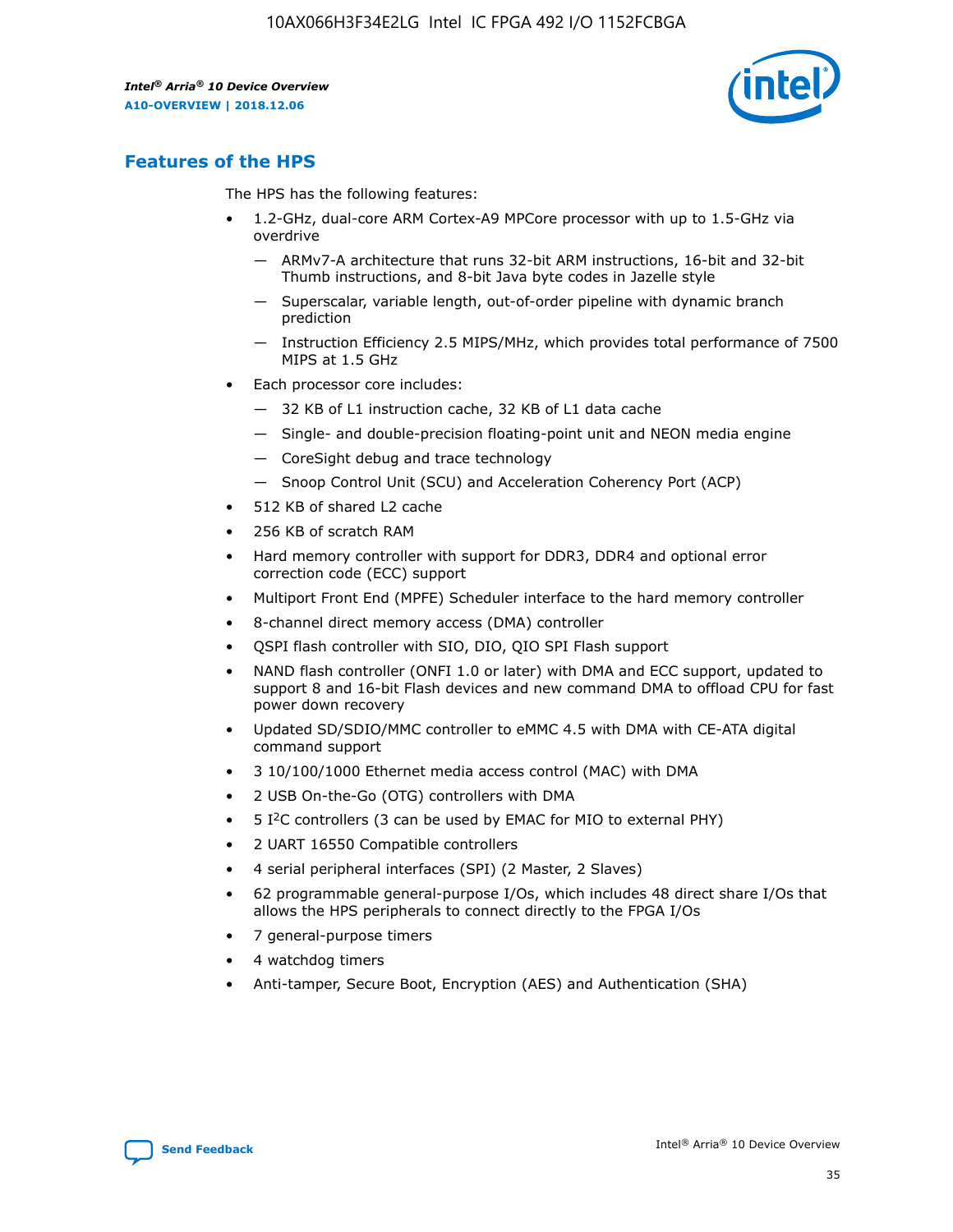

## **System Peripherals and Debug Access Port**

Each Ethernet MAC, USB OTG, NAND flash controller, and SD/MMC controller module has an integrated DMA controller. For modules without an integrated DMA controller, an additional DMA controller module provides up to eight channels of high-bandwidth data transfers. Peripherals that communicate off-chip are multiplexed with other peripherals at the HPS pin level. This allows you to choose which peripherals interface with other devices on your PCB.

The debug access port provides interfaces to industry standard JTAG debug probes and supports ARM CoreSight debug and core traces to facilitate software development.

#### **HPS–FPGA AXI Bridges**

The HPS–FPGA bridges, which support the Advanced Microcontroller Bus Architecture (AMBA) Advanced eXtensible Interface (AXI™) specifications, consist of the following bridges:

- FPGA-to-HPS AMBA AXI bridge—a high-performance bus supporting 32, 64, and 128 bit data widths that allows the FPGA fabric to issue transactions to slaves in the HPS.
- HPS-to-FPGA Avalon/AMBA AXI bridge—a high-performance bus supporting 32, 64, and 128 bit data widths that allows the HPS to issue transactions to slaves in the FPGA fabric.
- Lightweight HPS-to-FPGA AXI bridge—a lower latency 32 bit width bus that allows the HPS to issue transactions to soft peripherals in the FPGA fabric. This bridge is primarily used for control and status register (CSR) accesses to peripherals in the FPGA fabric.

The HPS–FPGA AXI bridges allow masters in the FPGA fabric to communicate with slaves in the HPS logic, and vice versa. For example, the HPS-to-FPGA AXI bridge allows you to share memories instantiated in the FPGA fabric with one or both microprocessors in the HPS, while the FPGA-to-HPS AXI bridge allows logic in the FPGA fabric to access the memory and peripherals in the HPS.

Each HPS–FPGA bridge also provides asynchronous clock crossing for data transferred between the FPGA fabric and the HPS.

#### **HPS SDRAM Controller Subsystem**

The HPS SDRAM controller subsystem contains a multiport SDRAM controller and DDR PHY that are shared between the FPGA fabric (through the FPGA-to-HPS SDRAM interface), the level 2 (L2) cache, and the level 3 (L3) system interconnect. The FPGA-to-HPS SDRAM interface supports AMBA AXI and Avalon® Memory-Mapped (Avalon-MM) interface standards, and provides up to six individual ports for access by masters implemented in the FPGA fabric.

The HPS SDRAM controller supports up to 3 masters (command ports), 3x 64-bit read data ports and 3x 64-bit write data ports.

To maximize memory performance, the SDRAM controller subsystem supports command and data reordering, deficit round-robin arbitration with aging, and high-priority bypass features.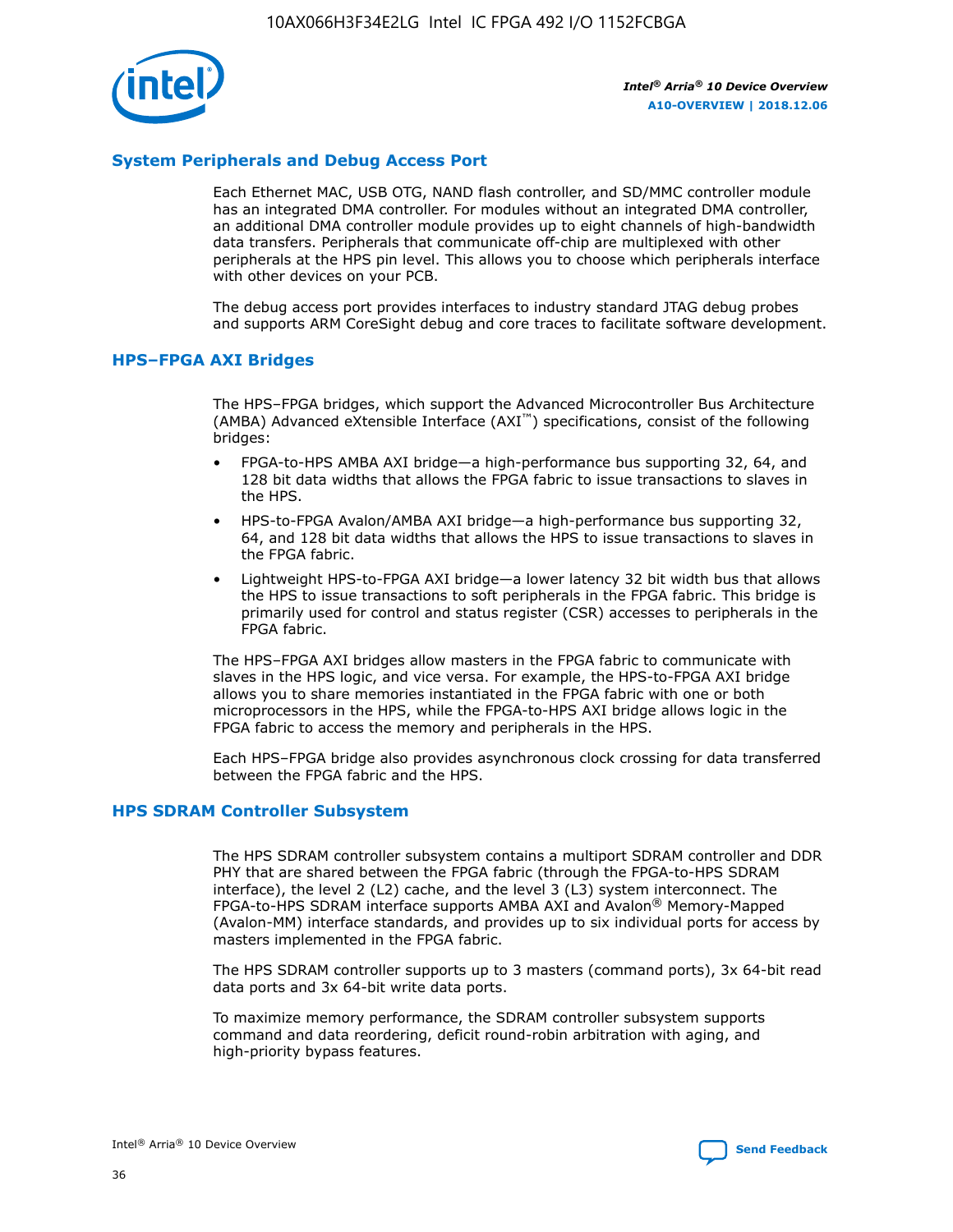

## **FPGA Configuration and HPS Booting**

The FPGA fabric and HPS in the SoC FPGA must be powered at the same time. You can reduce the clock frequencies or gate the clocks to reduce dynamic power.

Once powered, the FPGA fabric and HPS can be configured independently thus providing you with more design flexibility:

- You can boot the HPS independently. After the HPS is running, the HPS can fully or partially reconfigure the FPGA fabric at any time under software control. The HPS can also configure other FPGAs on the board through the FPGA configuration controller.
- Configure the FPGA fabric first, and then boot the HPS from memory accessible to the FPGA fabric.

## **Hardware and Software Development**

For hardware development, you can configure the HPS and connect your soft logic in the FPGA fabric to the HPS interfaces using the Platform Designer system integration tool in the Intel Quartus Prime software.

For software development, the ARM-based SoC FPGA devices inherit the rich software development ecosystem available for the ARM Cortex-A9 MPCore processor. The software development process for Intel SoC FPGAs follows the same steps as those for other SoC devices from other manufacturers. Support for Linux\*, VxWorks\*, and other operating systems are available for the SoC FPGAs. For more information on the operating systems support availability, contact the Intel FPGA sales team.

You can begin device-specific firmware and software development on the Intel SoC FPGA Virtual Target. The Virtual Target is a fast PC-based functional simulation of a target development system—a model of a complete development board. The Virtual Target enables the development of device-specific production software that can run unmodified on actual hardware.

## **Dynamic and Partial Reconfiguration**

The Intel Arria 10 devices support dynamic and partial reconfiguration. You can use dynamic and partial reconfiguration simultaneously to enable seamless reconfiguration of both the device core and transceivers.

## **Dynamic Reconfiguration**

You can reconfigure the PMA and PCS blocks while the device continues to operate. This feature allows you to change the data rates, protocol, and analog settings of a channel in a transceiver bank without affecting on-going data transfer in other transceiver banks. This feature is ideal for applications that require dynamic multiprotocol or multirate support.

## **Partial Reconfiguration**

Using partial reconfiguration, you can reconfigure some parts of the device while keeping the device in operation.

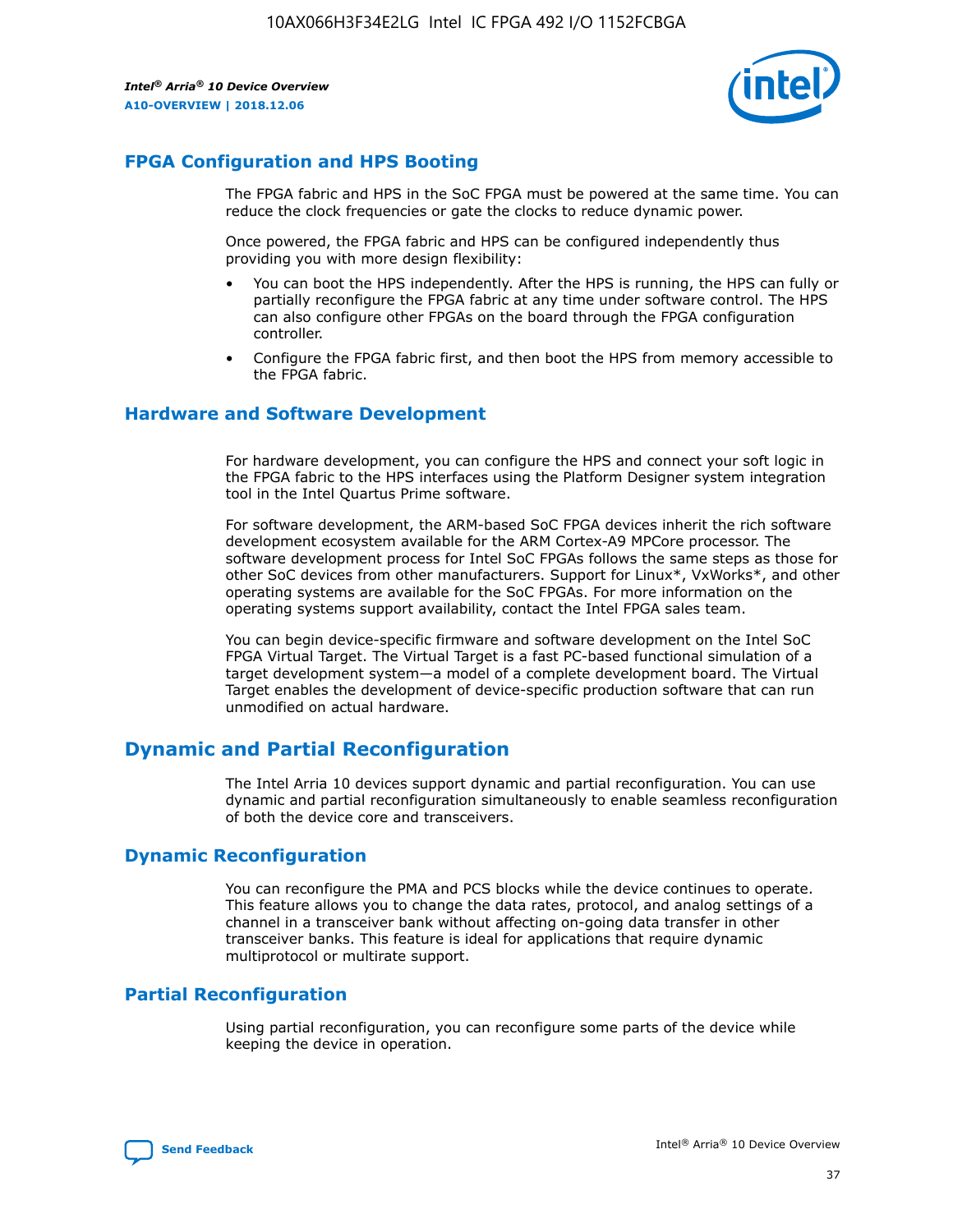

Instead of placing all device functions in the FPGA fabric, you can store some functions that do not run simultaneously in external memory and load them only when required. This capability increases the effective logic density of the device, and lowers cost and power consumption.

In the Intel solution, you do not have to worry about intricate device architecture to perform a partial reconfiguration. The partial reconfiguration capability is built into the Intel Quartus Prime design software, making such time-intensive task simple.

Intel Arria 10 devices support partial reconfiguration in the following configuration options:

- Using an internal host:
	- All supported configuration modes where the FPGA has access to external memory devices such as serial and parallel flash memory.
	- Configuration via Protocol [CvP (PCIe)]
- Using an external host—passive serial (PS), fast passive parallel (FPP) x8, FPP x16, and FPP x32 I/O interface.

# **Enhanced Configuration and Configuration via Protocol**

## **Table 25. Configuration Schemes and Features of Intel Arria 10 Devices**

Intel Arria 10 devices support 1.8 V programming voltage and several configuration schemes.

| <b>Scheme</b>                                                          | <b>Data</b><br><b>Width</b> | <b>Max Clock</b><br>Rate<br>(MHz) | <b>Max Data</b><br>Rate<br>(Mbps)<br>(13) | <b>Decompression</b> | <b>Design</b><br>Security <sup>(1</sup><br>4) | <b>Partial</b><br><b>Reconfiguration</b><br>(15) | <b>Remote</b><br><b>System</b><br><b>Update</b> |
|------------------------------------------------------------------------|-----------------------------|-----------------------------------|-------------------------------------------|----------------------|-----------------------------------------------|--------------------------------------------------|-------------------------------------------------|
| <b>JTAG</b>                                                            | 1 bit                       | 33                                | 33                                        |                      |                                               | Yes(16)                                          |                                                 |
| Active Serial (AS)<br>through the<br>EPCO-L<br>configuration<br>device | 1 bit,<br>4 bits            | 100                               | 400                                       | Yes                  | Yes                                           | Yes(16)                                          | Yes                                             |
| Passive serial (PS)<br>through CPLD or<br>external<br>microcontroller  | 1 bit                       | 100                               | 100                                       | Yes                  | Yes                                           | $Yes^{(16)}$                                     | Parallel<br>Flash<br>Loader<br>(PFL) IP<br>core |
|                                                                        |                             |                                   |                                           |                      |                                               |                                                  | continued                                       |

<sup>(13)</sup> Enabling either compression or design security features affects the maximum data rate. Refer to the Intel Arria 10 Device Datasheet for more information.

<sup>(14)</sup> Encryption and compression cannot be used simultaneously.

 $(15)$  Partial reconfiguration is an advanced feature of the device family. If you are interested in using partial reconfiguration, contact Intel for support.

 $(16)$  Partial configuration can be performed only when it is configured as internal host.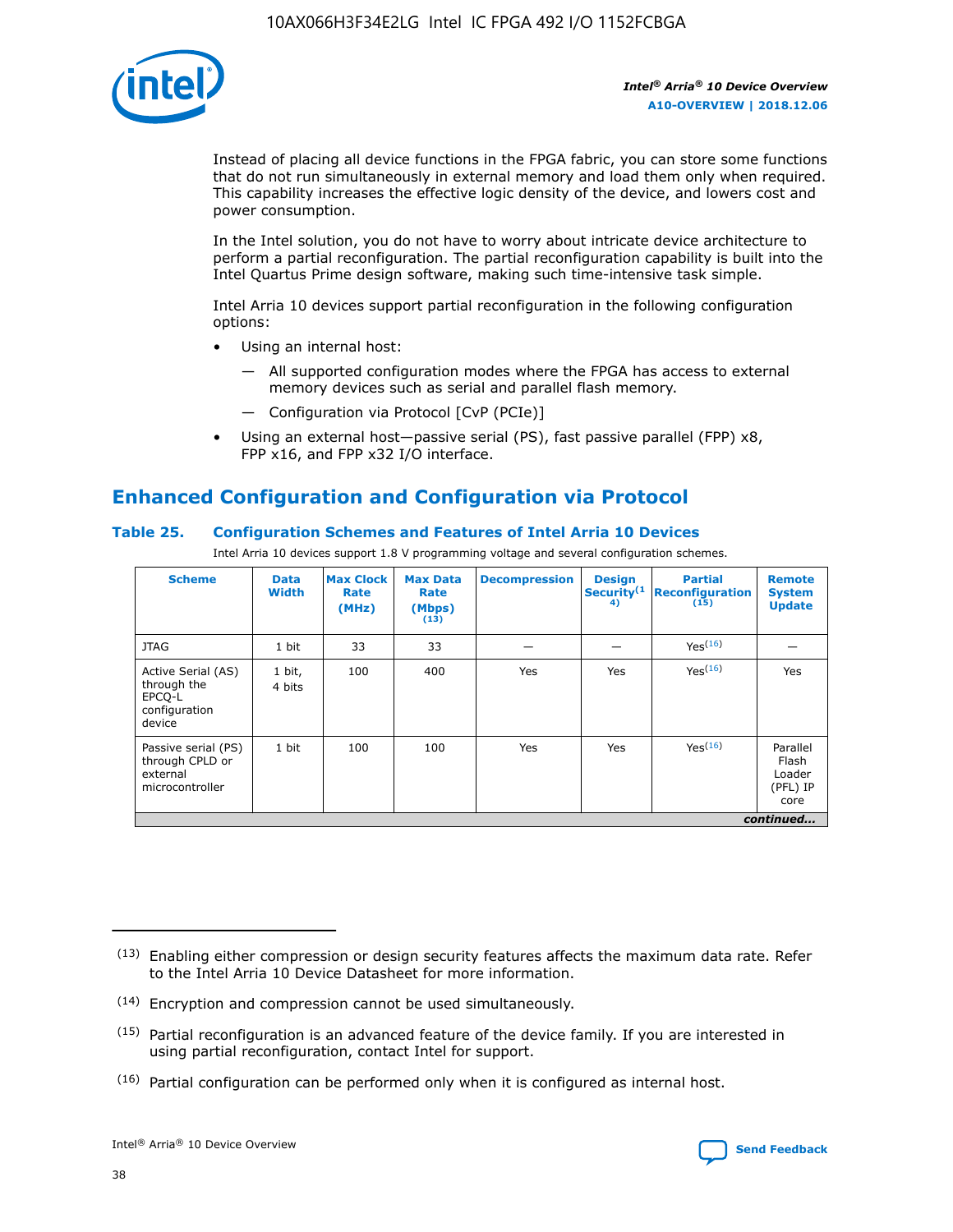

| <b>Scheme</b>                                   | <b>Data</b><br><b>Width</b> | <b>Max Clock</b><br>Rate<br>(MHz) | <b>Max Data</b><br>Rate<br>(Mbps)<br>(13) | <b>Decompression</b> | <b>Design</b><br>Security <sup>(1</sup><br>4) | <b>Partial</b><br><b>Reconfiguration</b><br>(15) | <b>Remote</b><br><b>System</b><br><b>Update</b> |
|-------------------------------------------------|-----------------------------|-----------------------------------|-------------------------------------------|----------------------|-----------------------------------------------|--------------------------------------------------|-------------------------------------------------|
| Fast passive                                    | 8 bits                      | 100                               | 3200                                      | Yes                  | Yes                                           | Yes(17)                                          | PFL IP                                          |
| parallel (FPP)<br>through CPLD or               | 16 bits                     |                                   |                                           | Yes                  | Yes                                           |                                                  | core                                            |
| external<br>microcontroller                     | 32 bits                     |                                   |                                           | Yes                  | Yes                                           |                                                  |                                                 |
| Configuration via                               | 16 bits                     | 100                               | 3200                                      | Yes                  | Yes                                           | Yes <sup>(17)</sup>                              |                                                 |
| <b>HPS</b>                                      | 32 bits                     |                                   |                                           | Yes                  | Yes                                           |                                                  |                                                 |
| Configuration via<br>Protocol [CvP<br>$(PCIe*)$ | x1, x2,<br>x4, x8<br>lanes  |                                   | 8000                                      | Yes                  | Yes                                           | Yes(16)                                          |                                                 |

You can configure Intel Arria 10 devices through PCIe using Configuration via Protocol (CvP). The Intel Arria 10 CvP implementation conforms to the PCIe 100 ms power-up-to-active time requirement.

## **Related Information**

[Configuration via Protocol \(CvP\) Implementation in Intel FPGAs User Guide](https://www.intel.com/content/www/us/en/programmable/documentation/dsu1441819344145.html#dsu1442269728522) Provides more information about the CvP configuration scheme.

# **SEU Error Detection and Correction**

Intel Arria 10 devices offer robust and easy-to-use single-event upset (SEU) error detection and correction circuitry.

The detection and correction circuitry includes protection for Configuration RAM (CRAM) programming bits and user memories. The CRAM is protected by a continuously running CRC error detection circuit with integrated ECC that automatically corrects one or two errors and detects higher order multi-bit errors. When more than two errors occur, correction is available through reloading of the core programming file, providing a complete design refresh while the FPGA continues to operate.

The physical layout of the Intel Arria 10 CRAM array is optimized to make the majority of multi-bit upsets appear as independent single-bit or double-bit errors which are automatically corrected by the integrated CRAM ECC circuitry. In addition to the CRAM protection, the M20K memory blocks also include integrated ECC circuitry and are layout-optimized for error detection and correction. The MLAB does not have ECC.

(14) Encryption and compression cannot be used simultaneously.

<sup>(17)</sup> Supported at a maximum clock rate of 100 MHz.



 $(13)$  Enabling either compression or design security features affects the maximum data rate. Refer to the Intel Arria 10 Device Datasheet for more information.

 $(15)$  Partial reconfiguration is an advanced feature of the device family. If you are interested in using partial reconfiguration, contact Intel for support.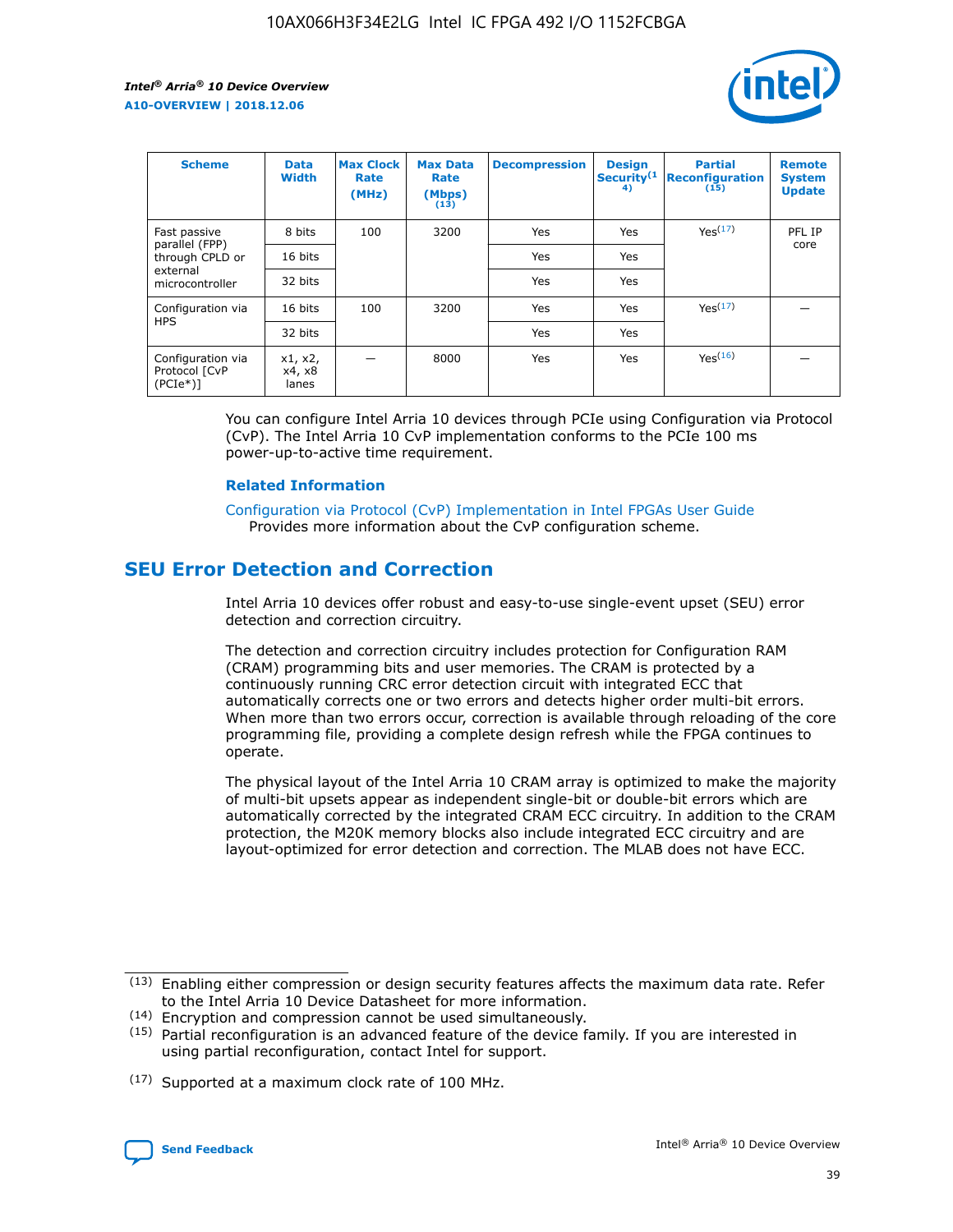

## **Power Management**

Intel Arria 10 devices leverage the advanced 20 nm process technology, a low 0.9 V core power supply, an enhanced core architecture, and several optional power reduction techniques to reduce total power consumption by as much as 40% compared to Arria V devices and as much as 60% compared to Stratix V devices.

The optional power reduction techniques in Intel Arria 10 devices include:

- **SmartVID**—a code is programmed into each device during manufacturing that allows a smart regulator to operate the device at lower core  $V_{CC}$  while maintaining performance
- **Programmable Power Technology**—non-critical timing paths are identified by the Intel Quartus Prime software and the logic in these paths is biased for low power instead of high performance
- **Low Static Power Options**—devices are available with either standard static power or low static power while maintaining performance

Furthermore, Intel Arria 10 devices feature Intel's industry-leading low power transceivers and include a number of hard IP blocks that not only reduce logic resources but also deliver substantial power savings compared to soft implementations. In general, hard IP blocks consume up to 90% less power than the equivalent soft logic implementations.

# **Incremental Compilation**

The Intel Quartus Prime software incremental compilation feature reduces compilation time and helps preserve performance to ease timing closure. The incremental compilation feature enables the partial reconfiguration flow for Intel Arria 10 devices.

Incremental compilation supports top-down, bottom-up, and team-based design flows. This feature facilitates modular, hierarchical, and team-based design flows where different designers compile their respective design sections in parallel. Furthermore, different designers or IP providers can develop and optimize different blocks of the design independently. These blocks can then be imported into the top level project.

# **Document Revision History for Intel Arria 10 Device Overview**

| <b>Document</b><br><b>Version</b> | <b>Changes</b>                                                                                                                                                                                                                                                              |
|-----------------------------------|-----------------------------------------------------------------------------------------------------------------------------------------------------------------------------------------------------------------------------------------------------------------------------|
| 2018.12.06                        | Added links to Intel Arria 10 device errata documents.<br>Removed automotive temperature option from the Intel Arria 10 GX devices.<br>Removed -3 fabric speed grade from the Intel Arria 10 GT devices.<br>Updated power options for the Intel Arria 10 GX and GT devices. |
| 2018.04.09                        | Updated the lowest $V_{CC}$ from 0.83 V to 0.82 V in the topic listing a summary of the device features.                                                                                                                                                                    |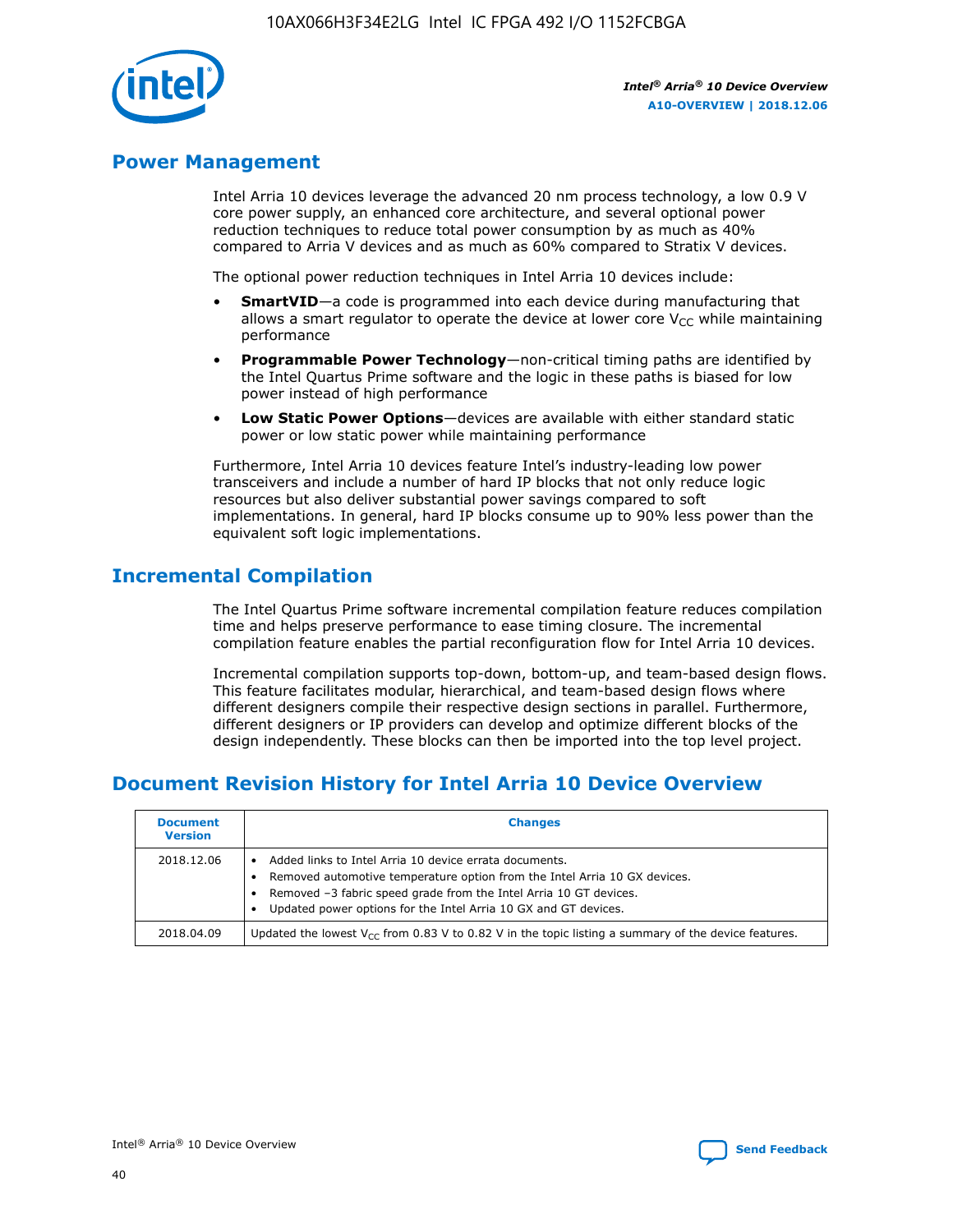$\mathsf{r}$ 



| <b>Date</b>    | <b>Version</b> | <b>Changes</b>                                                                                                                                                                                                                                                                                                                                                                                                                                                                                                                                                                                                                                                                                                                                                                                                                                                                                                                                                                         |
|----------------|----------------|----------------------------------------------------------------------------------------------------------------------------------------------------------------------------------------------------------------------------------------------------------------------------------------------------------------------------------------------------------------------------------------------------------------------------------------------------------------------------------------------------------------------------------------------------------------------------------------------------------------------------------------------------------------------------------------------------------------------------------------------------------------------------------------------------------------------------------------------------------------------------------------------------------------------------------------------------------------------------------------|
| January 2018   | 2018.01.17     | Updated the maximum data rate for HPS (Intel Arria 10 SX devices<br>external memory interface DDR3 controller from 2,166 Mbps to 2,133<br>Mbps.<br>Updated maximum frequency supported for half rate QDRII and QDRII<br>$\bullet$<br>+ SRAM to 633 MHz in Memory Standards Supported by the Soft<br>Memory Controller table.<br>Updated transceiver backplane capability to 12.5 Gbps.<br>$\bullet$<br>Removed transceiver speed grade 5 in Sample Ordering Core and<br>Available Options for Intel Arria 10 GX Devices figure.<br>Removed package code 40, low static power, SmartVID, industrial, and<br>military operating temperature support from Sample Ordering Core and<br>Available Options for Intel Arria 10 GT Devices figure.<br>Updated short reach transceiver rate for Intel Arria 10 GT devices to<br>25.8 Gbps.<br>Removed On-Die Instrumentation - EyeQ and Jitter Margin Tool<br>support from PMA Features of the Transceivers in Intel Arria 10 Devices<br>table. |
| September 2017 | 2017.09.20     | Updated the maximum speed of the DDR4 external memory interface from<br>1,333 MHz/2,666 Mbps to 1,200 MHz/2,400 Mbps.                                                                                                                                                                                                                                                                                                                                                                                                                                                                                                                                                                                                                                                                                                                                                                                                                                                                  |
| July 2017      | 2017.07.13     | Corrected the automotive temperature range in the figure showing the<br>available options for the Intel Arria 10 GX devices from "-40°C to 100°C"<br>to "-40°C to 125°C".                                                                                                                                                                                                                                                                                                                                                                                                                                                                                                                                                                                                                                                                                                                                                                                                              |
| July 2017      | 2017.07.06     | Added automotive temperature option to Intel Arria 10 GX device family.                                                                                                                                                                                                                                                                                                                                                                                                                                                                                                                                                                                                                                                                                                                                                                                                                                                                                                                |
| May 2017       | 2017.05.08     | Corrected protocol names with "1588" to "IEEE 1588v2".<br>$\bullet$<br>Updated the vertical migration table to remove vertical migration<br>$\bullet$<br>between Intel Arria 10 GX and Intel Arria 10 SX device variants.<br>Removed all "Preliminary" marks.<br>$\bullet$                                                                                                                                                                                                                                                                                                                                                                                                                                                                                                                                                                                                                                                                                                             |
| March 2017     | 2017.03.15     | Removed the topic about migration from Intel Arria 10 to Intel Stratix<br>10 devices.<br>Rebranded as Intel.<br>$\bullet$                                                                                                                                                                                                                                                                                                                                                                                                                                                                                                                                                                                                                                                                                                                                                                                                                                                              |
| October 2016   | 2016.10.31     | Removed package F36 from Intel Arria 10 GX devices.<br>Updated Intel Arria 10 GT sample ordering code and maximum GX<br>$\bullet$<br>transceiver count. Intel Arria 10 GT devices are available only in the<br>SF45 package option with a maximum of 72 transceivers.                                                                                                                                                                                                                                                                                                                                                                                                                                                                                                                                                                                                                                                                                                                  |
| May 2016       | 2016.05.02     | Updated the FPGA Configuration and HPS Booting topic.<br>Remove $V_{CC}$ PowerManager from the Summary of Features, Power<br>$\bullet$<br>Management and Arria 10 Device Variants and packages topics. This<br>feature is no longer supported in Arria 10 devices.<br>Removed LPDDR3 from the Memory Standards Supported by the HPS<br>Hard Memory Controller table in the Memory Standards Supported by<br>Intel Arria 10 Devices topic. This standard is only supported by the<br>FPGA.<br>Removed transceiver speed grade 5 from the Device Variants and<br>Packages topic for Arria 10 GX and SX devices.                                                                                                                                                                                                                                                                                                                                                                          |
| February 2016  | 2016.02.11     | Changed the maximum Arria 10 GT datarate to 25.8 Gbps and the<br>minimum datarate to 1 Gbps globally.<br>Revised the state for Core clock networks in the Summary of Features<br>$\bullet$<br>topic.<br>• Changed the transceiver parameters in the "Summary of Features for<br>Arria 10 Devices" table.<br>Changed the transceiver parameters in the "Maximum Resource Counts"<br>$\bullet$<br>for Arria 10 GT Devices" table.<br>• Changed the package availability for GT devices in the "Package Plan<br>for Arria 10 GT Devices" table.<br>Changed the package configurations for GT devices in the "Migration"<br>Capability Across Arria 10 Product Lines" figure.<br>continued                                                                                                                                                                                                                                                                                                 |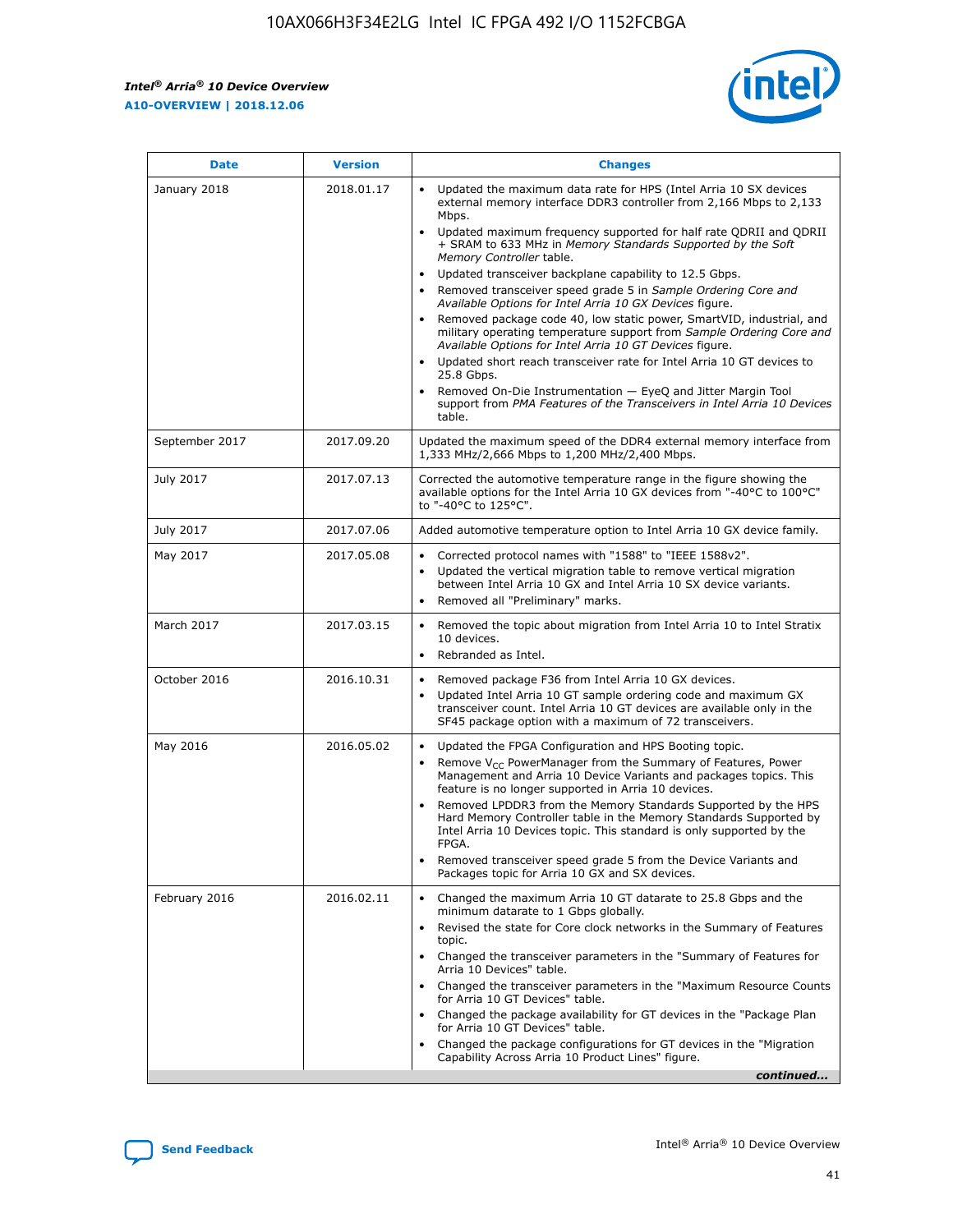

| <b>Date</b>   | <b>Version</b> | <b>Changes</b>                                                                                                                                                               |
|---------------|----------------|------------------------------------------------------------------------------------------------------------------------------------------------------------------------------|
|               |                | • Changed transceiver parameters in the "Low Power Serial Transceivers"<br>section.                                                                                          |
|               |                | • Changed the transceiver descriptions in the "Device Variants for the<br>Arria 10 Device Family" table.                                                                     |
|               |                | Changed the "Sample Ordering Code and Available Options for Arria 10<br>$\bullet$<br>GT Devices" figure.                                                                     |
|               |                | Changed the datarates for GT devices in the "PMA Features" section.                                                                                                          |
|               |                | Changed the datarates for GT devices in the "PCS Features" section.<br>$\bullet$                                                                                             |
| December 2015 | 2015.12.14     | Updated the number of M20K memory blocks for Arria 10 GX 660 from<br>2133 to 2131 and corrected the total RAM bit from 48,448 Kb to<br>48,408 Kb.                            |
|               |                | Corrected the number of DSP blocks for Arria 10 GX 660 from 1688 to<br>1687 in the table listing floating-point arithmetic resources.                                        |
| November 2015 | 2015.11.02     | Updated the maximum resources for Arria 10 GX 220, GX 320, GX 480,<br>$\bullet$<br>GX 660, SX 220, SX 320, SX 480, and SX 660.                                               |
|               |                | • Updated resource count for Arria 10 GX 320, GX 480, GX 660, SX 320,<br>SX 480, a SX 660 devices in Number of Multipliers in Intel Arria 10<br><b>Devices</b> table.        |
|               |                | Updated the available options for Arria 10 GX, GT, and SX.                                                                                                                   |
|               |                | Changed instances of Quartus II to Quartus Prime.<br>$\bullet$                                                                                                               |
| June 2015     | 2015.06.15     | Corrected label for Intel Arria 10 GT product lines in the vertical migration<br>figure.                                                                                     |
| May 2015      | 2015.05.15     | Corrected the DDR3 half rate and quarter rate maximum frequencies in the<br>table that lists the memory standards supported by the Intel Arria 10 hard<br>memory controller. |
| May 2015      | 2015.05.04     | • Added support for 13.5G JESD204b in the Summary of Features table.<br>• Added a link to Arria 10 GT Channel Usage in the Arria 10 GT Package<br>Plan topic.                |
|               |                | • Added a note to the table, Maximum Resource Counts for Arria 10 GT<br>devices.                                                                                             |
|               |                | • Updated the power requirements of the transceivers in the Low Power<br>Serial Transceivers topic.                                                                          |
| January 2015  | 2015.01.23     | • Added floating point arithmetic features in the Summary of Features<br>table.                                                                                              |
|               |                | • Updated the total embedded memory from 38.38 megabits (Mb) to<br>65.6 Mb.                                                                                                  |
|               |                | • Updated the table that lists the memory standards supported by Intel<br>Arria 10 devices.                                                                                  |
|               |                | Removed support for DDR3U, LPDDR3 SDRAM, RLDRAM 2, and DDR2.                                                                                                                 |
|               |                | Moved RLDRAM 3 support from hard memory controller to soft memory<br>controller. RLDRAM 3 support uses hard PHY with soft memory<br>controller.                              |
|               |                | Added soft memory controller support for QDR IV.<br>٠                                                                                                                        |
|               |                | Updated the maximum resource count table to include the number of<br>hard memory controllers available in each device variant.                                               |
|               |                | Updated the transceiver PCS data rate from 12.5 Gbps to 12 Gbps.<br>$\bullet$                                                                                                |
|               |                | Updated the max clock rate of PS, FPP x8, FPP x16, and Configuration<br>via HPS from 125 MHz to 100 MHz.                                                                     |
|               |                | Added a feature for fractional synthesis PLLs: PLL cascading.                                                                                                                |
|               |                | Updated the HPS programmable general-purpose I/Os from 54 to 62.<br>$\bullet$<br>continued                                                                                   |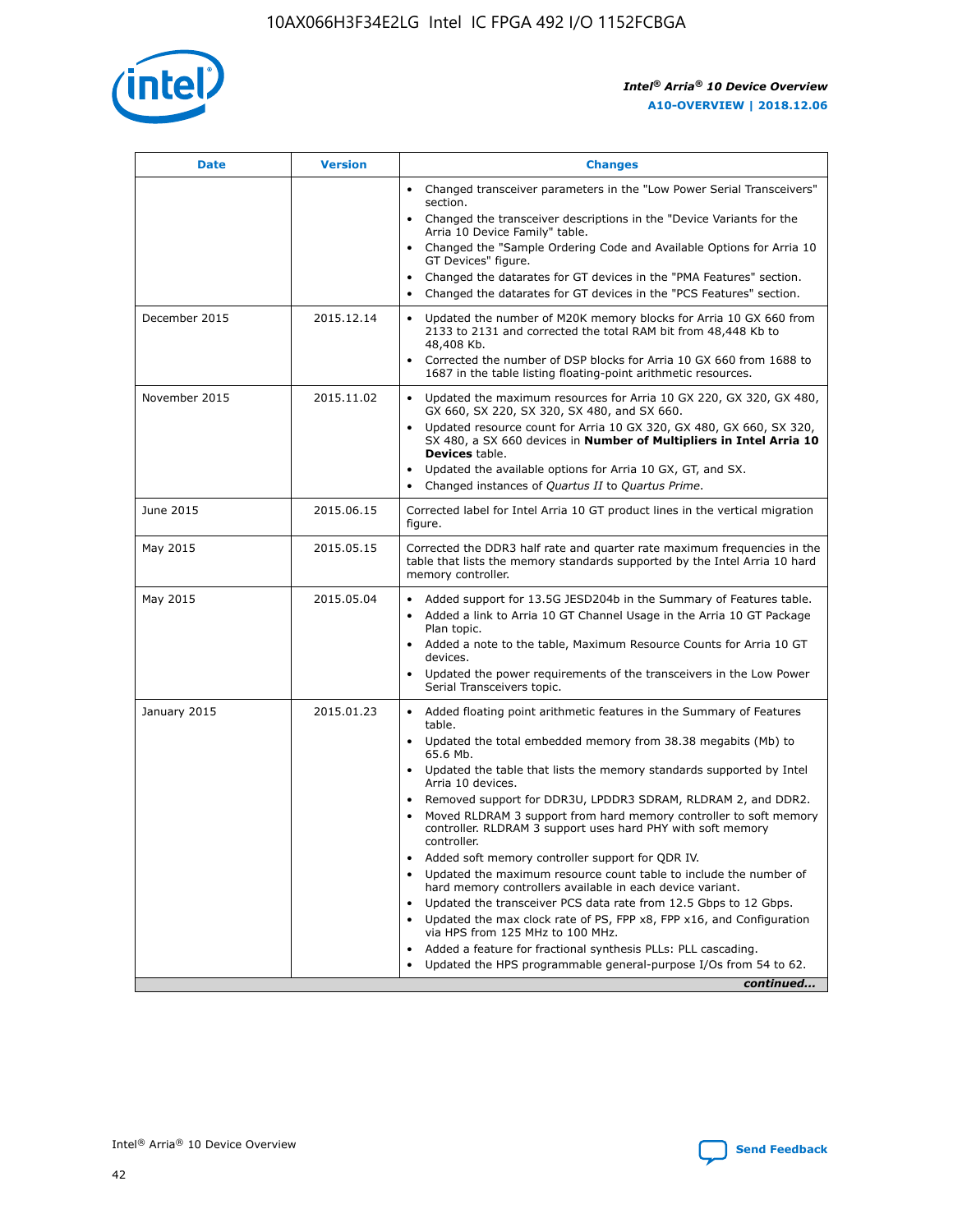r



| <b>Date</b>    | <b>Version</b> | <b>Changes</b>                                                                                                                                                                                                                                                                                                                                                                                                                                                                                                                                      |
|----------------|----------------|-----------------------------------------------------------------------------------------------------------------------------------------------------------------------------------------------------------------------------------------------------------------------------------------------------------------------------------------------------------------------------------------------------------------------------------------------------------------------------------------------------------------------------------------------------|
| September 2014 | 2014.09.30     | Corrected the 3 V I/O and LVDS I/O counts for F35 and F36 packages<br>$\bullet$<br>of Arria 10 GX.<br>Corrected the 3 V I/O, LVDS I/O, and transceiver counts for the NF40<br>$\bullet$<br>package of the Arria GX 570 and 660.<br>Removed 3 V I/O, LVDS I/O, and transceiver counts for the NF40<br>$\bullet$<br>package of the Arria GX 900 and 1150. The NF40 package is not<br>available for Arria 10 GX 900 and 1150.                                                                                                                          |
| August 2014    | 2014.08.18     | Updated Memory (Kb) M20K maximum resources for Arria 10 GX 660<br>devices from 42,660 to 42,620.<br>Added GPIO columns consisting of LVDS I/O Bank and 3V I/O Bank in<br>$\bullet$<br>the Package Plan table.<br>Added how to use memory interface clock frequency higher than 533<br>$\bullet$<br>MHz in the I/O vertical migration.<br>Added information to clarify that RLDRAM3 support uses hard PHY with<br>$\bullet$<br>soft memory controller.<br>Added variable precision DSP blocks support for floating-point<br>$\bullet$<br>arithmetic. |
| June 2014      | 2014.06.19     | Updated number of dedicated I/Os in the HPS block to 17.                                                                                                                                                                                                                                                                                                                                                                                                                                                                                            |
| February 2014  | 2014.02.21     | Updated transceiver speed grade options for GT devices in Figure 2.                                                                                                                                                                                                                                                                                                                                                                                                                                                                                 |
| February 2014  | 2014.02.06     | Updated data rate for Arria 10 GT devices from 28.1 Gbps to 28.3 Gbps.                                                                                                                                                                                                                                                                                                                                                                                                                                                                              |
| December 2013  | 2013.12.10     | Updated the HPS memory standards support from LPDDR2 to LPDDR3.<br>Updated HPS block diagram to include dedicated HPS I/O and FPGA<br>$\bullet$<br>Configuration blocks as well as repositioned SD/SDIO/MMC, DMA, SPI<br>and NAND Flash with ECC blocks.                                                                                                                                                                                                                                                                                            |
| December 2013  | 2013.12.02     | Initial release.                                                                                                                                                                                                                                                                                                                                                                                                                                                                                                                                    |